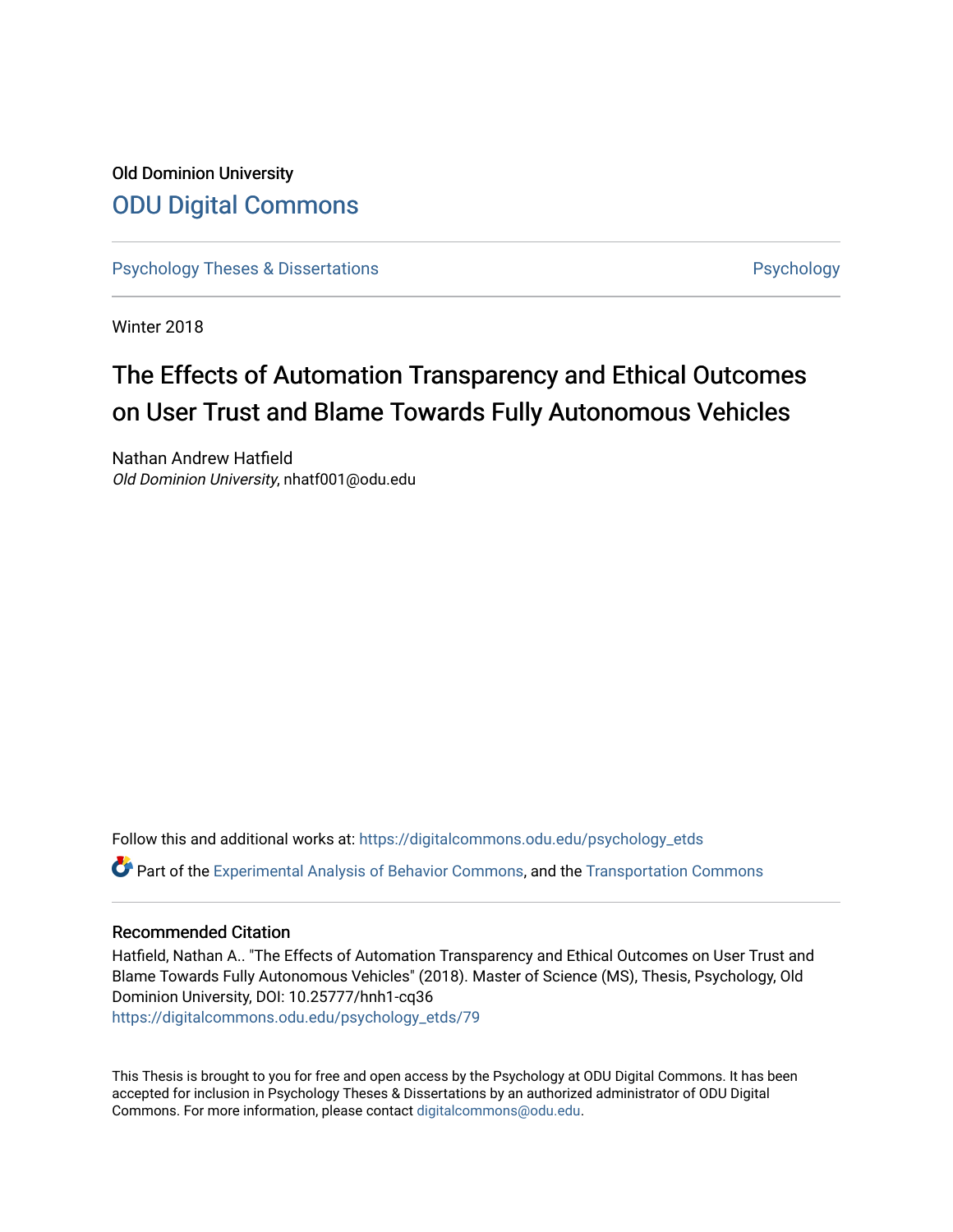# **THE EFFECTS OF AUTOMATION TRANSPARENCY AND ETHICAL OUTCOMES**

# **ON USER TRUST AND BLAME TOWARDS FULLY AUTONOMOUS VEHICLES**

by

Nathan Andrew Hatfield B.S. May 2014, Christopher Newport University

A Thesis Submitted to the Faculty of Old Dominion University in Partial Fulfillment of the Requirements for the Degree of

# MASTER OF SCIENCE

# EXPERIMENTAL PSYCHOLOGY

OLD DOMINION UNIVERSITY December 2018

Approved by:

Bryan E. Porter (Director)

YusukeYamani (Member)

Jeremiah Still (Member)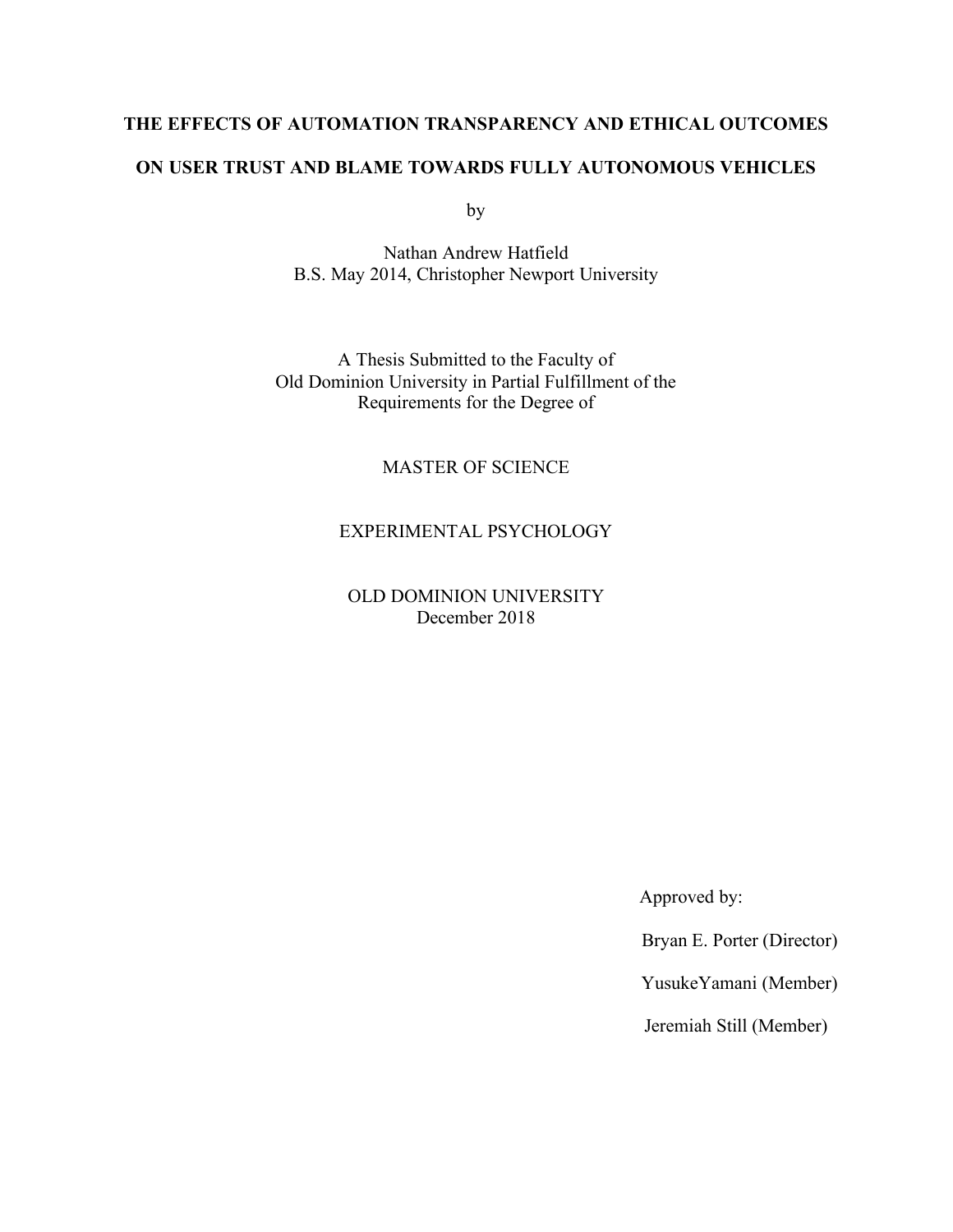### ABSTRACT

# THE EFFECTS OF AUTOMATION TRANSPARENCY AND ETHICAL OUTCOMES ON USER TRUST AND BLAME TOWARDS FULLY AUTONOMOUS VEHICLES

Nathan Andrew Hatfield Old Dominion University, 2018 Director: Dr. Bryan Porter

The current study examined the effect of automation transparency on user trust and blame during forced moral outcomes. Participants read through moral scenarios in which an autonomous vehicle did or did not convey information about its decision prior to making a utilitarian or non-utilitarian decision. Participants also provided moral acceptance ratings for autonomous vehicles and humans when making identical moral decisions.

It was expected that trust would be highest for utilitarian outcomes and blame would be highest for non-utilitarian outcomes. When the vehicle provided information about its decision, trust and blame were expected to increase. Results showed that moral outcome and transparency did not influence trust independently. Specifically, trust was highest for non-transparent nonutilitarian outcomes and lowest for non-transparent utilitarian outcomes. Blame was not found to be influenced by either transparency, moral outcome, or their combined effects. Interestingly, acceptance was determined to be higher for autonomous vehicles that made the same utilitarian decision as humans, though no differences were found for non-utilitarian outcomes.

This research draws on the importance of active and passive harm and suggests that the type of automation transparency conveyed to an operator may be inappropriate in the presence of actively harmful moral outcomes. Theoretical insights into how ethical decisions are evaluated when different agents (human or autonomous) are responsible for active or passive moral decisions are discussed.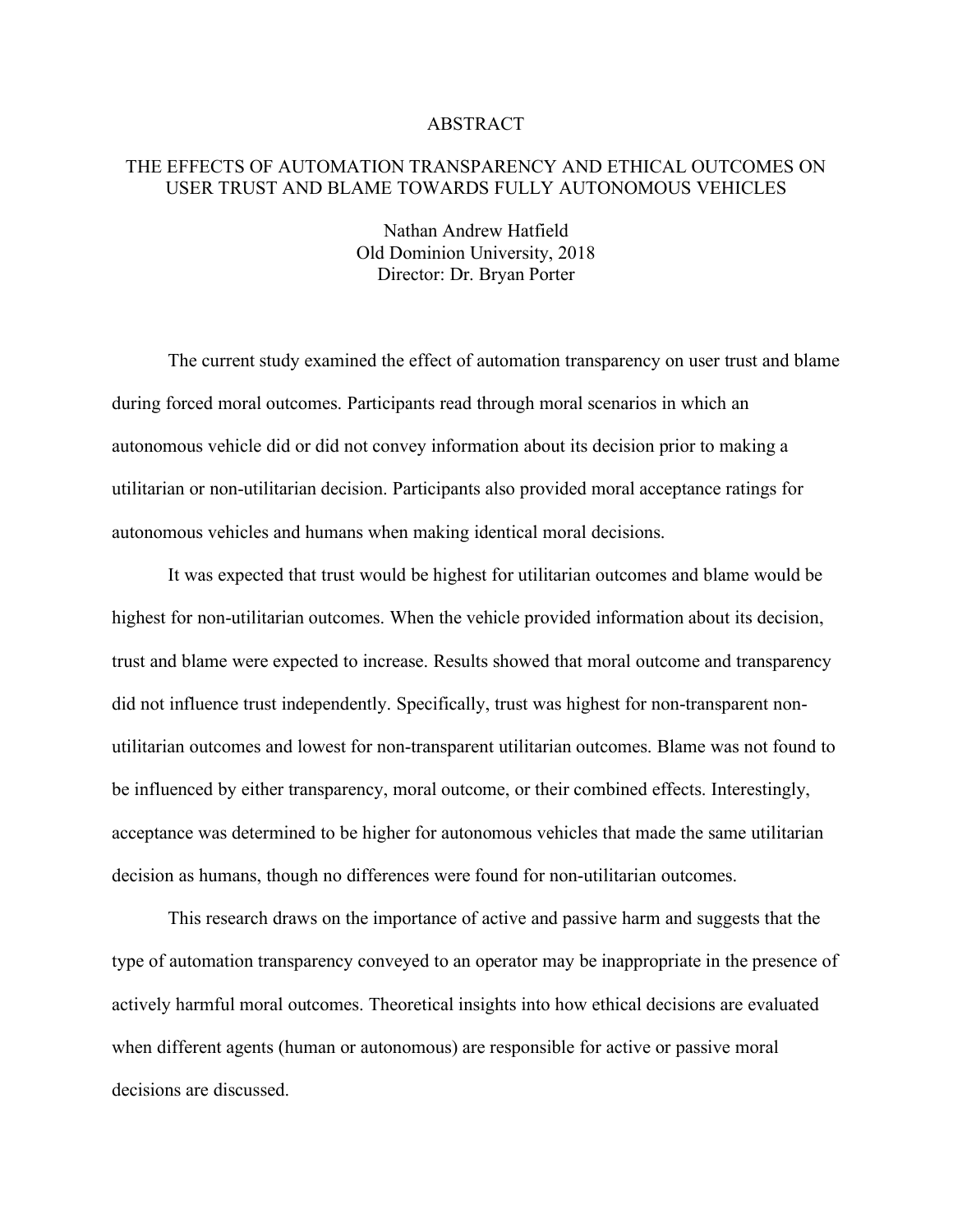Copyright, 2018, by Nathan Andrew Hatfield, All Rights Reserved.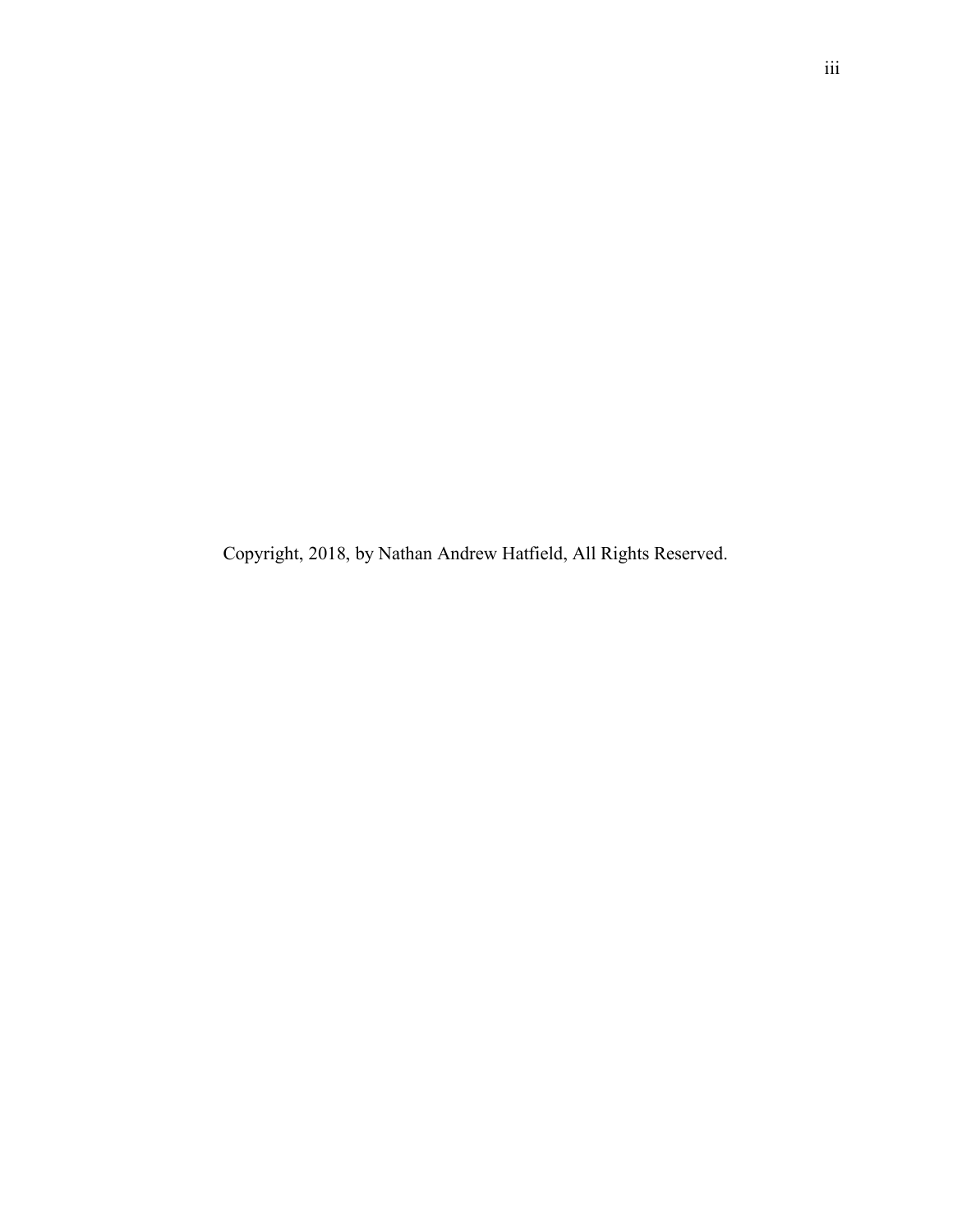This thesis is dedicated to my best friend, Maggie.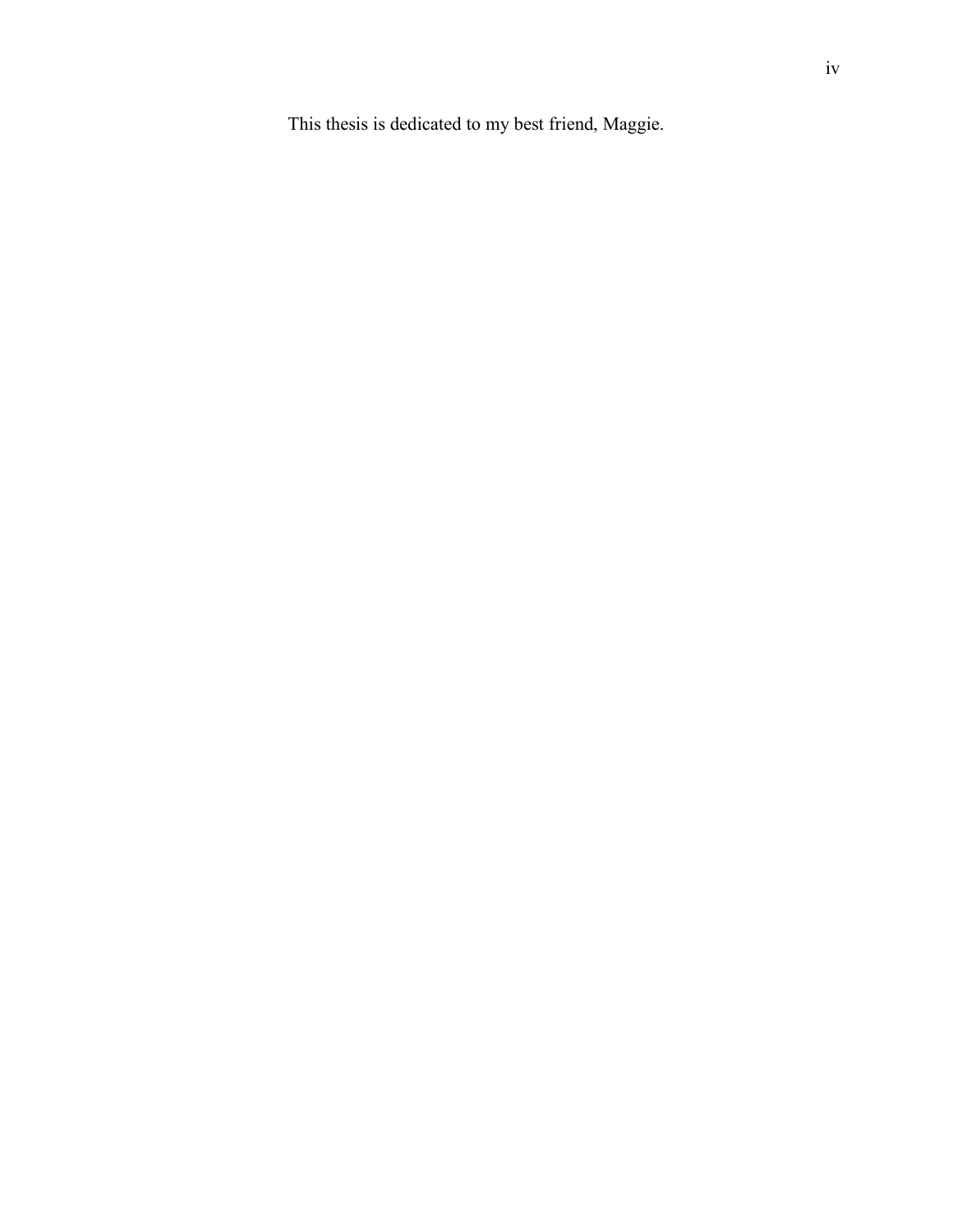### ACKNOWLEDGMENTS

There are many people who have contributed to the successful completion of this thesis. First, I would like to thank my advisor, Dr. Porter, for his many hours of guidance and support. His willingness to supervise a thesis that ventured into messy moral dilemmas is commendable; from start to finish, his contributions were invaluable.

Similarly, I would like to thank Drs. Yamani and Still for their feedback on the conceptual layout and structure of this manuscript. I would also like to thank Dr. Miller for his willingness to talk "trolleyology" with me, which ultimately gave me the peace of mind needed for the scenarios used in this thesis.

Lastly, I would like to pay special tribute to my family. Mom and Dad, thank you for trying to understand my gripes and helping me see the bigger picture. Maggie, thank you for your continual encouragement and unmerited love. You all have carried me a long way.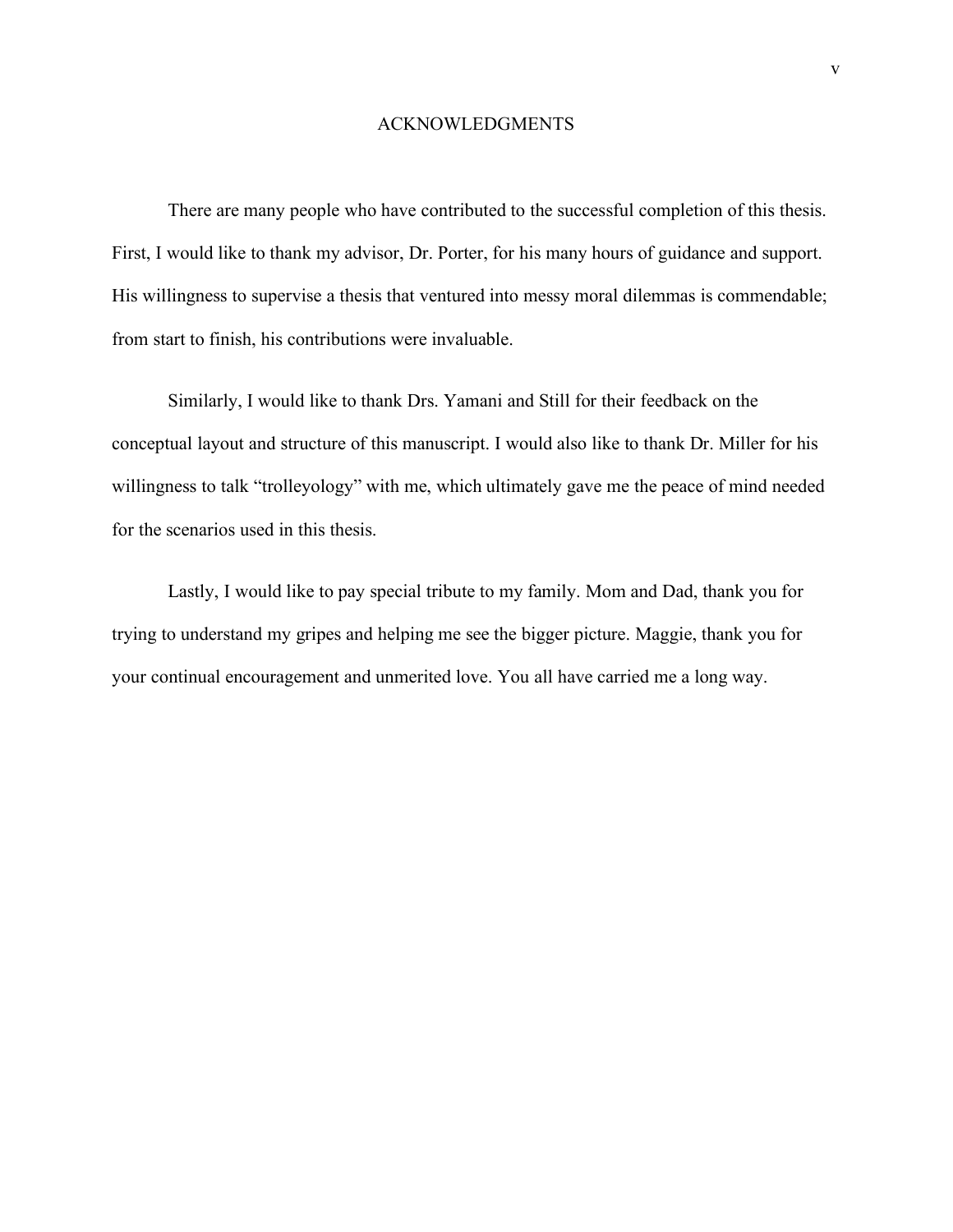# NOMENCLATURE

# AV Autonomous Vehicles

NHTSA National Highway Traffic Safety Administration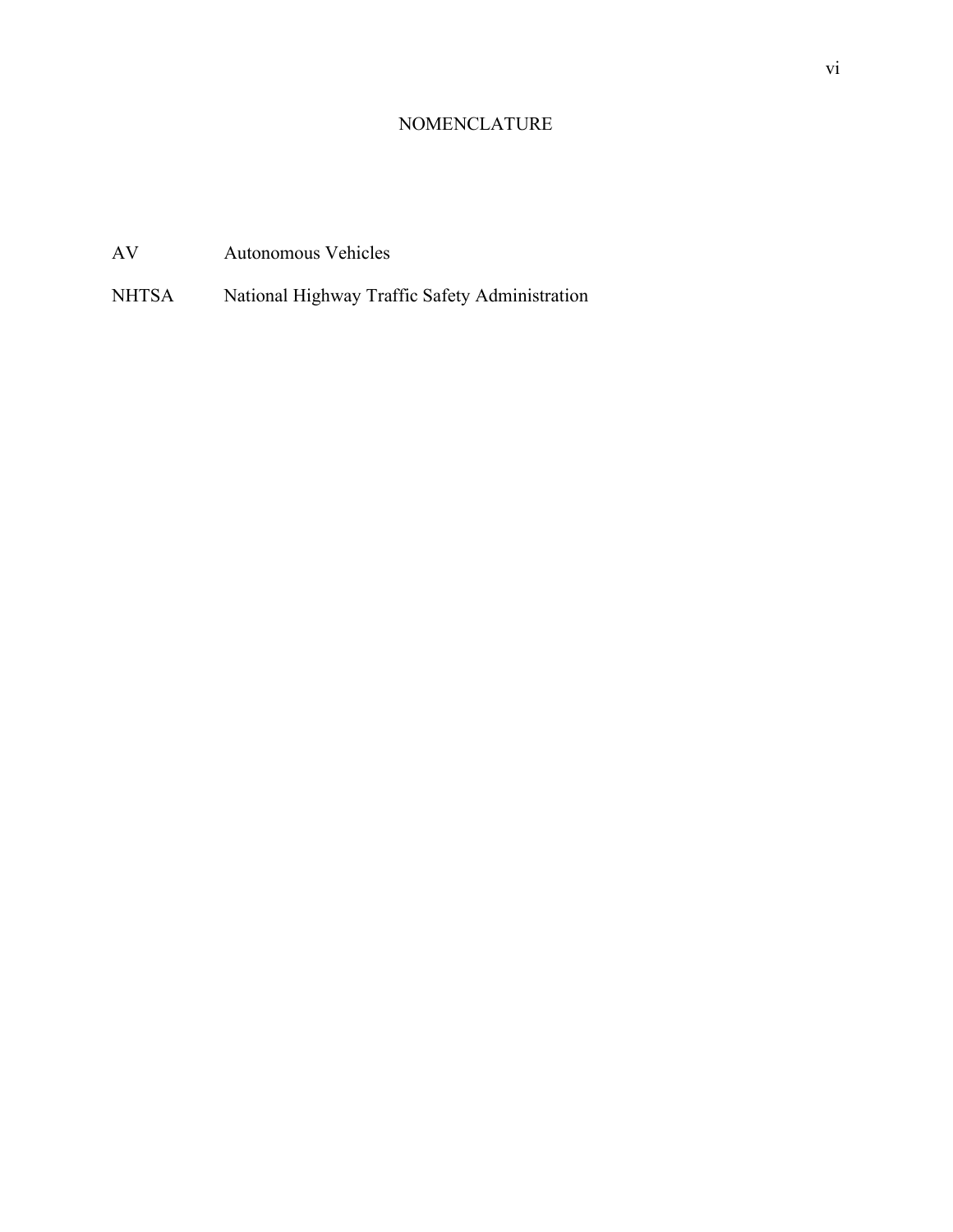# TABLE OF CONTENTS

|--|

| <b>LIST OF FIGURES</b> |  |
|------------------------|--|

# Chapter

| $\overline{L}$                                    |  |
|---------------------------------------------------|--|
|                                                   |  |
|                                                   |  |
|                                                   |  |
|                                                   |  |
|                                                   |  |
|                                                   |  |
|                                                   |  |
| HUMAN FACTORS, ETHICS, AND AUTONOMOUS VEHICLES 14 |  |
|                                                   |  |
|                                                   |  |
|                                                   |  |
|                                                   |  |
|                                                   |  |
|                                                   |  |
|                                                   |  |
|                                                   |  |
|                                                   |  |
|                                                   |  |
|                                                   |  |
|                                                   |  |
|                                                   |  |
|                                                   |  |
|                                                   |  |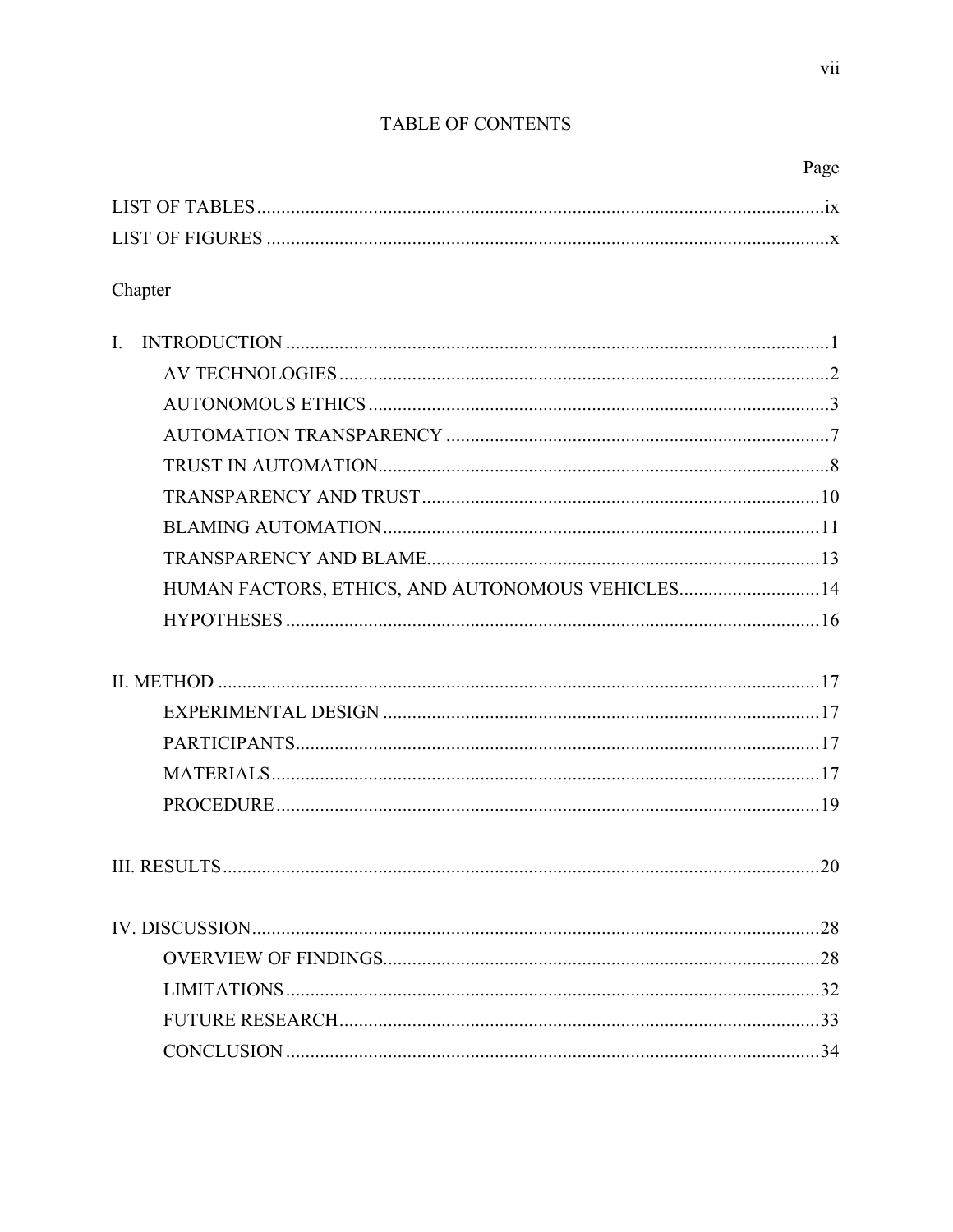|    | Page |
|----|------|
|    |      |
|    |      |
|    |      |
| B. |      |
|    |      |
| D. |      |
|    |      |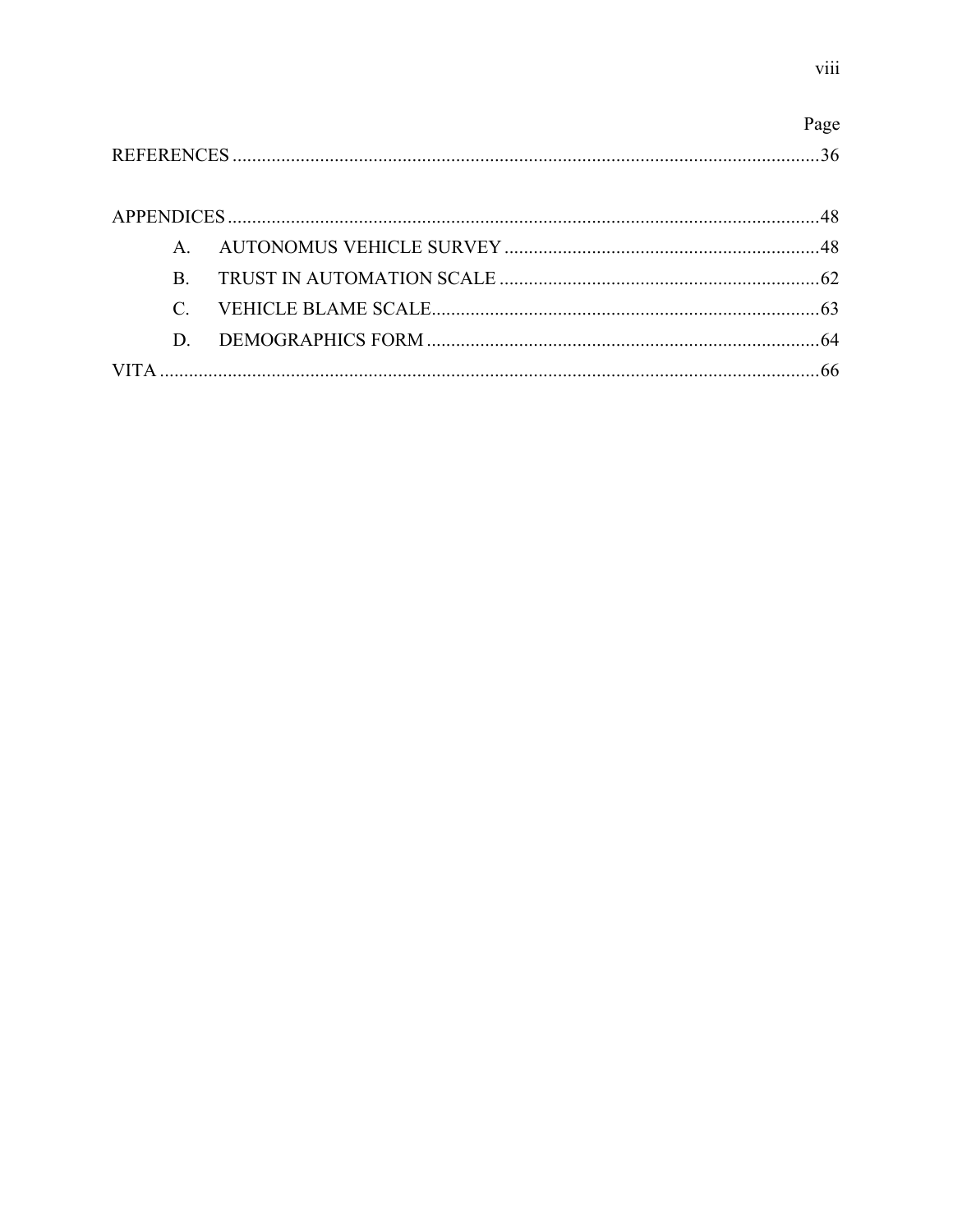# **LIST OF TABLES**

Table

| 3. |  |
|----|--|
|    |  |

Page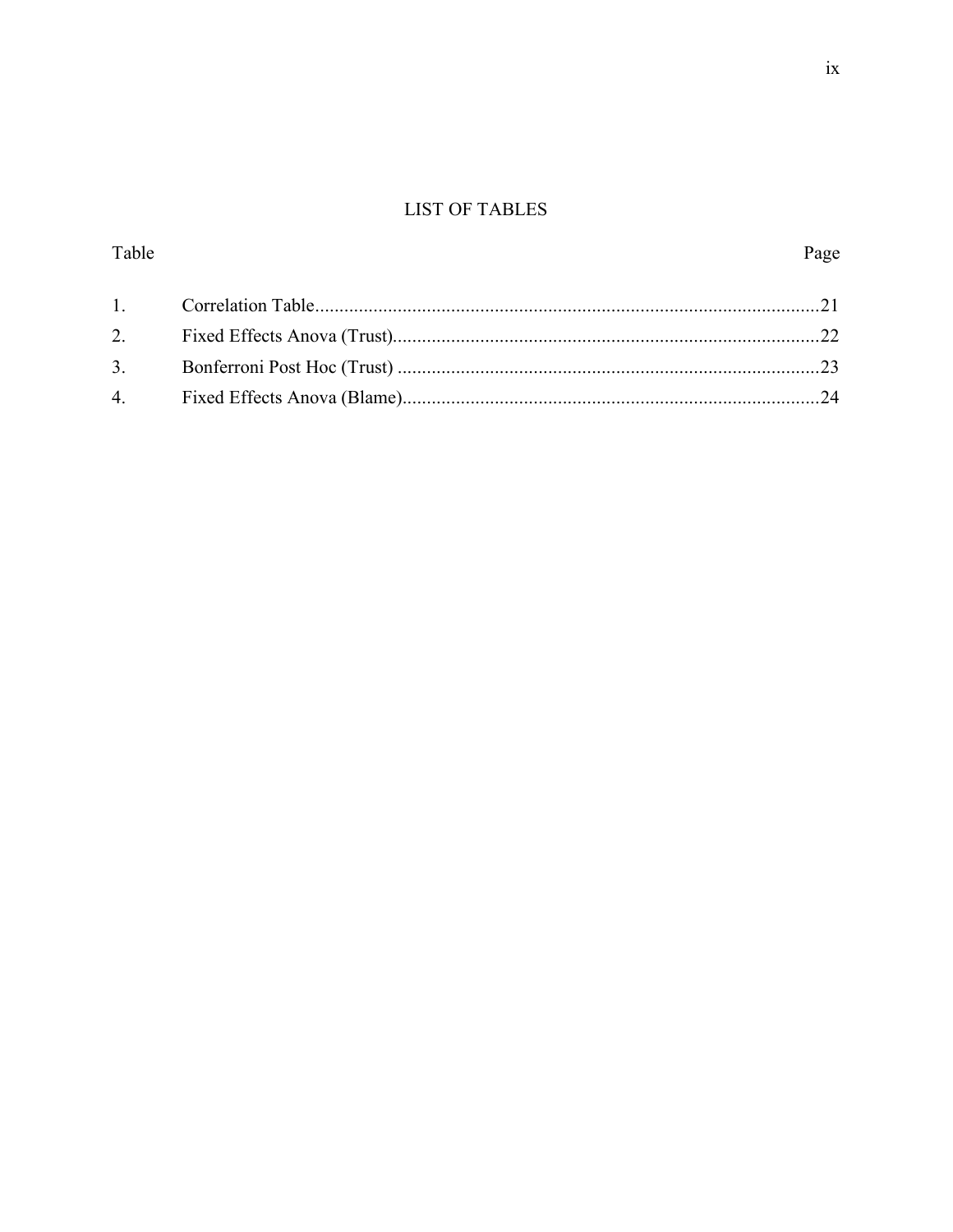# LIST OF FIGURES

| Figure | Page |
|--------|------|
|        |      |
|        |      |
|        |      |
|        |      |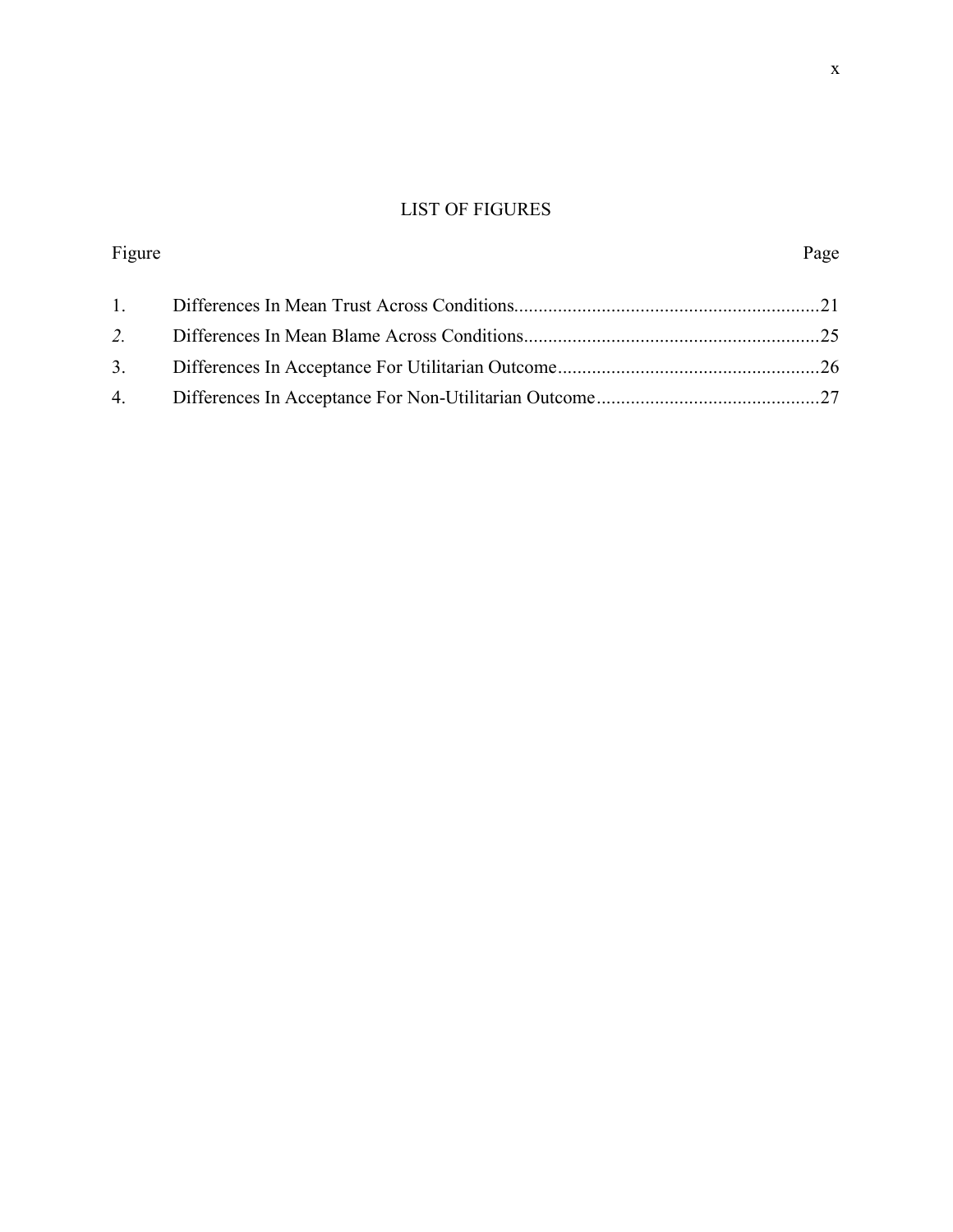### **I. INTRODUCTION**

In recent news, fully autonomous vehicles have been faced with real-world moral scenarios similar to those posed by the trolley problem. As of the writing of this thesis, Uber has garnered national coverage after its self-driving vehicle failed to detect a pedestrian crossing the road, resulting in the death of the pedestrian. The self-driving vehicle was occupied with a passenger who experienced the vehicle's failure to swerve, in which it is plausible that the passenger's attitudes toward the self-driving vehicle—to include trust and blame— changed as a direct result of the incident. Similarly, a passenger traveling in Tesla's Model X engaged the adaptive cruise control feature during transport. While in an automated state, the vehicle conveyed multiple visual warnings to the driver before crashing into a barricade, causing the death of the single driver (Brown, 2018). Further inspection of the crash revealed that the driver did not reassume control of the vehicle prior to the collision. Both accidents indicate that autonomous vehicles have the potential to make costly errors with moral significance. Thus, understanding how conveyed system information in the context of moral outcomes can impact attitudes towards autonomous vehicles is critical.

The invention of the automobile has transformed the way humans travel and continues to be a growing area for applied psychological research (e.g., Adrian, Postal, Moessinger, Rascal, & Charles, 2011; Hennessy & Wiesenthal, 1999; Ross, et al., 2015; Stokols, Novaco, Stokols, & Campbell, 1978). The American Automobile Association Foundation for Traffic Safety (AAAFTS) reported that American drivers spend 46 minutes traveling each day, amounting to nearly 10,700 accrued miles annually (Triplett, Santos, & Rosenbloom, 2015). Since 1991, aggregate commute time and mileage have steadily increased (Travel Volume Trends, Federal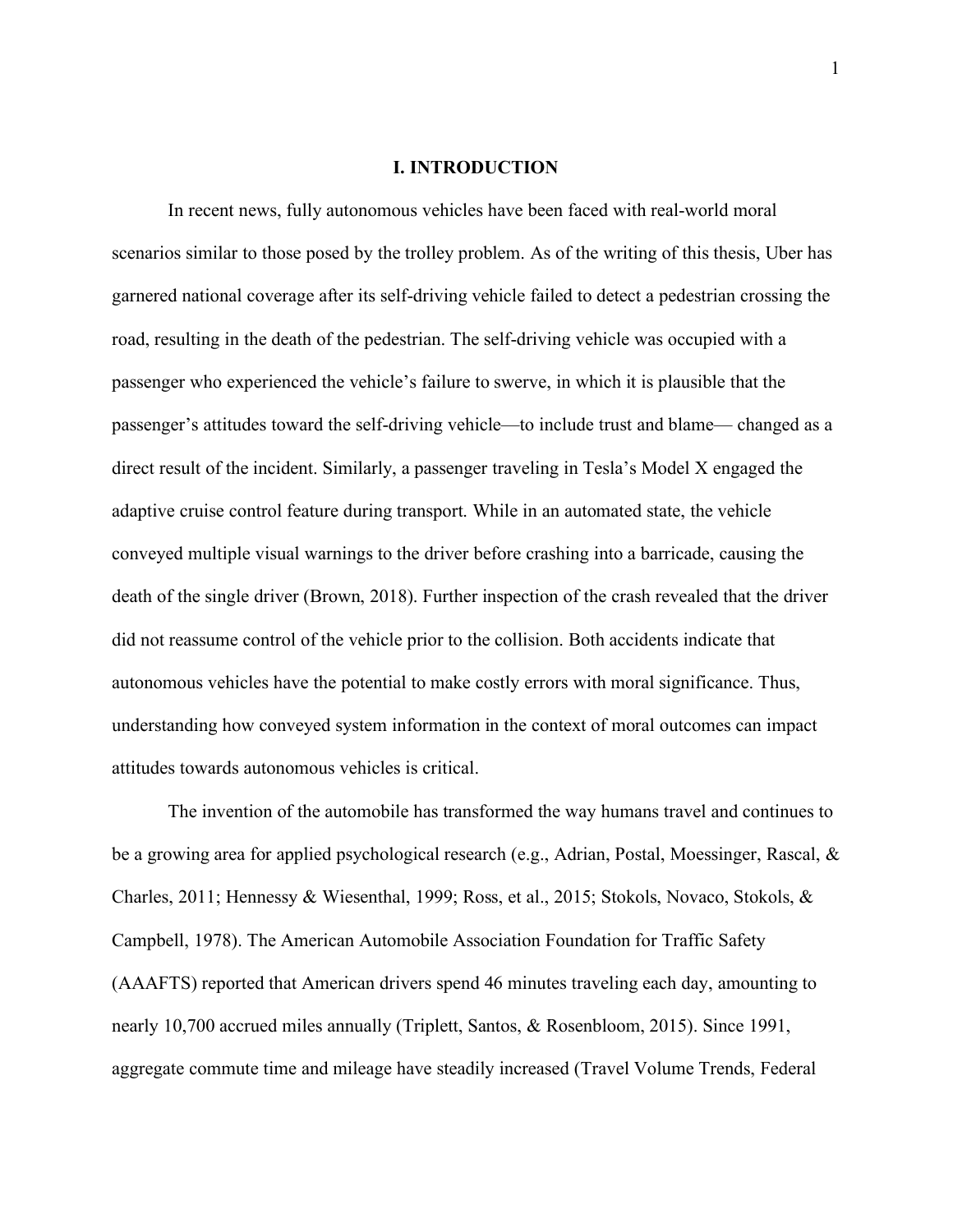Highway Administration, 2016); as a result, social and economic risks—such as fatalities and carbon emissions—have increased (Blincoe et al., 2002; National Safety Council, 2017), garnering attention from policy makers, researchers, and others impacted by such risks.

The World Health Organization (2013) reported that 1.25 million fatalities in 2013 were a result of automobile accidents, making it the 9<sup>th</sup> leading contributor of death globally. In the United States alone, 2015 federal crash data revealed the largest year-to-year percent increase in motor vehicle deaths in nearly 50 years, resulting in 35,092 fatalities, and economic costs of \$242 billion dollars (NHTSA, 2015). The National Highway Traffic Safety Administration (NHTSA)—after reviewing results from the National Motor Vehicle Crash Causation Survey concluded that 93% of automobile accidents are a result of human error (Bellis & Page, 2008; see also Singh, 2015). With these factors in mind, automobile manufacturers and policy makers have pursued initiatives to offset the staggering number of life-threatening safety hazards, recently with the goal of minimizing the role of the human operator through the advent of autonomous vehicle technologies.

#### **Autonomous Vehicle Technologies**

Autonomous vehicle  $(AV)$  technologies have rapidly evolved in the  $21<sup>st</sup>$  century, giving the driver more flexibility, while minimizing routine-driving tasks normally reserved for the human operator (Kiernan, 2015). AVs are expected to increase public safety by reducing automobile accidents related to deliberate and even unintentional hazardous driving behaviors (Fagnant & Kockelman, 2015; WHO, 2013). In addition, AV technologies have the potential to bolster cost savings up to \$5,000 a year by reducing travel times, carbon emissions, and fuel consumption (Fagnant & Kockelman, 2015). These technologies are designed to navigate a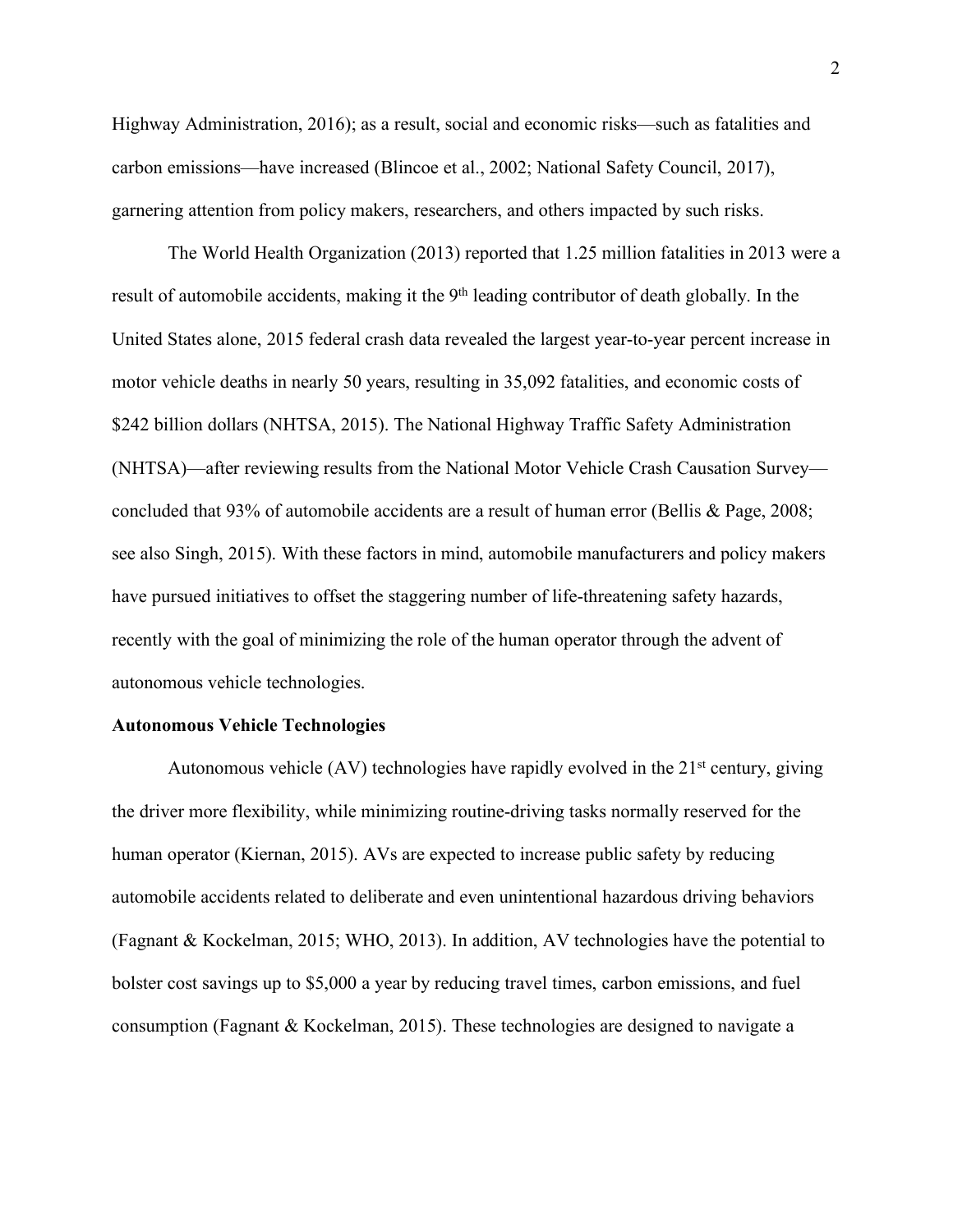traffic environment with limited human intervention via a suite of onboard computing settings that analyze traffic-relevant data to make goal-oriented decisions on behalf of the driver.

To fully harness the benefits of AV technologies, NHTSA (2017) released a compendium of guidelines to educate state policy makers on how to safely integrate AVs for testing on public roadways. The guidelines feature a classification scheme for levels of automation adopted from the Society of Automotive Engineers (2016), ranging from: no automation (Level 0), driverassistance automation (Level 1), partial automation (Level 2), conditional automation (Level 3), high automation (level 4) and full automation (Level 5).

After partitioning these levels in terms of human involvement, Levels 4 and 5 differ from Levels 0 through 3 by assuming all control of performance-based safety functions, with no expectation for the driver to intervene under any circumstance, though the option may be available. As a consequence, however, it is inevitable that fully autonomous vehicles (i.e., levels 4 and 5) will be exposed to crash scenarios whereby decisions must be made on behalf of the driver without the driver's knowledge or consent. Crash scenarios may have moral implications, like deciding who lives and dies in an unavoidable crash, and research is needed to determine how drivers will respond to such decisions carried out by fully autonomous vehicles.

# **Autonomous Ethics**

Ethics is concerned with the governing principles or systems of thought that lead to subsequent actions and behaviors (Kiernan, 2015). Ethics, according to the Human Factors and Ergonomics Society (2005), is relevant to the safety of human operators, though research in this field is limited when it comes to fully autonomous vehicles (Kumfer, Levulis, Olson & Burgess, 2016). More recently, some attention has been given to the role of ethics in designing autonomous vehicles, with a specific emphasis on philosophical theories about right and wrong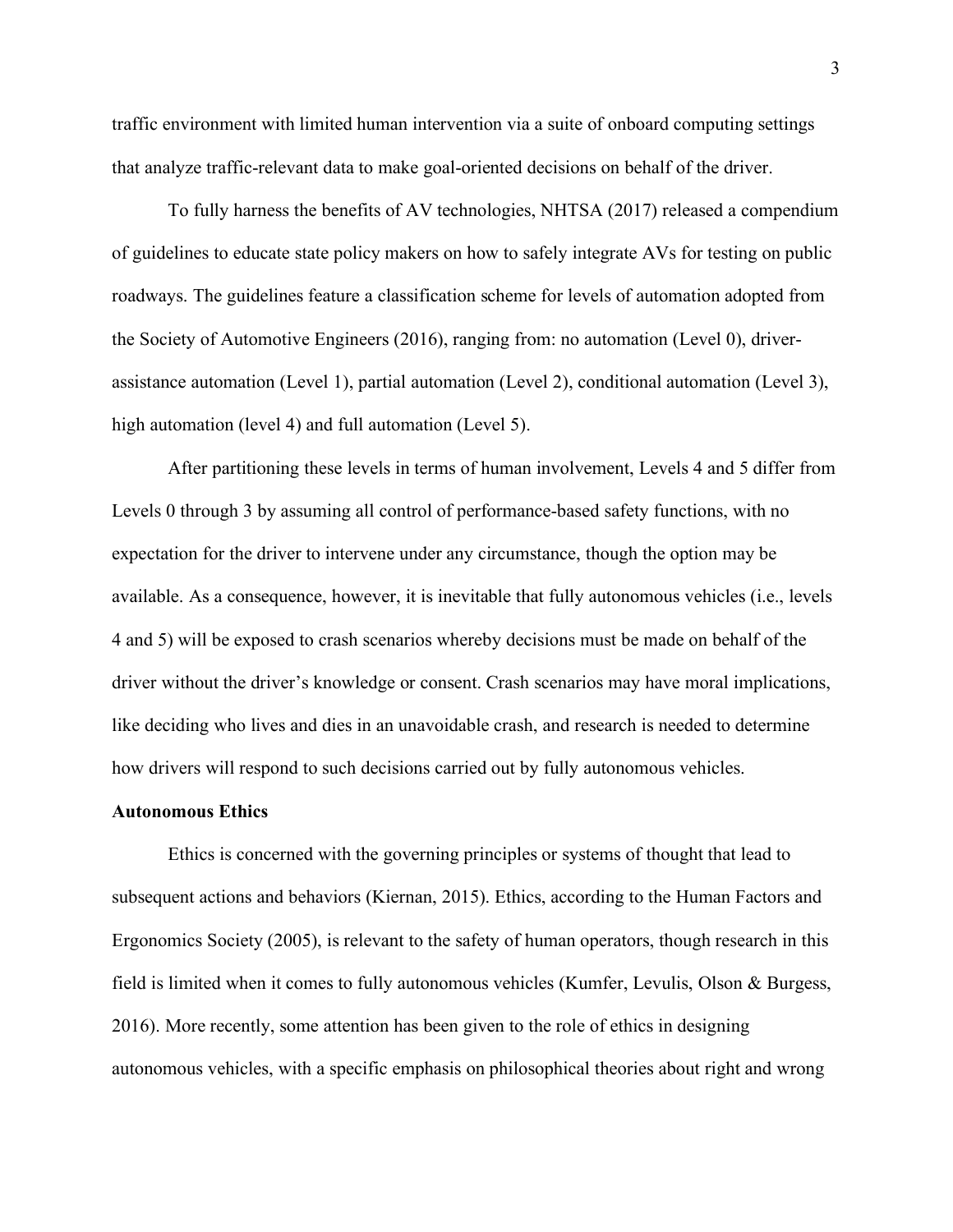actions (Kumfer, Levulis, Olson, & Burgess, 2016). For example, to ensure an occupant's safety, instances may arise in which autonomous vehicles will need to abandon the roadway to avoid accidents with other vehicles or pedestrians. Because fully autonomous vehicles are able to perform actions without human intervention, rapid moral decisions will need to be made independent of the driver. As expected, autonomous decisions pose real threats to drivers and innocent bystanders, while also introducing potential shifts in accountability for the consequences associated with the decision (Coeckelbergh, 2016).

According to Goodall's (2014) developmental work in autonomous vehicle ethics, scenarios that require ethical decisions from the autonomous vehicle have presented researchers with a series of challenges: first, to understand how to program vehicles to make ethical decisions that will not always have known outcomes; second, to ensure that cultural values and laws are embedded within the programming framework; and third, to confirm decisions are objective across a range of scenarios. These challenges will ultimately influence the way a vehicle decides to navigate potential accidents, as well as deciding who lives and dies in a fatal traffic scenario (Wallach & Allen, 2008). Greene, Rossi, Venable, and Tasioulas (2016) suggested that before embedding governing principles into autonomous agents it is critical to understand how to model such guidelines after human ethics, and thus referred to three schools of thought —deontology, utilitarianism, and virtue— to inform how autonomous systems ought to act. All three domains of thought have offered insight into machine ethics, though specific attention has been given to utilitarianism when considering the complex and often multi-layered scenarios that arise in traffic environments.

Utilitarianism, also known as consequentialism, is an approach to moral reasoning that places emphasis on maximizing an optimal decision; and moral decisions are right to the degree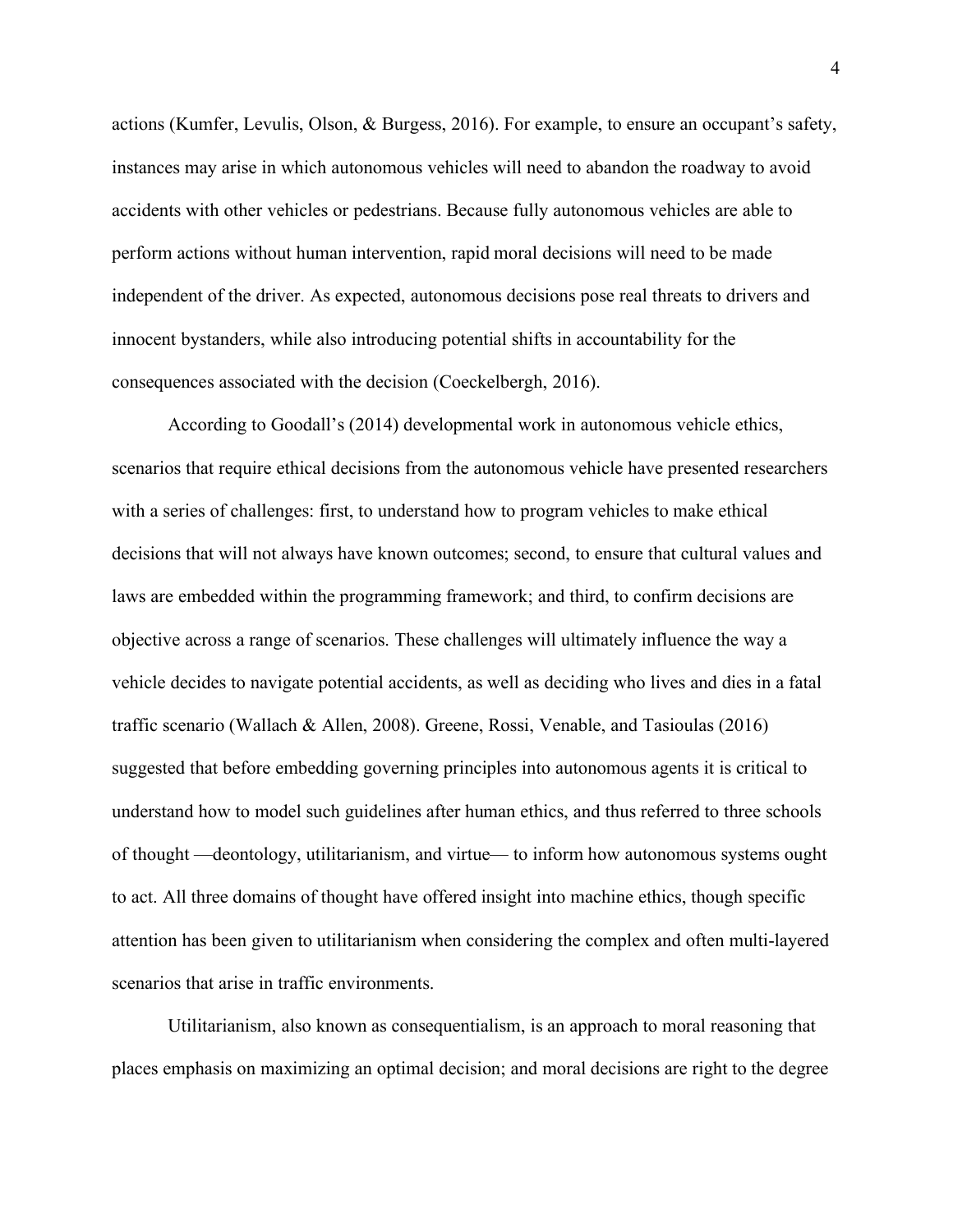in which the common good is promoted (Mill, 1901). Experimental ethics is a data-driven approach that enables researchers to quantify and understand moral intuitions. The Trolley Problem, originally designed by Foot (1978), has been used as such a method, and has helped researchers to better understand the cognitive and neural mechanisms involved in moral decision-making processes (Greene, Morelli, Lowenberg, Nystrom, & Cohen, 2008; Greene, Nystrom, Engell, Darley, & Cohen, 2004), while also illuminating discussions about how to program autonomous vehicles (Nyholm & Smids, 2016).

The Trolley Problem has taken on many permutations since its inception, though the footbridge and switch scenarios have become more popularized in discussions about deontological (some actions are always wrong, regardless of their consequences) and utilitarian (an action is wrong in proportion to its consequence) ethics. The footbridge scenario describes a runaway trolley heading towards a group of people. Participants are presented with an option to save the group of people by pushing a man off of an overhanging footbridge and onto a track below, subsequently stopping the trolley and saving a group of five people in the trolley's onward path. The switch scenario is a modified version of the footbridge scenario and provides participants with the option of flipping a switch to divert the trolley onto a separate track on which one person is standing, ultimately taking the person's life. Both scenarios present participants with a trade-off between sacrificing one life to save a group of lives or allowing the group to perish by not intervening. Results have found that participants deem the switch option to be more morally acceptable than pushing a man off of a footbridge (Cushman, Young, & Hauser, 2006) due to a dichotomy that exists between personal and impersonal harm similar to Milgram's (1974) work. Though some have argued that the Trolley Problem is too far removed to make noteworthy contributions for understanding autonomous ethics (Nyholm & Smids,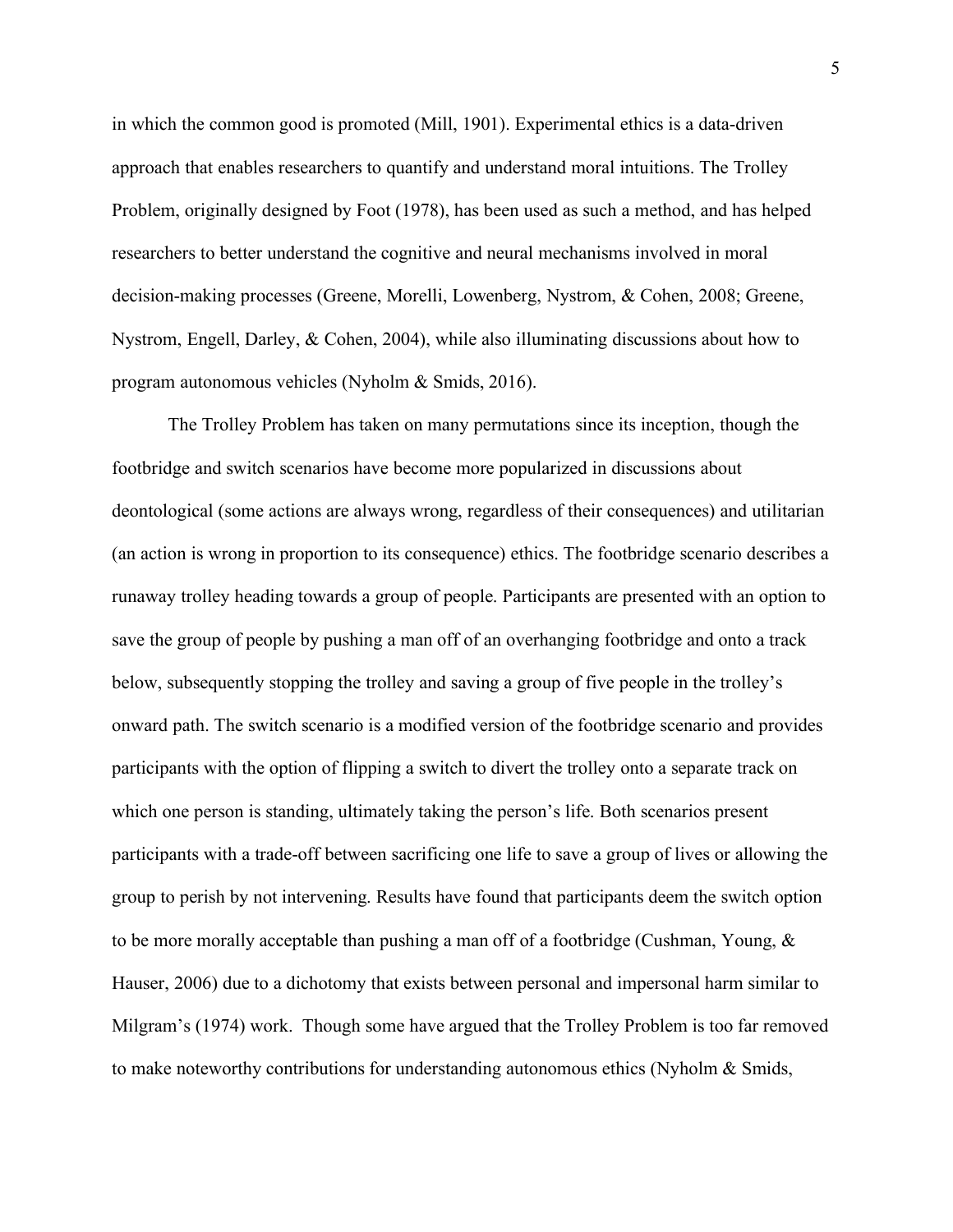2016), until more sophisticated methods become available (Cushman & Greene, 2012), the Trolley Problem remains a viable method to pioneer questions about driver attitudes towards autonomous vehicles.

 Bonnefon, Shariff, and Rahwan (2016), for example, designed scenarios that mirrored the type of moral dilemmas featured in the Trolley Problem but revamped them to fit traffic scenarios including autonomous vehicles. Participants were surveyed to determine how ethical dilemmas influenced attitudes towards owning an AV. In general, participants thought it was morally acceptable for an AV to sacrifice a passenger if it meant pedestrians could be saved, though they were unwilling to purchase such an AV for themselves. These results highlight the value users place on autonomous systems to carry out decisions that align with users' ethical preferences, and also highlight how ethical decisions can differ based on personal or impersonal involvement with an autonomous vehicle (Greene et al., 2009).

Though Bonnefon et al. (2016) were the first to consider ethical dilemmas in terms of autonomous vehicle technologies from a survey standpoint, Wintersberger, Frison, Riener, and Boyle (2016) altered the switch Trolley Problem to better fit into a traffic context that was appropriate for a driving simulator. The switch scenario required participants either to select a switch in the driving simulator to reroute the vehicle thereby killing a group of pedestrians, or to refrain from selecting the switch whereby the vehicle would stay on its projected course, ultimately leading to self-inflicted harm. The participants were always presented with the option of selecting the switch to make the AV swerve, though information about the type and quantity of victim varied. In addition, each participant was given a percentage about their own life expectancy to help the researchers determine the maximum threshold value in which they would agree to stay the course and not swerve. The results revealed a significant effect of knowledge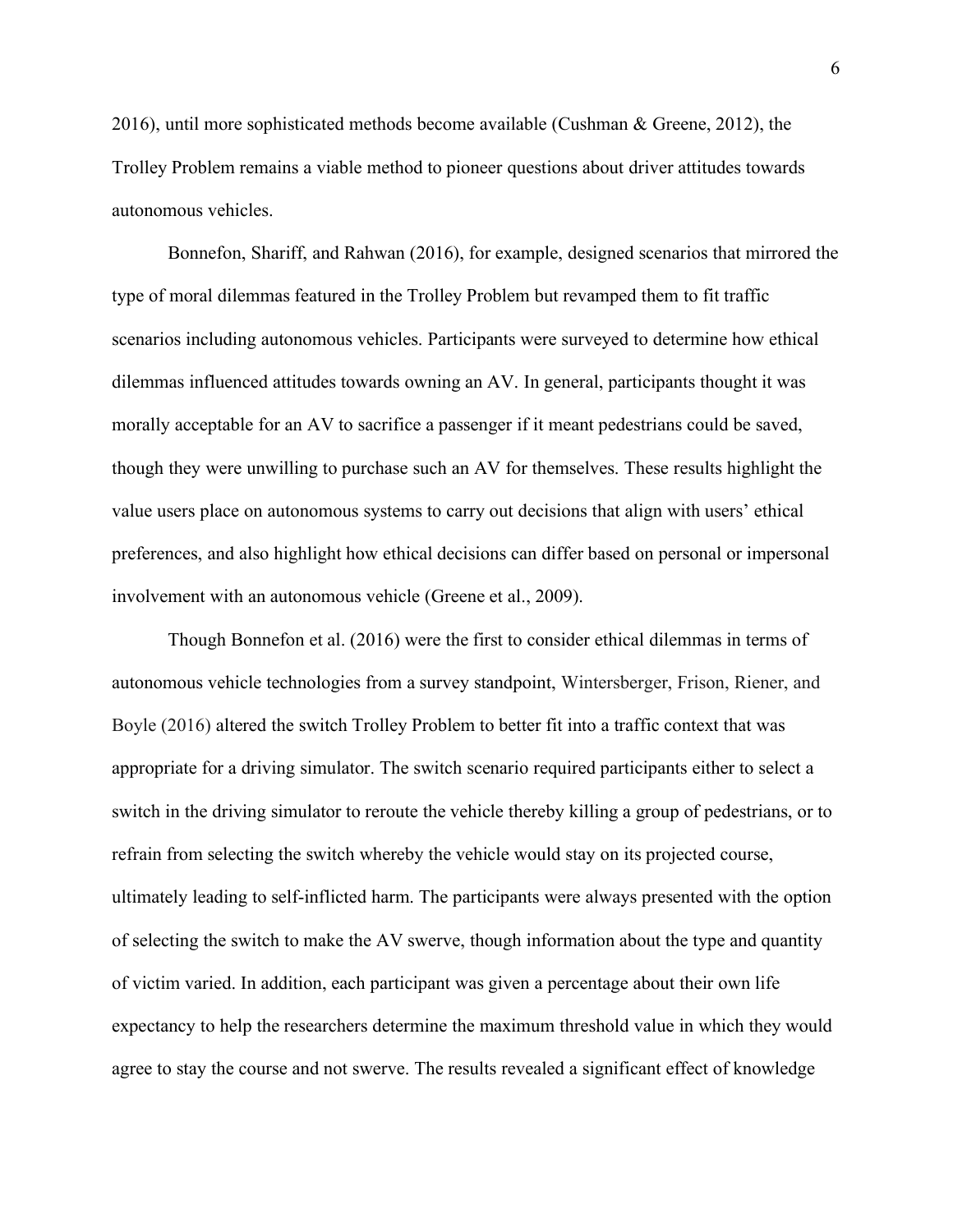about life expectancy on deciding to swerve or stay—with participants being willing to risk their own life to save the lives of others even when the probability of surviving the crash was low. In addition, as the number of potential pedestrian causalities increased, the likelihood of the participant allowing the vehicle to risk their life also increased.

Taken together, these studies reveal that data-driven techniques can be used to measure decisions about usually abstract thoughts, which can be used to explore attitudes towards AVs that make utilitarian or non-utilitarian decisions. The Trolley Problem may also provide a framework to explore the effects of design features, such as automation transparency, on user attitudes towards impending autonomous decisions. For example, if information about the vehicle's performance is withheld from the driver or if the vehicle's actions deviate from the driver's expectations, the driver may express different attitudes, such as trust and blame, towards the vehicle, potentially and significantly altering the driver-vehicle relationship.

#### **Automation Transparency**

An important factor of well-designed automation is the ability for automation to provide feedback to the user about its performance state. Disclosing information to the user about the system's purpose, underlying processes, intent, future actions, or reasoning processes is considered automation transparency (Endsley, Bolstad, & Jones, 2003; see also: Lee, 2012; Mercado et al., 2016, p. 402). Ultimately, automation transparency serves to furnish the user with an understanding of the automation's internal operations and logic (Seong & Bisantz, 2008), with the goal of supporting supervisory control or manual intervention (Ososky et al., 2014; Sanders et al., 2014). Automation transparency can eliminate speculation about poor performance originating from a system's design, leading to increased trust (Chen, Barnes, & Harper-Sciarini, 2011; Glass, McGuinness, & Wolverton, 2008; Lyons et al., 2017; Wang,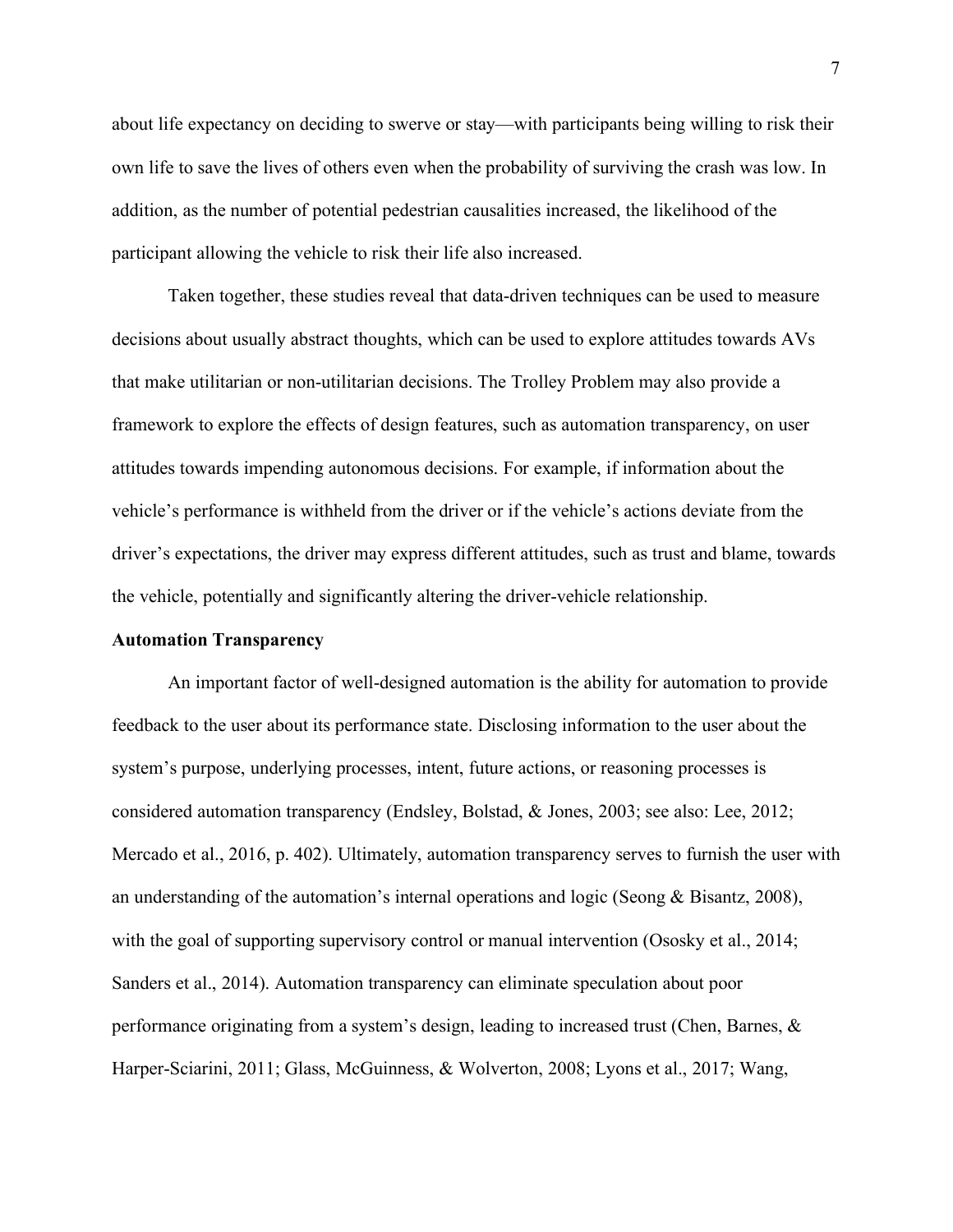Jamieson, & Hollands, 2009), engagement (Wright, 2015; Lyons, 2013), and understanding (Körber, Prasch, & Bengler, 2018) when interacting with low and intermediate levels of automation (Ensdley, 2017).

Adaptive cruise control (ACC), for example, is an intermediate automation setting that enables the driver to select a desirable speed to be implemented by the vehicle's throttleaccelerator. ACC is not fully autonomous and therefore relies on the driver to shift between manual and intermediate automation settings. ACC collects data from the driving environment and makes automated speed adjustments to maintain appropriate distance from a lead vehicle. The system may request the driver to reassume control if performance limitations are exceeded. A driver's ability to understand an ACC system, to include knowing how and when to retake control, is critical for avoiding potential crashes. ACC operators generally have difficulty understanding how the system operates due to a lack of conveyed system information (Jenness et al., 2008; Körber, Prasch, & Bengler, 2018; Stanton & Marsden, 1996), potentially interfering with their ability to anticipate and retake control of the vehicle in a skilled manner (see Seppelt & Lee, 2007). In contrast, ACC systems that display a continuous stream of real-time information about the system's performance can assist the operator with calibrating appropriate user reliance, intervention and following strategies, and faster brake response times compared to ACC systems that do not provide such information (Seppelt & Lee, 2007).

## **Trust in Automation**

Trust in automation has been investigated in many contexts and has been found to mirror social trust (Nass, Fogg, & Moon, 1996). Trust in automation is best captured during scenarios characterized by uncertainty and vulnerability (Lee & See, 2004), whereby the user evaluates the automation based on predefined expectations of how the automation is expected to act. Several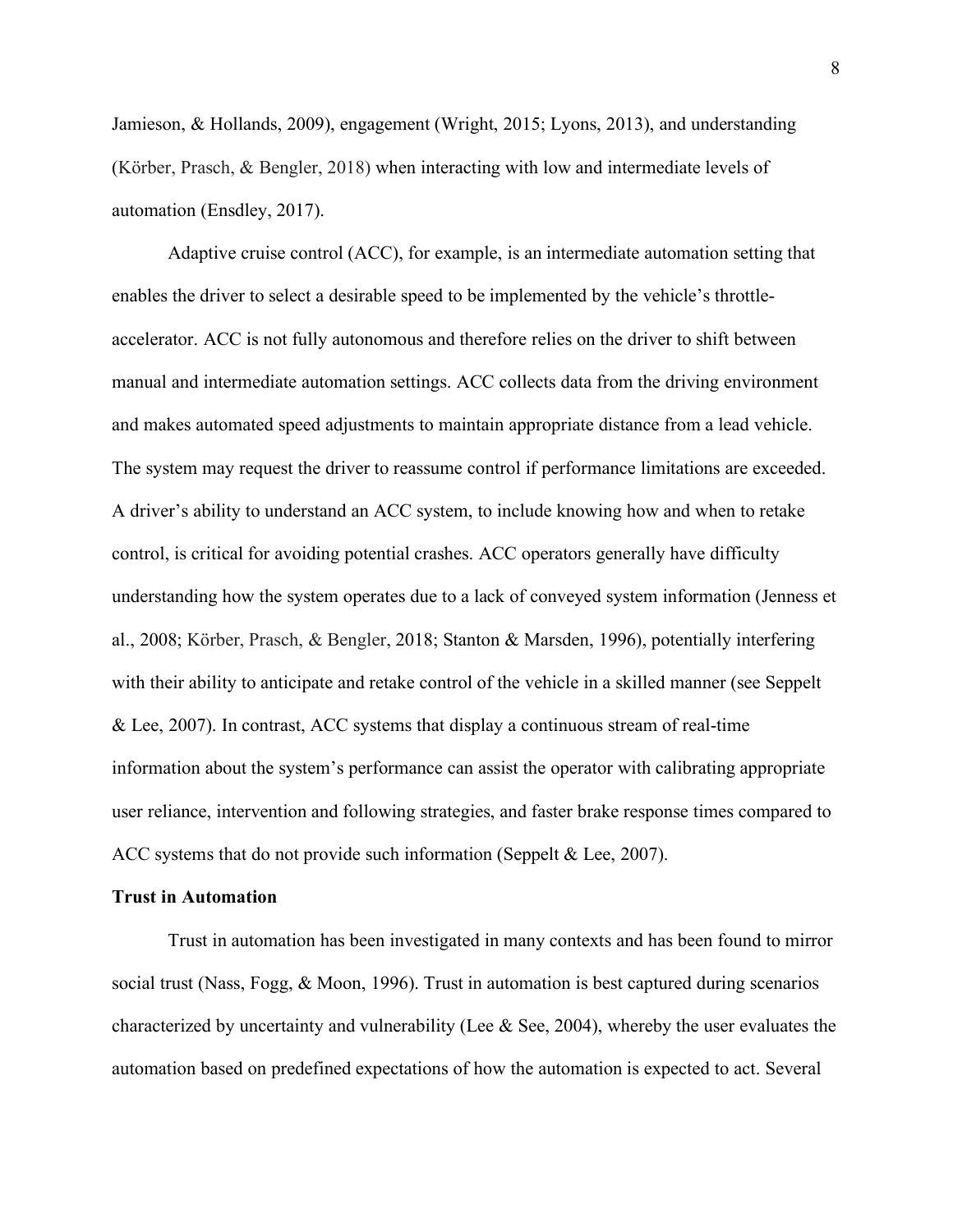models of trust have been proposed (Barber, 1983; Lee & Moray, 1994; Muir, 1994), with Ajzen and Fishbein's (1980) model being careful not to conflate distinct constructs of trust, such as beliefs, intentions, attitudes, and behaviors. In fact, it is on the basis of these theoretical components that Lee and See (2004, p. 54) defined trust as "an attitude that an agent will help achieve an individual's goals in a situation characterized by uncertainty and vulnerability." Lee and See (2004) re-emphasized Lee and Moray's (1992) three-dimensional model of trust that includes: performance, process, and purpose. The performance axiom of trust rests on a system's ability to execute actions in a manner that is consistent with a user's goals; the process axiom of trust rests on a system's capability for completing an action given certain situational contexts; and the purpose axiom of trust rests on a system's intentionality for why it was developed.

Research on trust in automation has also considered the interplay of a system's reliability and human's expectation of how a system will act (see Hoff & Bashir, 2015; Muir & Moray, 1996). Moreover, human-operators tend to trust automated systems that are highly reliable (Lee & Moray, 1992) and behave according to expectations (Merritt & Ilgen, 2008; Robert, Denis, & Hung, 2009), and distrust automated systems that fail to meet expectations (Lee & See, 2004). Though many frameworks of trust in automation exist, this thesis operated on Lee and See's (2004) definition of trust and evaluated user's attitudes towards an autonomous vehicle.

The level of trust humans place in automation can also influence strategies on how to use automation (Lee & Moray, 1994). When humans overtrust a system to perform decisional tasks more than themselves, they can become complacent and disengaged, leading to automation bias (Mosier et al., 1998; Skitka, Mosier, & Burdick, 1999), poor detection of automation failures (Parasuraman, Molloy, & Singh, 1993), and automation misuse (Parasuraman & Riley, 1997). Similarly, when automation fails to live up to performance expectations, undertrust and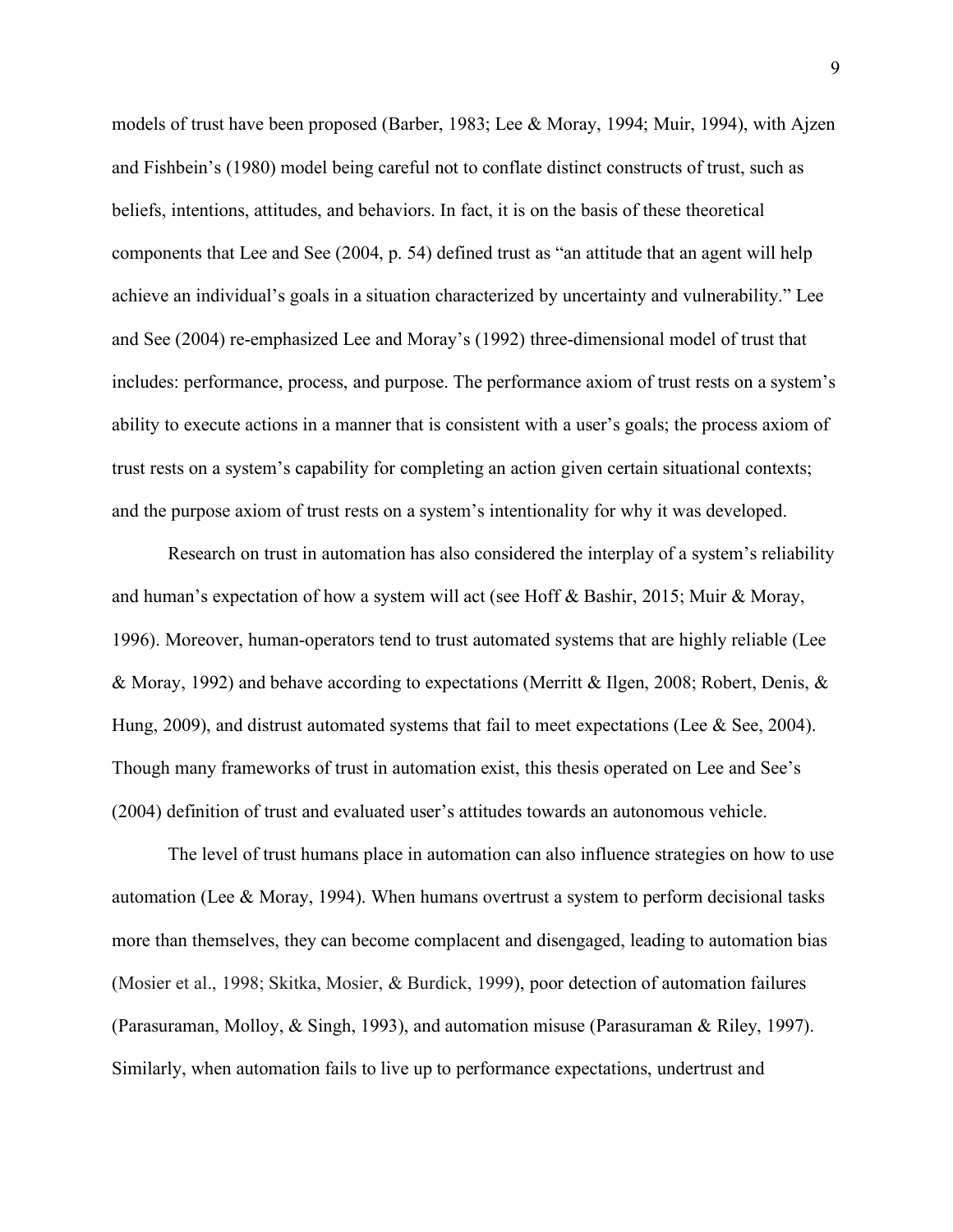automation disuse can occur (Parasuraman & Riley, 1997), resulting in unnecessary manual control (Lee & Moray, 1994). Calibrating an appropriate level of trust is therefore essential for furnishing cooperative and productive relationships between humans and automation (Sheridan & Henessy, 1984), and is necessary to curtail misuse and disuse of fully autonomous vehicles (Lee & See, 2004). When the user is made aware of the system's inner workings, research suggests that trust is better calibrated, and can withstand and recover from automation failure (Wang, Jamieson, & Hollands, 2011).

#### **Relationship Between Transparency and Trust**

More recently, research has focused on the relationship between automation transparency and trust, but not explicitly in the context of fully autonomous vehicles (Levels 4 and 5). Verberne, Ham, and Midden (2012), for example, examined whether trust and acceptance ratings in ACC systems (Levels 2 and 3) varied as a function of the system's level of transparency. Research has revealed that transparency can be broadly operationalized as the presence or absence of information (e.g. Lyons et al. 2017). For example, Sheridan and Verplank's (1978) 10-level automation classification scheme can be understood in terms of transparency, with low automation (levels 1-5) providing information to the user without taking action on the user's behalf, intermediate automation (levels 6-7) providing information to the user while also taking action on the user's behalf, and full automation (levels 8-10) taking over complete control without providing information to the user about its actions. Verberne and colleagues (2012) found that ACC systems that provide information about driving tasks in the form of pictorial icons (information present) are more trusted and accepted than ACC systems that do not provide information (information absent). Moreover, trustworthiness was higher for ACC systems that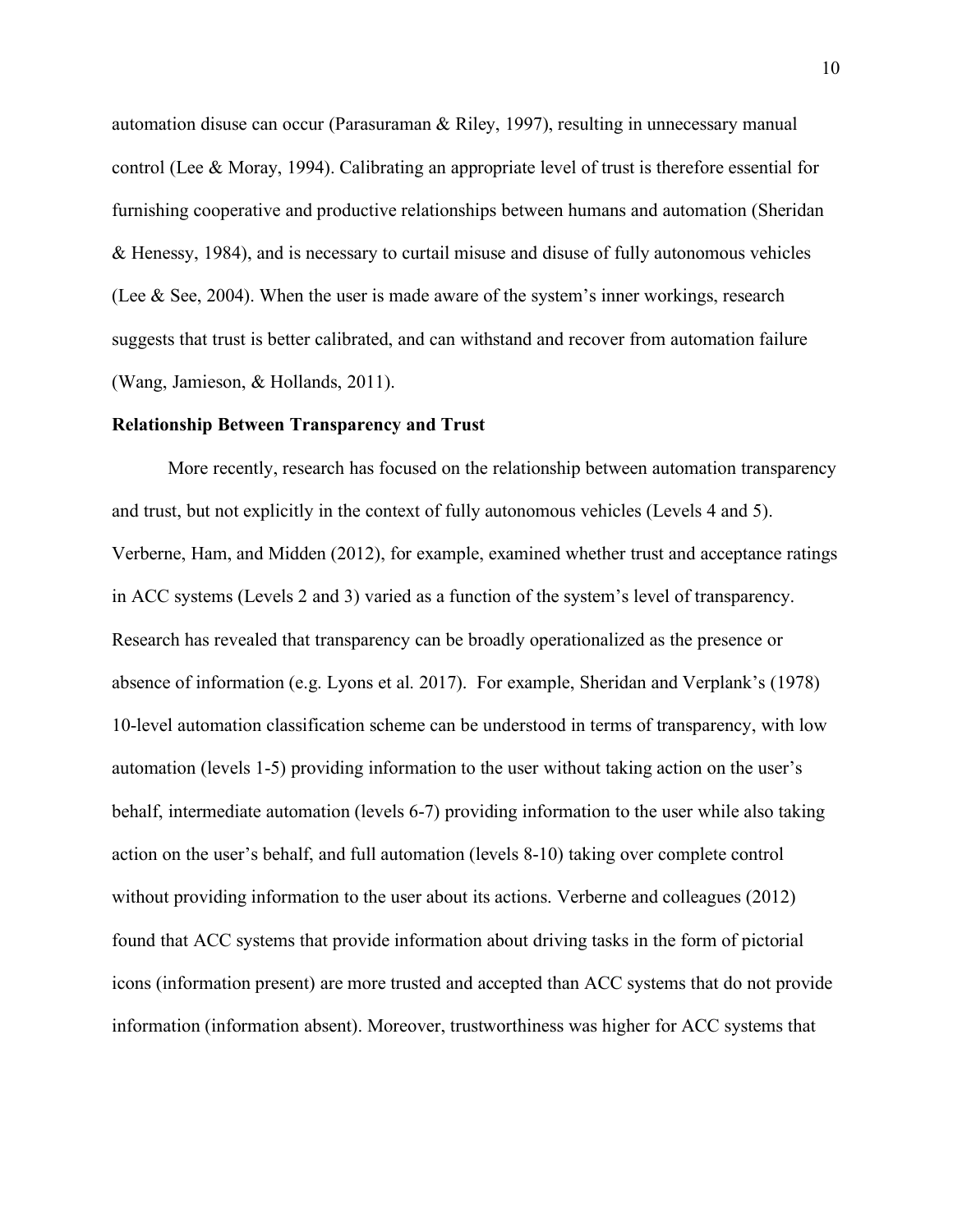provided information to the user without taking action, an important finding when considering fully autonomous vehicles.

Similarly, Beller, Heesen, and Vollrath (2013) investigated whether changes in the driver-vehicle relationship occurred when uncertainty warnings about the ACC's performance were issued to the driver via a graphical modality displayed on the dashboard. The icon was used to give the driver an indication of the vehicle's uncertainty in times of inadequate selfperformance, a form of automation transparency (Mercado et al., 2016). Uncertainty warnings resulted in higher subjective trust scores compared to non-warnings. Other research suggests that using textual (Chen et al., 2014) or auditory (Forster, Naujoks, & Neukum, 2017) explanations can increase trust so long as the system's decision-making processes are conveyed to the user (see Northdurft & Minker, 2016; Oduor &Wiebe, 2008; Sanders, Wixon, Schafer, Chen, & Hancock, 2014).

#### **Blaming Automation**

It is plausible that shared social norms between technology and humans (Nass, Fogg, & Moon, 1996) will lead to instances where the user will not only trust (Nass & Lee, 2001; Reeves & Nass, 1996) a system but also blame a system for not conforming to performance expectations, especially if nonconformities are perceived to be intentional (Malle, Monroe, & Guglielmo, 2014). Blame evaluations, according to Malle, Guglielmo, and Monroe (2012), can be divided into three categories: affirming norms, evaluating events, and evaluating agents. Affirming norms is the process by which norms are evaluated against other norms; evaluating events is the process by which observers appraise the outcome of an event against a set of norms; and evaluating agents is the process by which observers assign moral consequences, such as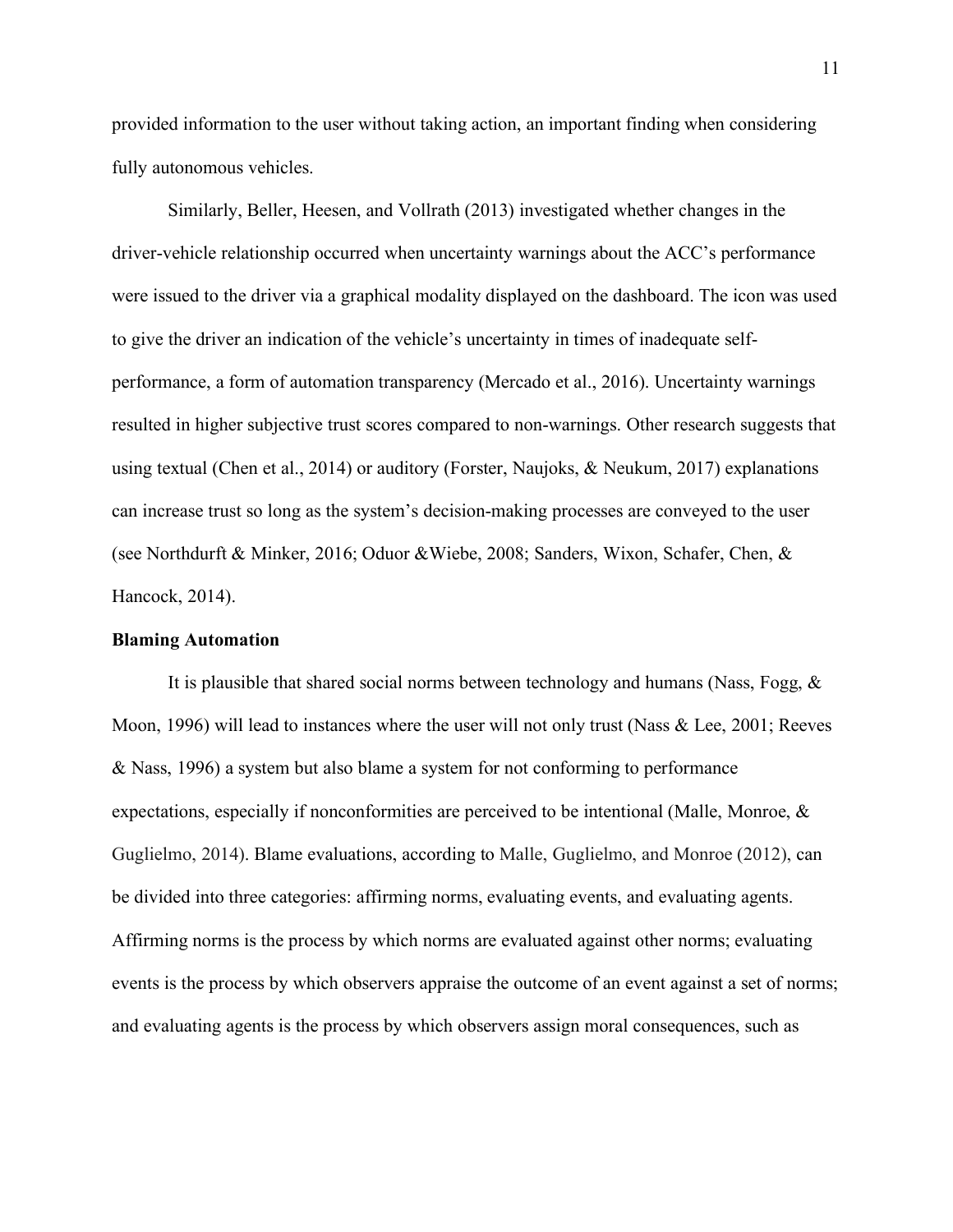blame, to agents that contributed to a negative event outcome (Malle, Guglielmo, & Monroe, 2014).

Before blame can be ascribed to the agent for a negative outcome, the individual first considers whether the outcome was intentional (Malle, Guglielmo, & Monroe, 2012). If the negative outcome is deemed to be intentional, the individual then determines whether the agent was justified in making the decision based on the reasons leading up to the outcome—whereby blame is less severe if the agent's reasons are justifiable (Malle, Guglielmo, & Monroe, 2014). Intentionality is a primary criterion for which blame is assigned to an agent (Alicke, 2000), and research suggests that humans consider agents, such as computers, to be intentional (Friedman & Millet, 1995).

In terms of automation research, blame has received little attention, but may be intimately related to trust in automation. Research has found that automation transparency, when presented in the form of system reasoning, increases subjective trust ratings (Glass, McGuiness,  $\&$ Wolverton, 2008). Because automation transparency conveys a system's reasoning to the operator, the operator may also be in a position to evaluate the system's reasoning against the system's performance outcomes and assign blame when optimal outcomes are violated. In fact, Gray and colleagues (2007) found that technology with a conveyed state of mindfulness can make users more prone to blame systems for wrong actions, giving credence to the system being perceived as a responsible moral agent (Waytz, Heafner, & Epley, 2010). The relationship between automation transparency, trust, and blame therefore introduces the possibility of an automation irony (see Bainbridge, 1983). Specifically, automation transparency can be used to communicate a system's reasoning processes: leading to increased trust. In contrast, automated systems without transparency can make users less trusting, but the system should not be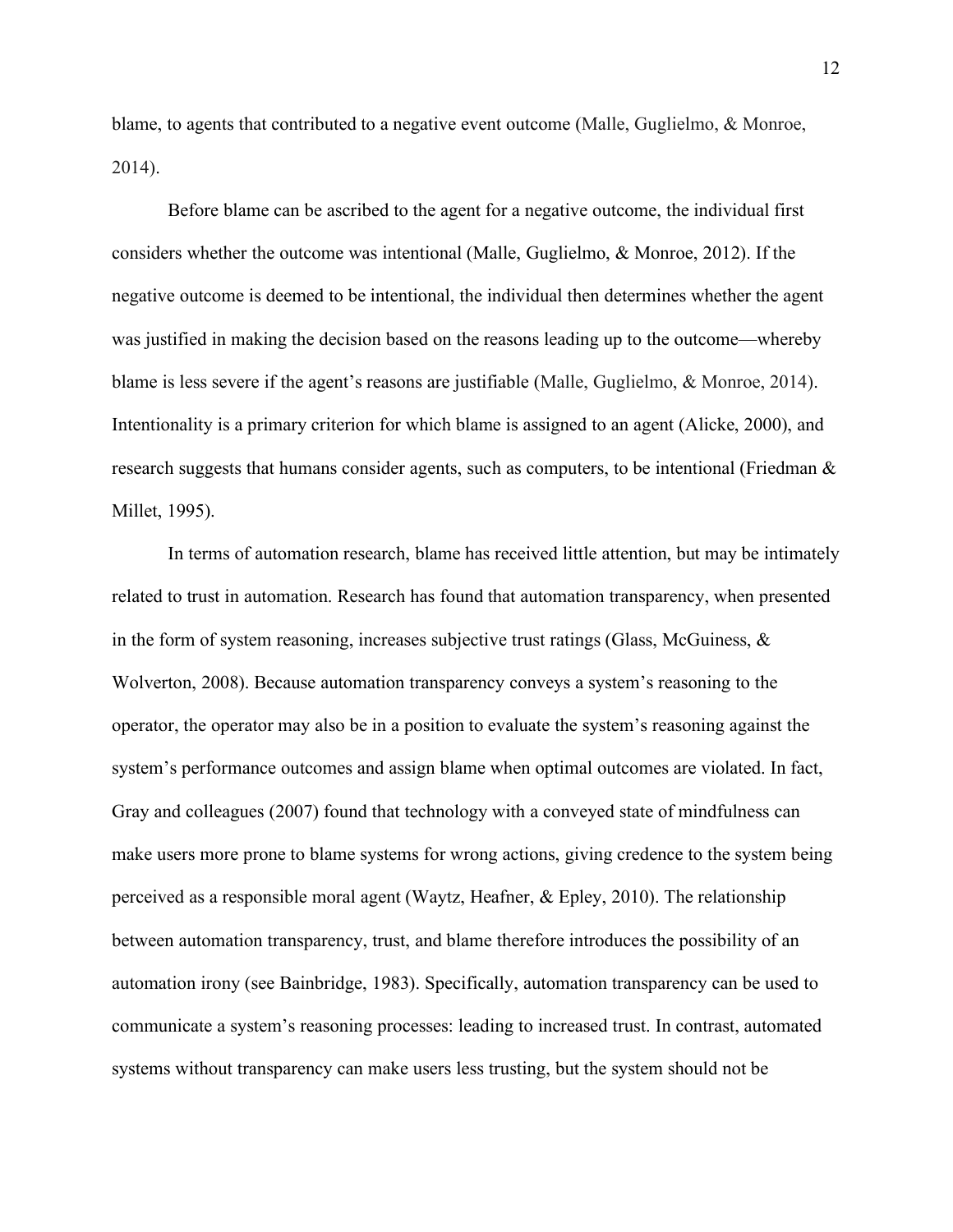perceived as an intentional agent with an independent mind worthy of blame to the same degree as a transparent system. Therefore, designing systems that are more transparent may increase trust while simultaneously increasing the opportunity for blame due to increased intentionality.

# **Relationship Between Transparency and Blame**

Automated systems that possess anthropomorphic qualities, such as rational thought and expressive emotion, have been found to affect the way users trust and blame technologies (Gray, Gray, & Wegner, 2007). Waytz, Heafner, and Epley (2010), for example, investigated user-trust and blame assignment for anthropomorphic and non-anthropomorphic autonomous vehicles. The results found that anthropomorphic vehicles that possessed a name, gender, and voice were better trusted than vehicles that did not have such qualities. The study also found that participants were less likely to assign blame to anthropomorphic autonomous vehicles that were struck by another vehicle than agentic vehicles. Though the authors were unable to pinpoint why blame scores differed between autonomous vehicle conditions, they drew on the role human-like qualities played in diminishing the perceived responsibility attributed to the anthropomorphic vehicle. If the anthropomorphic autonomous vehicles were at fault for the accident, however, anthropomorphic qualities might also elicit more blame from the user due to perceived reasoning abilities, a precursor for ascribing blame (Malle, Guglielmo, & Monroe, 2014).

Similarly, Kim and Hinds (2006) explored blame and credit assignment in low and high autonomous robots. The study hypothesized that highly autonomous robots would receive higher blame scores than low autonomous robots, due to the perceived level of intention inherent in highly autonomous robots, such as conveyed information about performance and actions. Robots were considered transparent if an explanation was given for an unexpected behavior and non-transparent if not. The results confirmed that higher blame scores were assigned to highly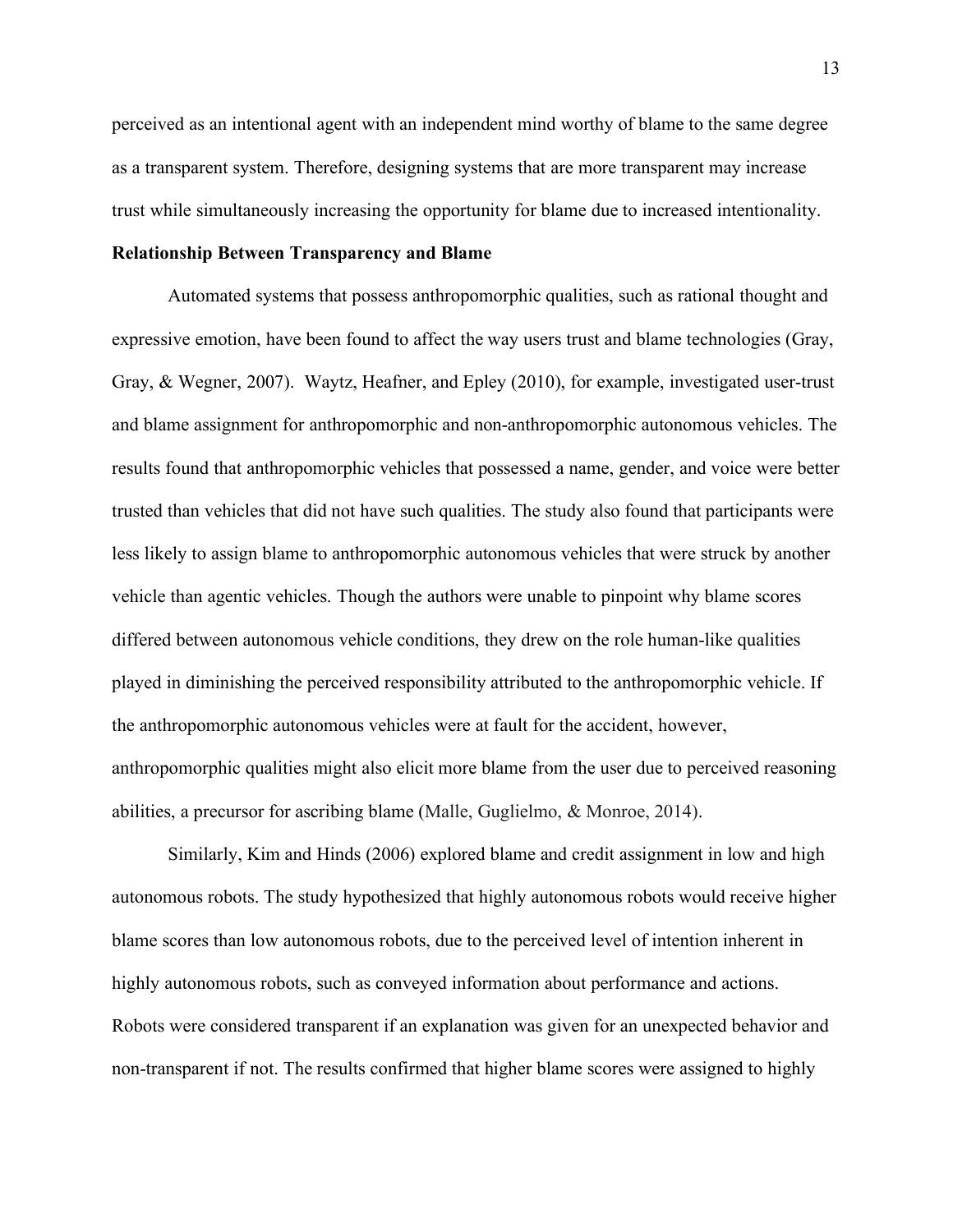autonomous robots as compared to low autonomous robots. The results did not find the transparent manipulation to explain blame beyond the automation condition, arguably because the autonomy manipulation was already inherently transparent or non-transparent. These results indicate that fully autonomous robots might be perceived as transparent and therefore worthy of blame when performance information is conveyed to the user.

Malle, Schuetz, Arnold, Voiklis, and Cusimano (2015) investigated the degree to which blame assignment differed between a human or robot character when presented with the same moral dilemma. The dilemma was a classic utilitarian tradeoff in which a human or robot took action or remained inactive when determining the direction of a trolley. Acceptance ratings for taking action to produce a utilitarian outcome were higher for the robot than the human, suggesting that participants expected robots to make these decisions slightly more than humans. Conversely, when the robot character did not intervene to produce a utilitarian outcome, participants assigned more blame to the robot than the human character that made the exact same decision. The results highlight differences in moral expectations for humans and robots, with robots being held more accountable than humans for not intervening to produce a utilitarian outcome and also being held less accountable than humans for intervening to produce a utilitarian outcome. Moreover, though not measured in this study, the authors suggested that trust might be affected when robots deviate from expected outcomes, in which robots will need to offer reasoning for their decisions to maintain trust.

# **Human Factors, Ethics, and Autonomous Vehicles**

Autonomous vehicles that are forced to make ethical decisions might be a strong avenue for exploring whether blame and trust assignment varies as a function of high or low transparency. Because humans and automated technologies share social norms during interaction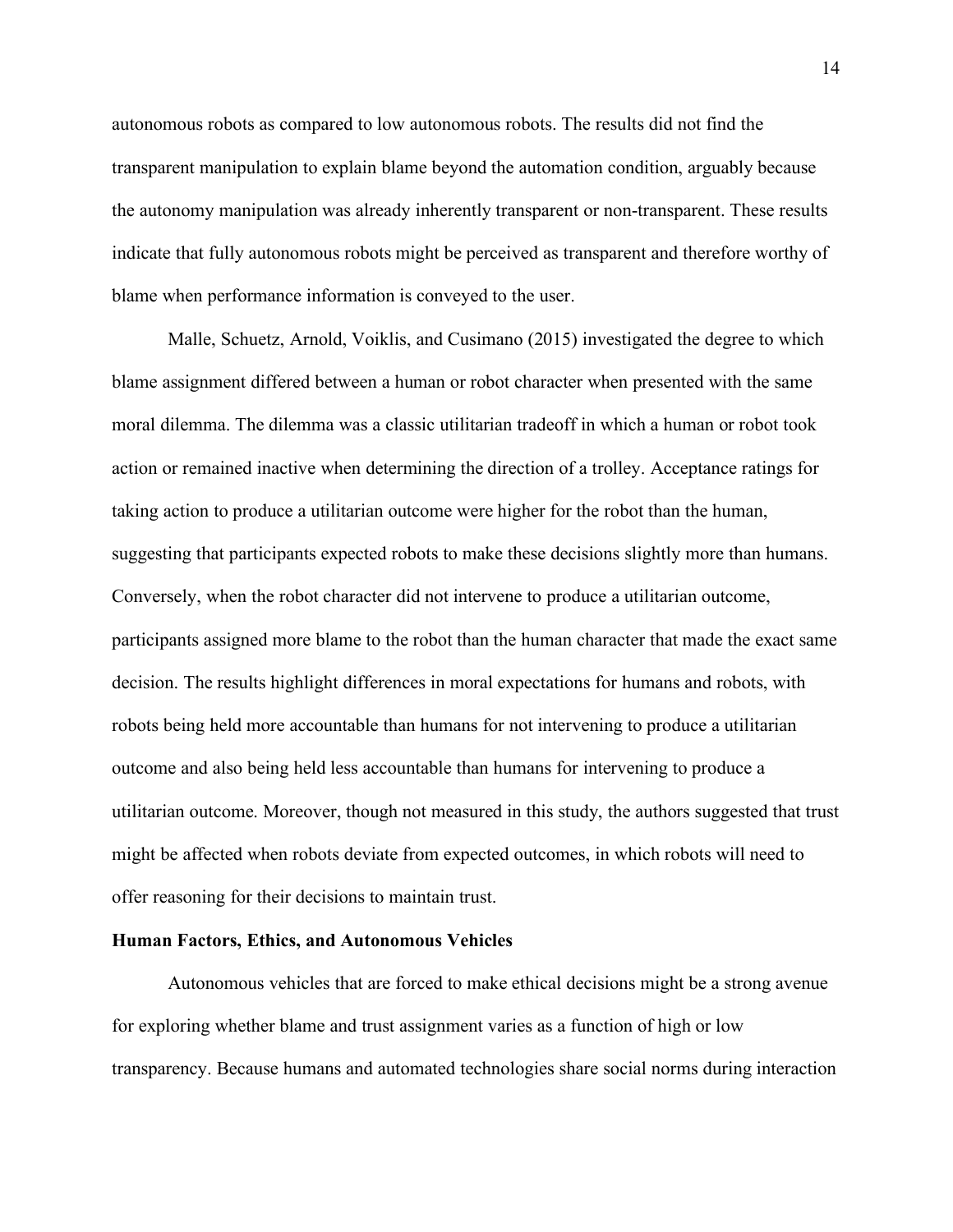(Reeves & Nass, 1996), understanding the types of norms humans expect autonomous vehicles to uphold warrants the need for further investigation and presents a unique avenue for marrying ethics and human factors research.

Where prior research has looked at trust and blame separately, this thesis combined both constructs and included morality and transparency in the experimental design. Moreover, this thesis served to determine how autonomous vehicles are evaluated when making optimal or nonoptimal moral decisions. This was an important extension to past research, in that evaluations would not only be made on the basis of a moral outcome but also the agent performing the outcome. Participants who are more morally accepting of optimal moral decisions were expected to be more trusting of autonomous vehicles that executed optimal moral decisions, especially when the autonomous vehicle's rationale supported such decisions. Moreover, rationale for optimal moral decisions might further increase trust than optimal moral decisions that lack rationale. Including a layer of system transparency in the experimental methodology may further support what is known about trust in automation. Yet, it remains unknown how system transparency will also influence blame ascription when non-optimal moral outcomes occur. This thesis examined potential changes in blame ascription when an autonomous vehicle was directly responsible for a moral outcome, dissimilar from Waytz, Hefner, and Epley's (2014) methodology that assessed blame when another vehicle was at fault.

Lastly, this thesis sought to explore potential discrepancies between Malle et al's (2015) and Bonnefon et al.'s (2015) findings. Bonnefon et al's (2015) research indicated that moral permissibility is highest for utilitarian autonomous vehicles that do not sacrifice the driver. Malle et al's (2015) research found that moral preference differs for humans and robots faced with the same moral scenario, with robots being expected to make utilitarian decisions more than humans.

15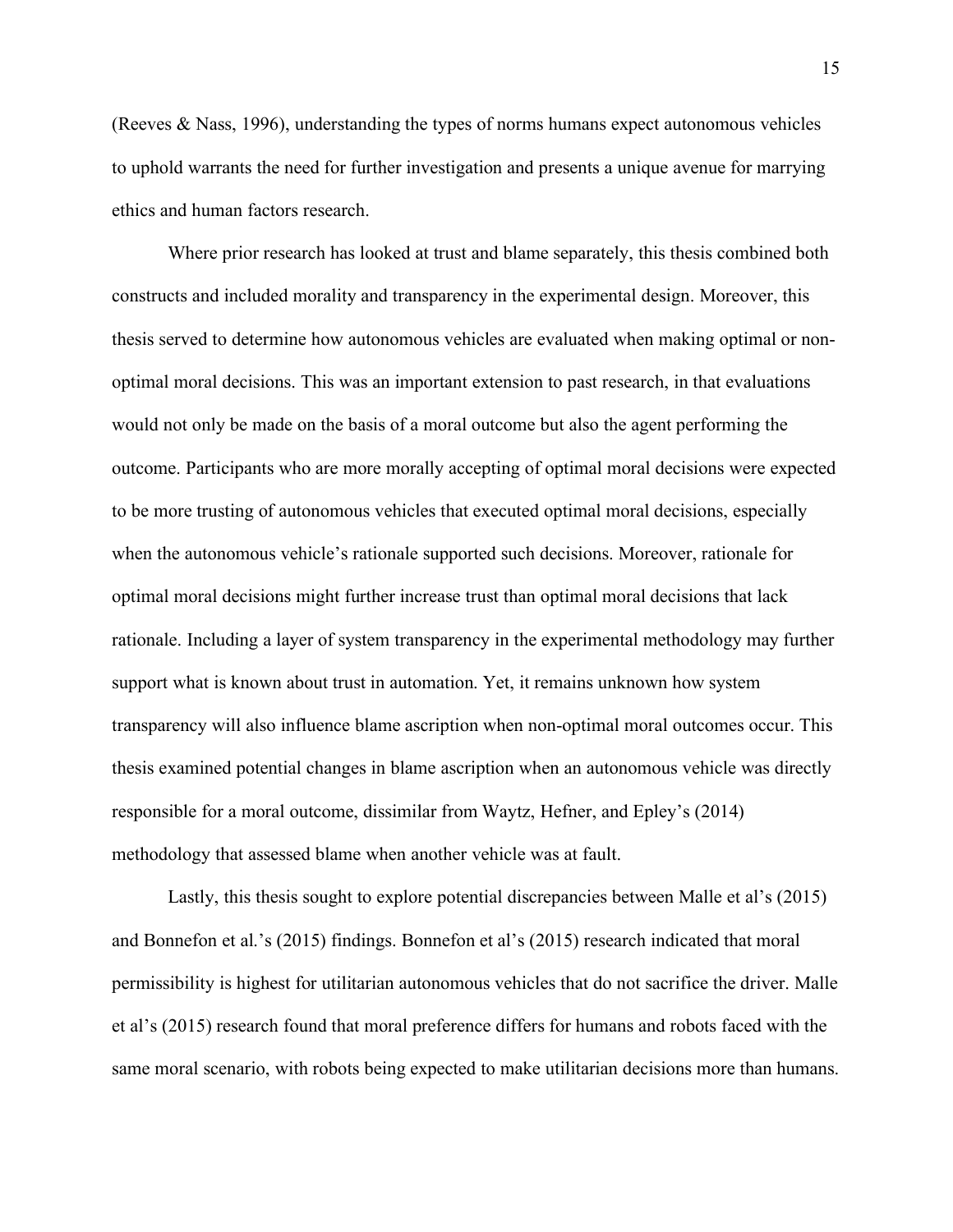Malle's experiment separated robot actions from human actions, whereas the nature of Bonnefon's study requires autonomous vehicles to perform actions on behalf of humans. Thus, exploring potential differences in moral permissibility when a human does or does not have control of the vehicle was expected to introduce dissimilarities in moral norms.

Therefore, the current study examined the following hypotheses:

# *Hypothesis 1*

Trust and blame scores would differ between the transparent condition and the non-transparent condition, with trust and blame scores being higher in the transparent condition.

# *Hypothesis 2*

Trust and blame scores would differ between utilitarian outcomes and non-utilitarian outcomes, with trust scores being higher in the utilitarian condition and blame scores being higher in the non-utilitarian condition.

#### *Exploratory Interaction*

Trust scores would decrease in the non-utilitarian non-transparent condition and increase in the utilitarian transparent condition. In addition, blame scores would increase in the non-utilitarian transparent condition and decrease in the utilitarian transparent condition.

# *Exploratory Question*:

Moral acceptance ratings would be higher, in general, for AV outcomes than for synonymous human outcomes.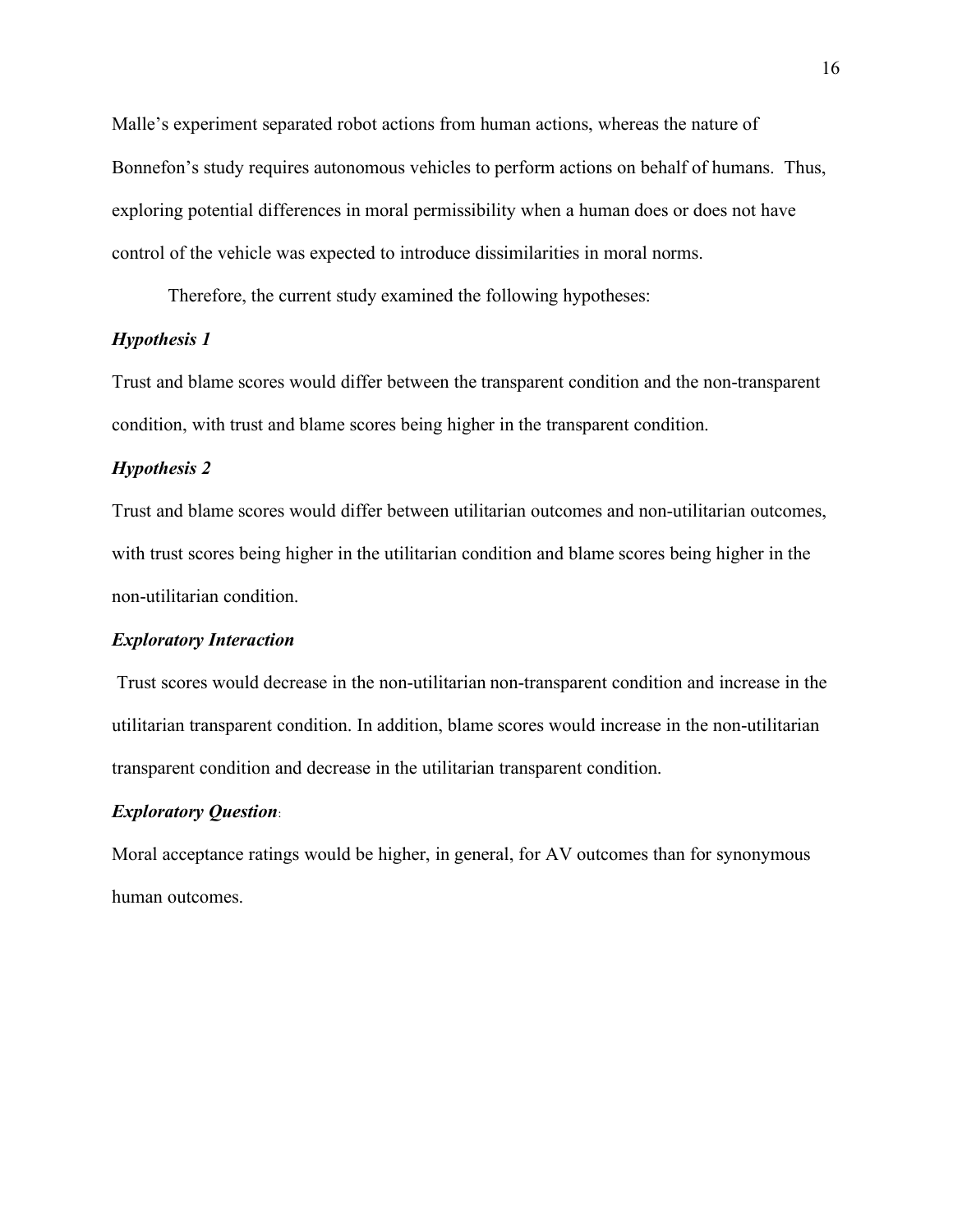#### **II. METHOD**

### **Sample Estimate and Experimental Design**

 An *a priori* power analysis was conducted using a statistical power analysis software, G\*Power 3.1 (Faul, Erdfelder, Lang, & Buchner, 2007). The analysis assumed a power of .80 for the main effects and interaction. Given the 2 X 2 Analysis of Variance being conducted for trust and blame, results from the power analysis for the main effects and the interaction term were the same, due to the same degrees of freedom for each term. A conservative effect size of .05 partial eta squared was chosen for this study, with an alpha level set at .05. The power analysis indicated 152 participants were needed to detect the proposed effect. Thus, a minimum of 38 participants were needed for each condition of the 2 (transparent vs non-transparent) X 2 (utilitarian vs nonutilitarian) between-subjects design.

#### **Participants**

Undergraduate psychology students ( $N = 186$ ,  $Mage = 23.5$  years,  $SD = 6.57$ , age range: 18-51 years) were recruited from Old Dominion University's SONA participant pool: male (*N* = 43,  $Mage = 22.54$ ) and female ( $N = 142$ ,  $Mage = 23.20$ ). Each participant was awarded .5 research credit after completing the study (for work expected to require less than 30 minutes). The only criterion for participation in this study was for students to have a valid driver's license and be at least 18 years of age.

# **Materials**

Two scenarios provided the framework for each of the four separate conditions featured in this thesis (see Appendix A for each scenario). Following Greene, Morelli, Lowenberg, Nystrom, and Cohen's (2008) and Malle et al.'s (2015) methodology, we required participants to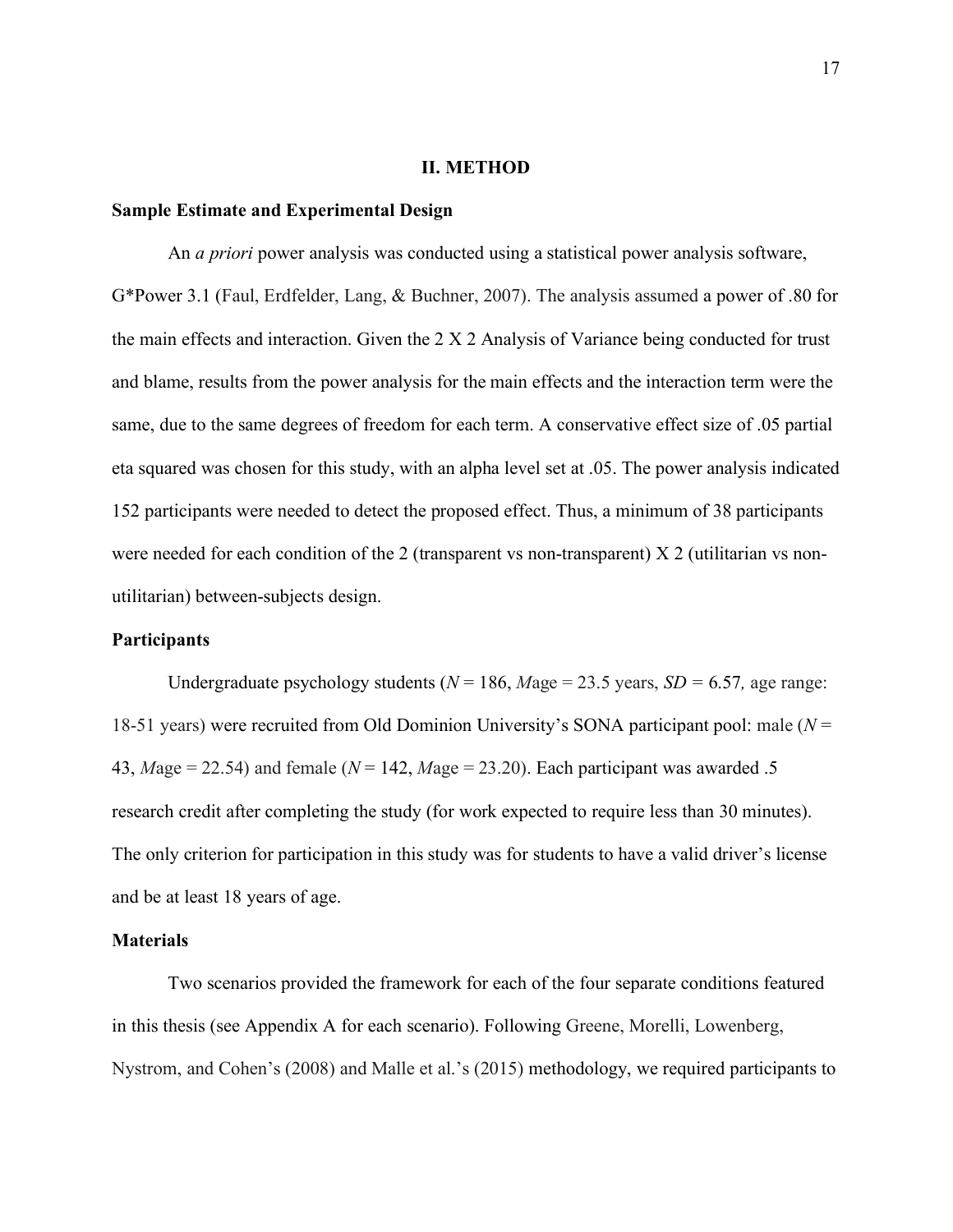read about an autonomous vehicle faced with a moral dilemma in which the autonomous vehicle made a utilitarian or non-utilitarian decision. Participants were then instructed to answer a moral acceptance scale based on the autonomous vehicle making a utilitarian decision. The moral acceptance scale required participants to answer "yes" or "no" about the moral acceptability of the autonomous vehicle, and were then required to rate the moral acceptability of the action on a nine-point Likert scale (1 = *completely unacceptable*, 9 = *completely acceptable*). At the end of the study, participants rated the moral acceptability of a similar moral dilemma, only this time a human driver was making the moral decision and not an autonomous vehicle.

Trust in automation was measured by a 12-item questionnaire developed by Jian, Bisantz, and Drury (2000) (see Appendix B). Each item was measured using a seven-point Likert scale (1 = *totally disagree*, 7 = *totally agree*). Each item of the scale was adapted so that the word "system" was replaced with "autonomous vehicle", similar to that of Verberne, Ham, Midden's (2012) questionnaire. Responses for each item (e.g., "I would be confident in the autonomous vehicle if it were my own.") were recorded so that higher scores represented higher trust in automation. According to the reliability analysis conducted, the data revealed moderate reliability (Cronbach's alpha =  $.77$ ).

Blame was assessed using Waytz, Heafner, and Epley's (2014) *Blame for vehicle measure.* The measure is comprised of 8 items using a ten-point Likert scale  $(0 = not at all, 10 =$ *very much*) (see Appendix C). Questions measured participants' blame for the transparent or non-transparent vehicle's decision as well as the passenger of the vehicle (e.g., "How much is the car itself at fault?"). In total, six of eight items constituted a single composite score for blame ratings toward the self-driving vehicle, indicating strong internal consistency reliability (Cronbach's alpha =  $.87$ ).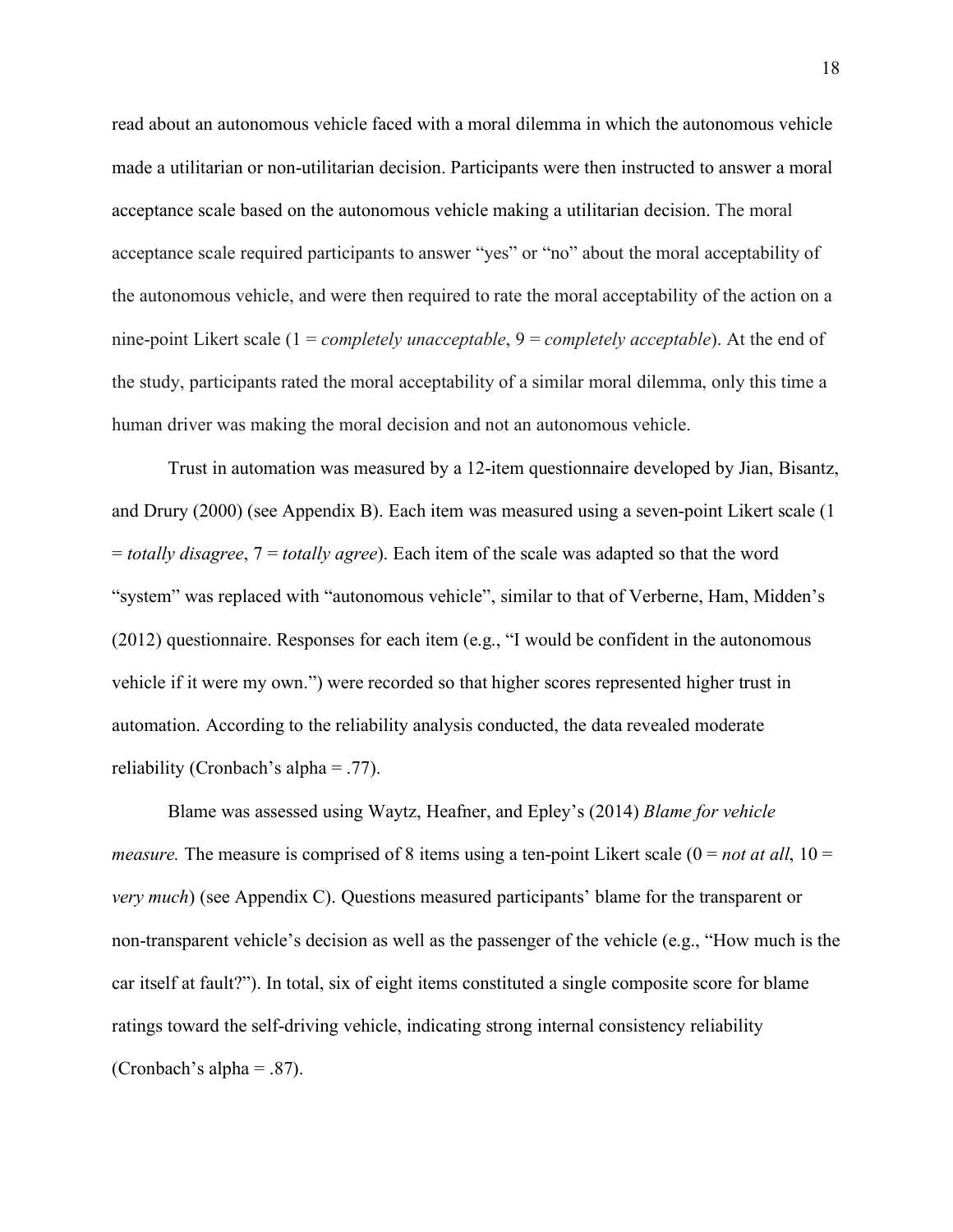# **Procedure**

Before soliciting participants, the study was approved by Old Dominion University's Institutional Review Board (IRB). Participants registered to complete the experiment via the department's SONA platform; the survey itself was administered via Qualtrics. Participants were given a brief overview of the study's purpose and a notification sheet describing the study. The experiment lasted approximately 15 minutes. Qualtrics randomly assigned participants to the conditions of a 2 (transparency level: transparent vs non-transparent) x 2 (driving outcome: utilitarian vs non-utilitarian) between-subjects experimental design, and counterbalanced the presentation of one of four driving scenarios. Each driving scenario included a brief description of the autonomous vehicle's capabilities before further manipulations (i.e., transparency or moral outcome) were made. Participants first provided a moral acceptance rating for the autonomous vehicle's initial moral dilemma, and then continued reading the scenario in which transparency and moral outcome were manipulated. For each moral outcome, participants were presented with a manipulation check in which they were asked if the autonomous vehicle provided any information about why it decided to pursue a particular course of moral action. After reading the final outcome, participants' attitudes of blame and trust were measured. Participants were then asked to complete the same moral acceptance scale but for a human who was faced with the exact same dilemma as the autonomous vehicle. Upon completing all three scales, demographic information was collected from each participant (see Appendix D).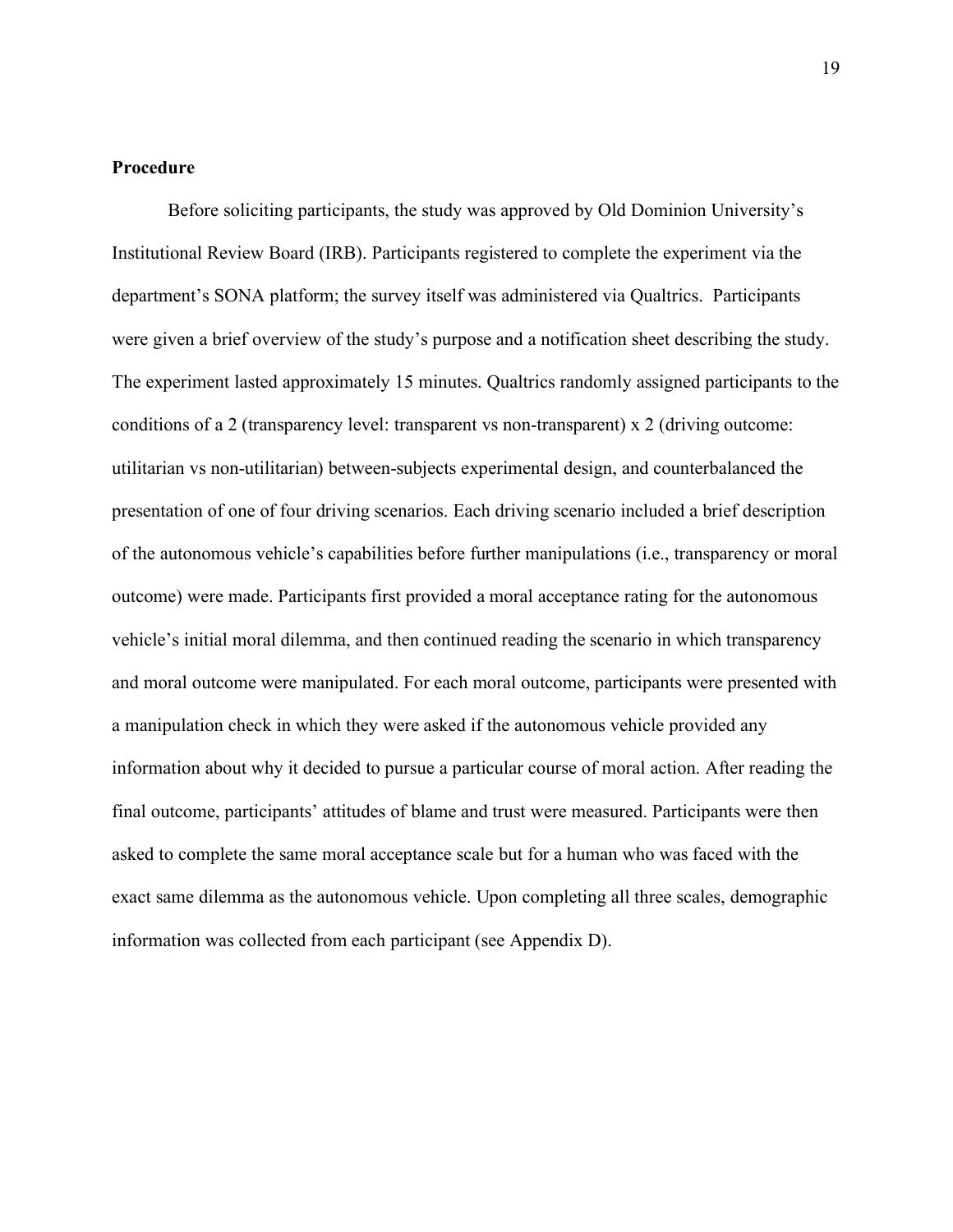#### **III. RESULTS**

Of the 186 participants, 35% incorrectly answered the manipulation check. The manipulation check was designed to assess participants' attention to each scenario and understanding of the vehicle's conveyed information. For the transparency condition, the vehicle provided information to participants about its course of action, in which participants should have indicated that the vehicle did in fact provide information. Similarly, for the non-transparent condition, participants should have answered "no" when asked if the vehicle provided information about its course of action, because no information was provided to the participant. Removing participants who failed the manipulation check from the sample resulted in unequal sample sizes across conditions. Therefore, the results and conclusions were interpreted with caution for those who incorrectly answered the manipulation check.

All analyses were conducted with a standard alpha level set at .05, using R (R Core Team, 2017). Data for blame and trust were analyzed separately in a 2 (transparency, no transparency) x 2 (utilitarian, non-utilitarian) between-subjects ANOVA. The data were first analyzed to ensure the assumptions of ANOVA were not violated. Subsequently, all effects main and interaction—were tested, and Bonferroni's adjustment was used for post-hoc analyses to maintain familywise alpha at .05.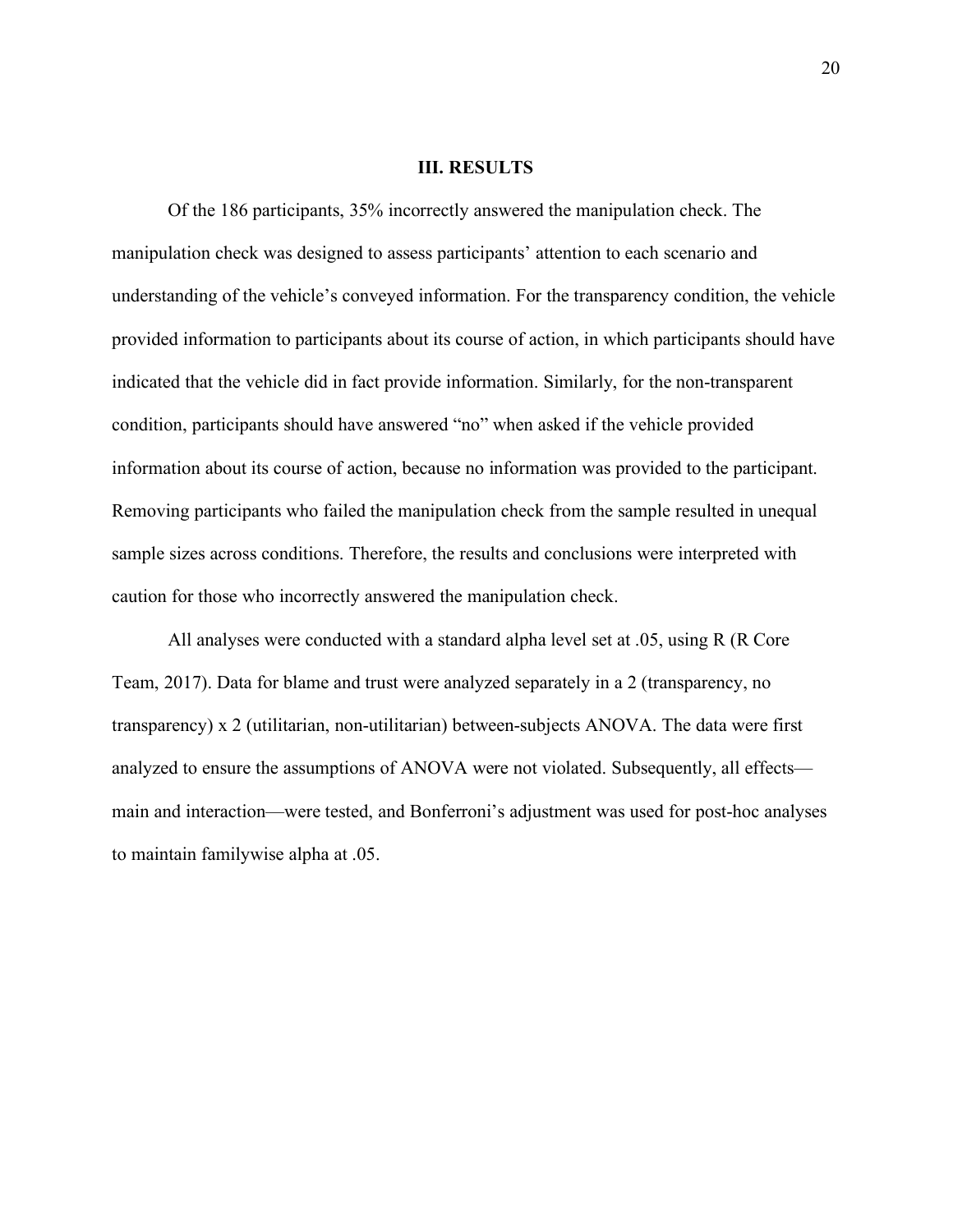# Table 1

*Means, standard deviations, and correlations with confidence intervals*

| Variable        | $\overline{M}$ | <i>SD</i> |                          | 2                    | 3                     |
|-----------------|----------------|-----------|--------------------------|----------------------|-----------------------|
| 1. Mean blame   | 6.97           | 2.47      |                          |                      |                       |
| 2. Mean trust   | 3.29           | 0.91      | $27**$<br>[.13, .39]     |                      |                       |
| 3. Human accept | 3.15           | 2.22      | $-18*$<br>$[-.31, -.04]$ | .11<br>$[-.04, .25]$ |                       |
| 4. AV accept    | 3.34           | 2.20      | $-19*$<br>$[-.32, -.04]$ | .01<br>$[-.14, .15]$ | $.71**$<br>[.63, .77] |

*Note.* \* indicates  $p < .05$ ; \*\* indicates  $p < .01$ . *M* and *SD* are used to represent mean and standard deviation, respectively. Values in square brackets indicate the 95% confidence interval for each correlation.

# **Trust**

Average mean trust scores were submitted to a 2 x 2 between subjects ANOVA, with transparency and moral outcome as fixed, between subjects factors. Mean trust scores were normally distributed as evidenced by skewness (.220) and kurtosis (.785) values falling below recommended cutoff values of  $\pm 2$  (Gravetter & Wallnau, 2014). Levene's test indicated that homogeneity of variance was not violated,  $F(3, 182) = 1.84$ ,  $p = .142$ . Averaging across moral outcome, a significant main effect for transparency was not found,  $F(1, 182) = .657$ ,  $p = .419$ , partial  $\eta^2$  = .004, indicating that a vehicle communicating its rationale may not increase trust any more than a vehicle not communicating its rationale, refuting *Hypothesis 1* that argued more communication would increase trust. Averaging across transparency, there was no significant main effect for moral outcome,  $F(1, 182) = 2.29$ ,  $p = 0.132$ , partial  $p^2 = 0.012$ , suggesting that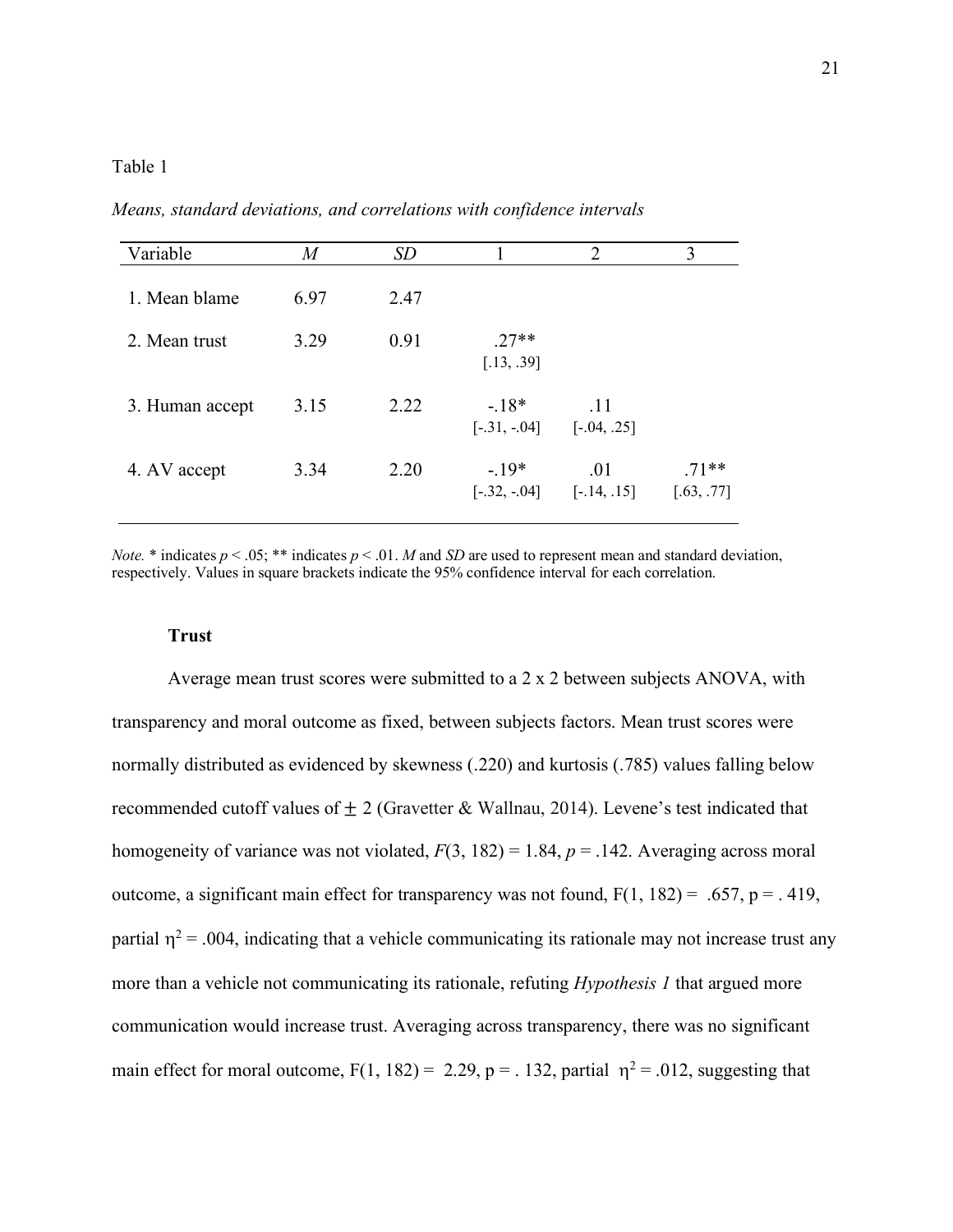utilitarian moral decisions may not increase trust any more than non-utilitarian moral decisions, refuting *Hypothesis 2* that argued utilitarian decisions would increase trust more than nonutilitarian decisions. The interaction of transparency and moral outcome was significant *F*(1, 182) = 4.96,  $p = 0.027$ , partial  $\eta^2 = 0.03$ . Post-hoc comparisons using Bonferroni's familywise adjustment (see Maxwell & Delaney, 2003, p. 308) explored the interaction by examining the simple effect of A within specific levels of B ( $\alpha = \frac{.05}{2} = .025$ ). Post hoc analyses revealed that mean trust scores for the non-utilitarian non-transparent condition  $(M = 3.59, SD = 1.06)$  were significantly higher than the utilitarian non-transparent condition  $(M = 3.10, SD = .86)$ ,  $t(90) = -$ 2.44, *p =.*017, *d*= .51. Such findings indicate that differences in trust for non-utilitarian moral decisions depends on the absence of communication to the driver. This finding departed from the proposed direction of the *Exploratory Interaction* that transparent AVs would receive more trust when making utilitarian decisions than non-transparent AVs making non-utilitarian decisions. No other significant simple effects were observed.

# Table 2

| Predictor         | Sum<br>of<br>Squares | df  | Mean<br>Square | $\,F$   | $\boldsymbol{p}$ | partial $\eta^2$ | partial $\eta^2$<br>95% CI<br>[LL, UL] |
|-------------------|----------------------|-----|----------------|---------|------------------|------------------|----------------------------------------|
| (Intercept)       | 2019.10              |     | 2019.10        | 2511.00 | < 0.01           |                  |                                        |
| moral             | 1.84                 |     | 1.84           | 2.29    | .132             | .01              | [.00, .06]                             |
| transp            | 0.53                 |     | 0.53           | 0.66    | .419             | .00              | [.00, .04]                             |
| moral x<br>transp | 3.98                 |     | 3.98           | 4.96    | .027             | .03              | [.00, .09]                             |
| Error             | 146.35               | 182 | 0.80           |         |                  |                  |                                        |

*Fixed-Effects ANOVA results using Mean Trust as the criterion*

*Note.* LL and UL represent the lower-limit and upper-limit of the partial  $\eta^2$  confidence interval, respectively.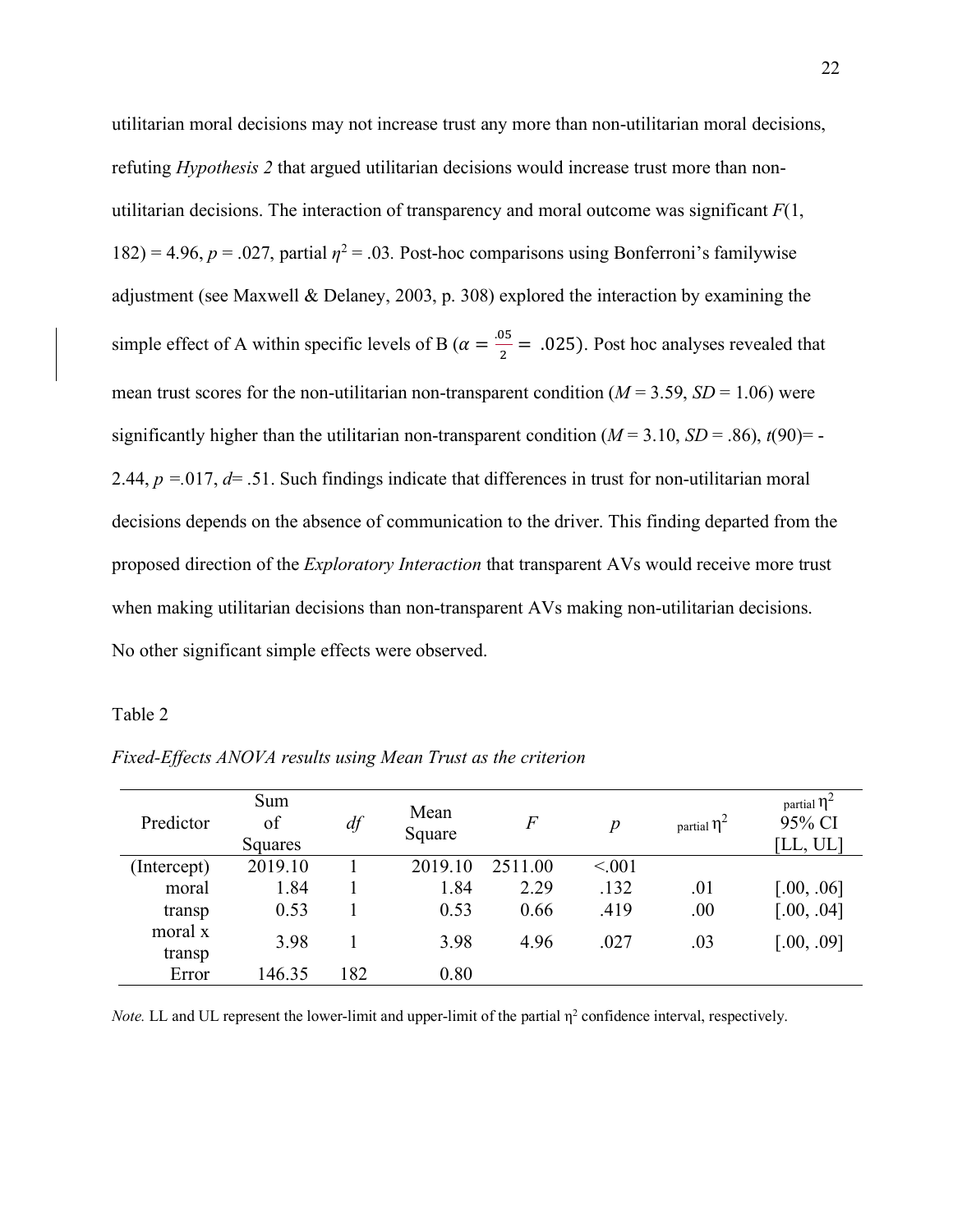

*Figure 1. The difference in mean trust scores between utilitarian and non-utilitarian conditions as a function of* transparency. Error bars represent 95% between-subject confidence intervals.

# Table 3

|                    |            |            |                  |         | $95\%$ CI of the<br>Difference |
|--------------------|------------|------------|------------------|---------|--------------------------------|
| Comparisons        | Mean Trust | Std. Error | $\boldsymbol{p}$ | Lower   | Upper                          |
|                    | Difference | Difference |                  | Bound   | Bound                          |
| Trans vs Non-Trans | .19        | 0.18       | .311             | $-0.17$ | 0.55                           |
| (level: Util)      |            |            |                  |         |                                |
| Trans vs Non-Trans | $-.39$     | 0.19       | .038             | $-0.78$ | $-0.02$                        |
| (level: Non-Util)  |            |            |                  |         |                                |
| Util vs. Non-Util  | .09        | 0.17       | .582             | $-0.24$ | .43                            |
| (level: Trans)     |            |            |                  |         |                                |
| Util vs. Non-Util  | $-49$      | 0.20       | $.017*$          | $-0.89$ | $-.09$                         |
| (level: Non-Trans) |            |            |                  |         |                                |

# *Bonferroni Comparison for Mean Trust*

 $\frac{1}{2}$  p < 0.025 (Bonferroni correction for significant interaction requires an examination of the simple effect of A within specific levels of B and vice versa. To maintain familywise alpha at .05:  $\alpha = \frac{.05}{b} = \frac{.05}{2}$ .025. ).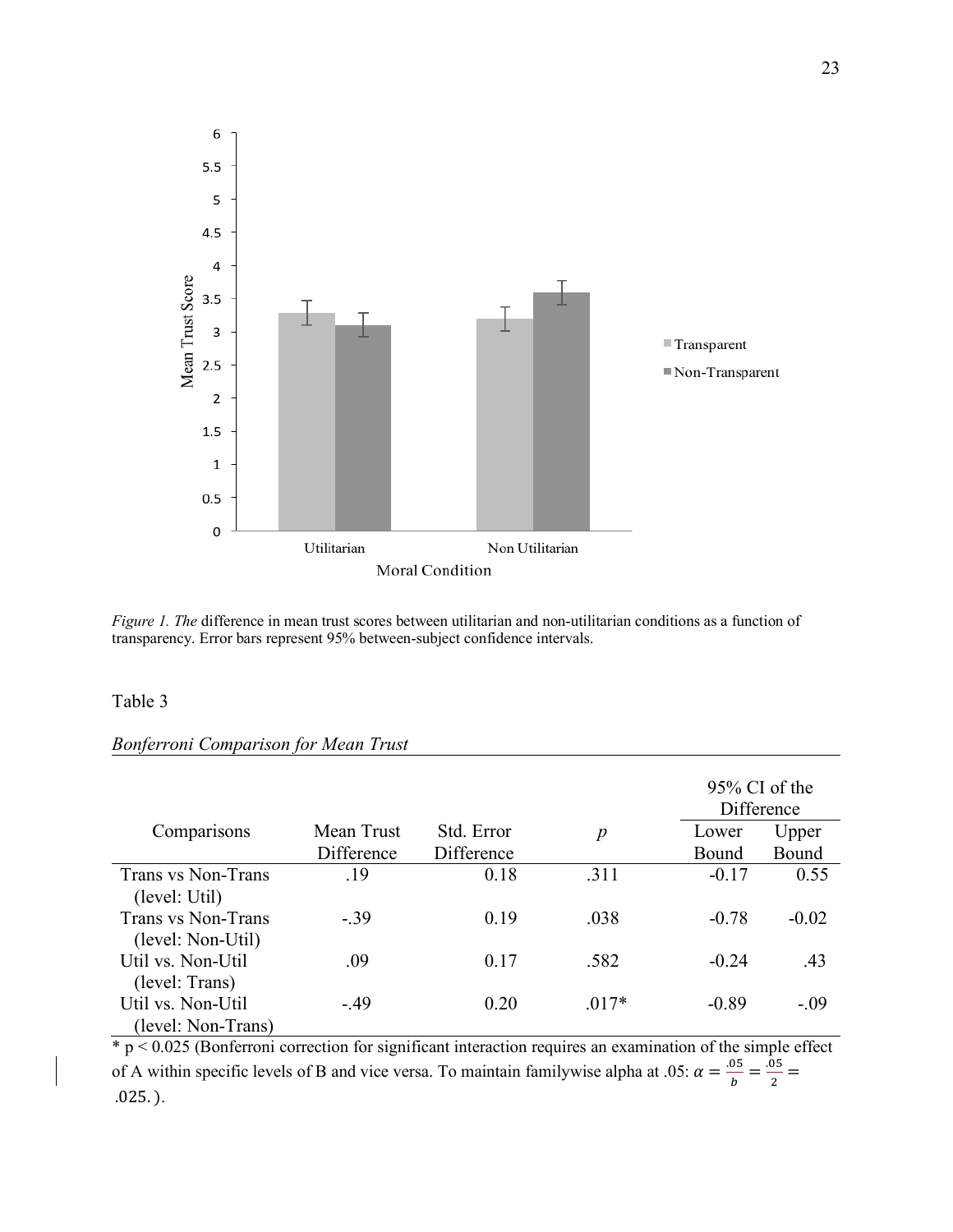### **Blame**

Average mean blame scores were submitted to a 2 x 2 between subjects ANOVA, with transparency and moral outcome as fixed, between-subjects factors. Mean blame scores were normally distributed as evidenced by skewness (-.936) and kurtosis (.343) values falling below recommended cutoff values of  $\pm 2$  (Gravetter & Wallnau, 2014). Levene's test indicated that homogeneity of variance was not violated,  $F(3, 182) = .182$ ,  $p = .909$ . All of the proposed effects were not significant, refuting *Hypotheses 1*, *Hypothesis 2*, and the *Exploratory Interaction*. These findings suggest that utilitarian and non-utilitarian moral outcomes—as well as the vehicle's communication strategy—do not influence blame towards autonomous vehicles independently or jointly.

# Table 4

| Predictor      | Sum<br>of<br>Squares | df  | Mean<br>Square | $\overline{F}$ | р      | partial $\eta^2$ | partial $\eta^2$<br>95% CI<br>[LL, UL] |
|----------------|----------------------|-----|----------------|----------------|--------|------------------|----------------------------------------|
| (Intercept)    | 9022.27              |     | 9022.27        | 1464.02        | < 0.01 |                  |                                        |
| moral          | 5.99                 |     | 5.99           | 0.97           | .326   | .01              | [.00, .05]                             |
| transp         | 0.30                 |     | 0.30           | 0.05           | .825   | .00              | [.00, .02]                             |
| moral x transp | 0.17                 |     | 0.17           | 0.03           | .867   | .00              | [.00, .02]                             |
| Error          | 121<br>-60           | 182 | 6.16           |                |        |                  |                                        |

*Fixed-Effects ANOVA results using Mean Blame as the criterion*

*Note.* LL and UL represent the lower-limit and upper-limit of the partial  $\eta^2$  confidence interval, respectively.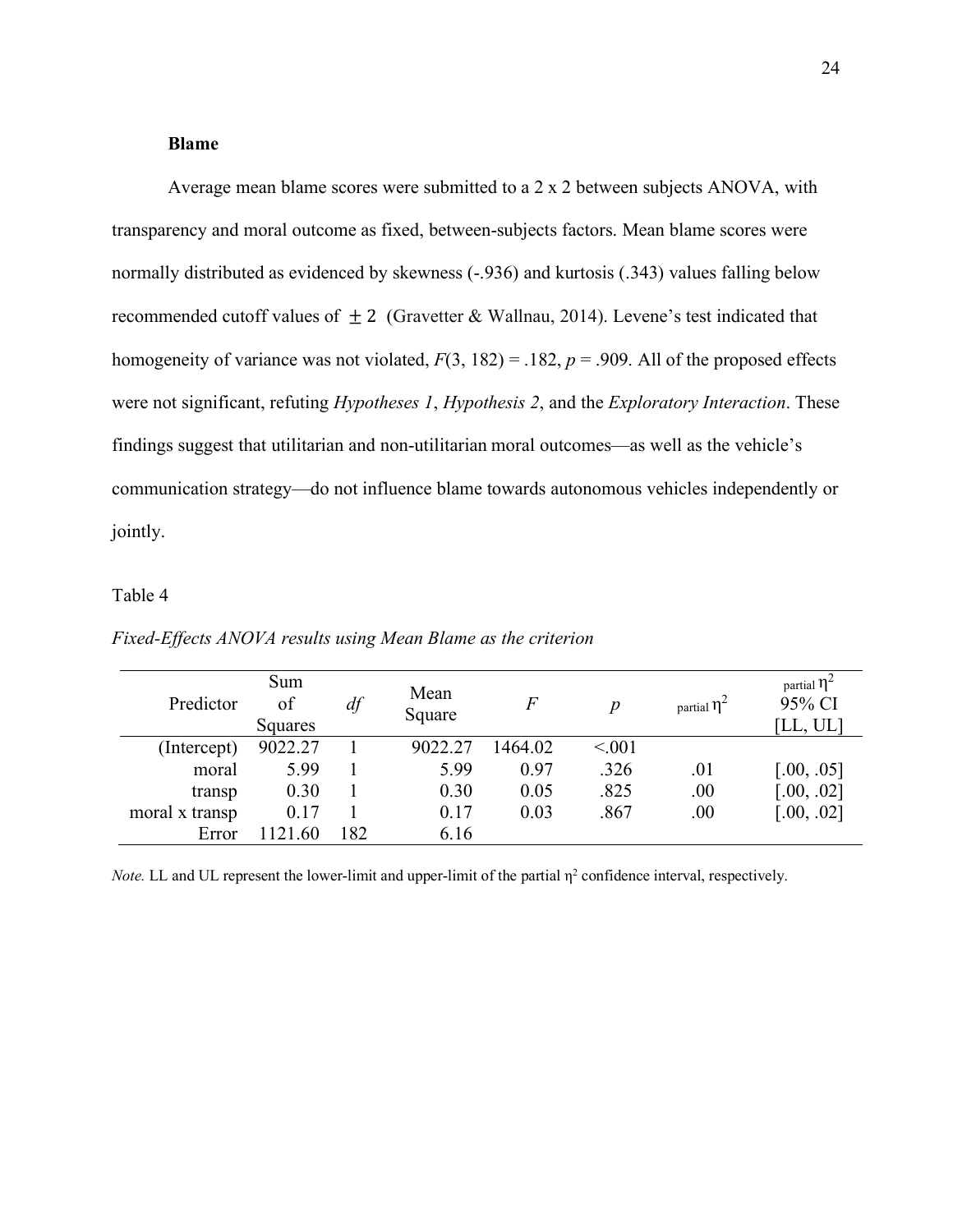

*Figure 2.* The difference in mean blame scores between utilitarian and non-utilitarian conditions as a function of transparency. Error bars represent 95% between-subject confidence intervals.

# **Acceptance**

Lastly, two paired-samples t-tests were conducted to compare moral acceptance scores towards human drivers and autonomous vehicles for each moral outcome type. The results indicated that for utilitarian outcomes, mean moral acceptance scores were significantly higher for autonomous vehicles ( $M = 3.33$ ,  $SD = 2.2$ ) than for humans ( $M = 2.9$ ,  $SD = 2.16$ ), t(93) = 2.75,  $p = 0.007$ ,  $d = 0.28$ . This finding suggests that humans may hold other humans to higher moral standards than vehicles when an actionable decision must be made. Moral acceptance scores for autonomous vehicles ( $M = 3.35$ ,  $SD = 2.21$ ) were not significantly different from humans ( $M = 3.39$ ,  $SD = 2.27$ ) when making a synonymous non-utilitarian decision,  $t(91) = -.23$ ,  $p = 0.82$ ,  $d = 0.02$ , indicating that moral standards may be similar for both agents when the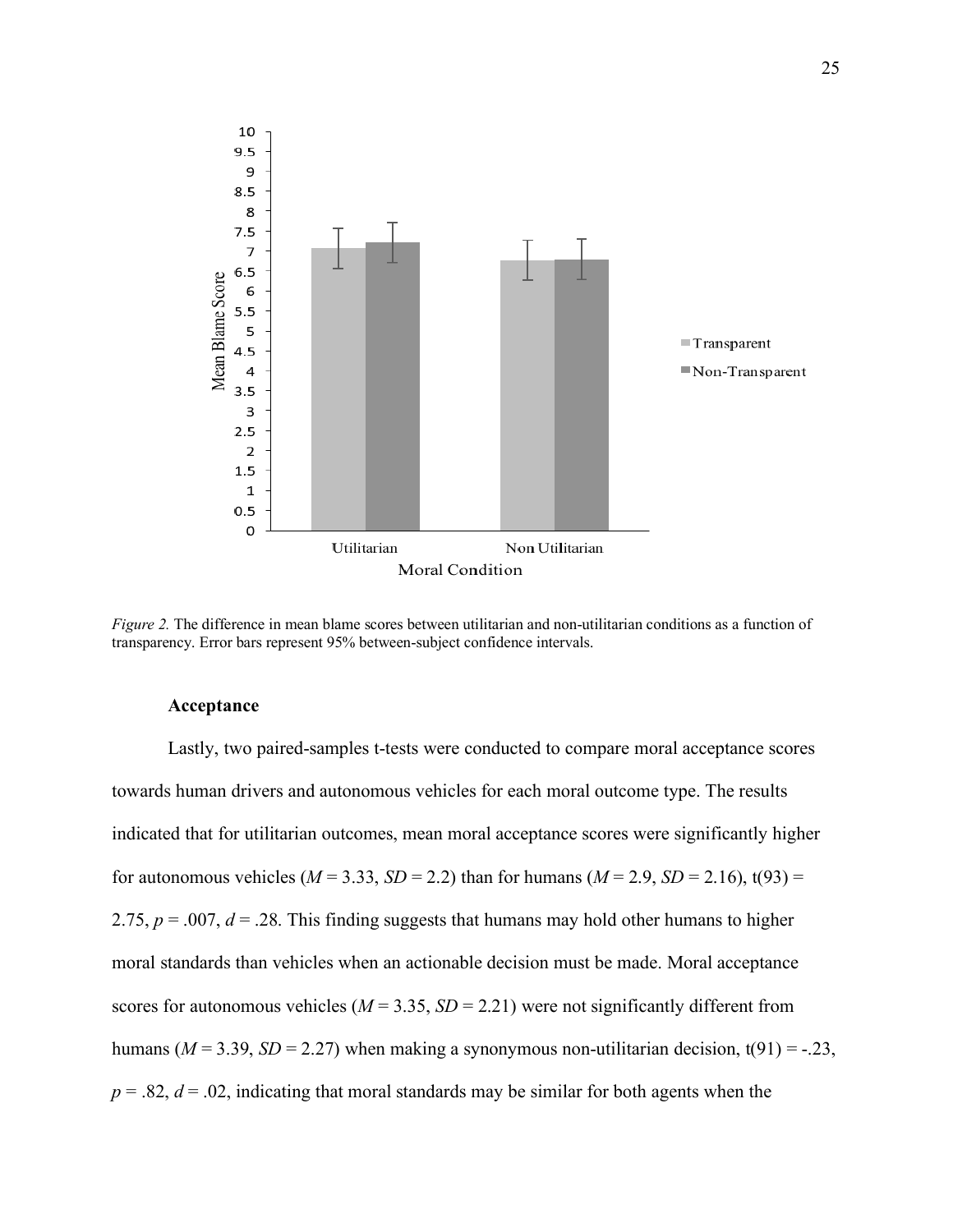outcome is a result of inaction. See figures 3 and 4, respectively. Taken together, the results partially support the *Exploratory Question* that AVs would receive higher acceptance ratings than humans for synonymous moral outcomes.



Figure 3: *Note.* The difference in mean acceptance scores between humans and autonomous vehicles making the same utilitarian decision. Error bars represent 95% confidence intervals.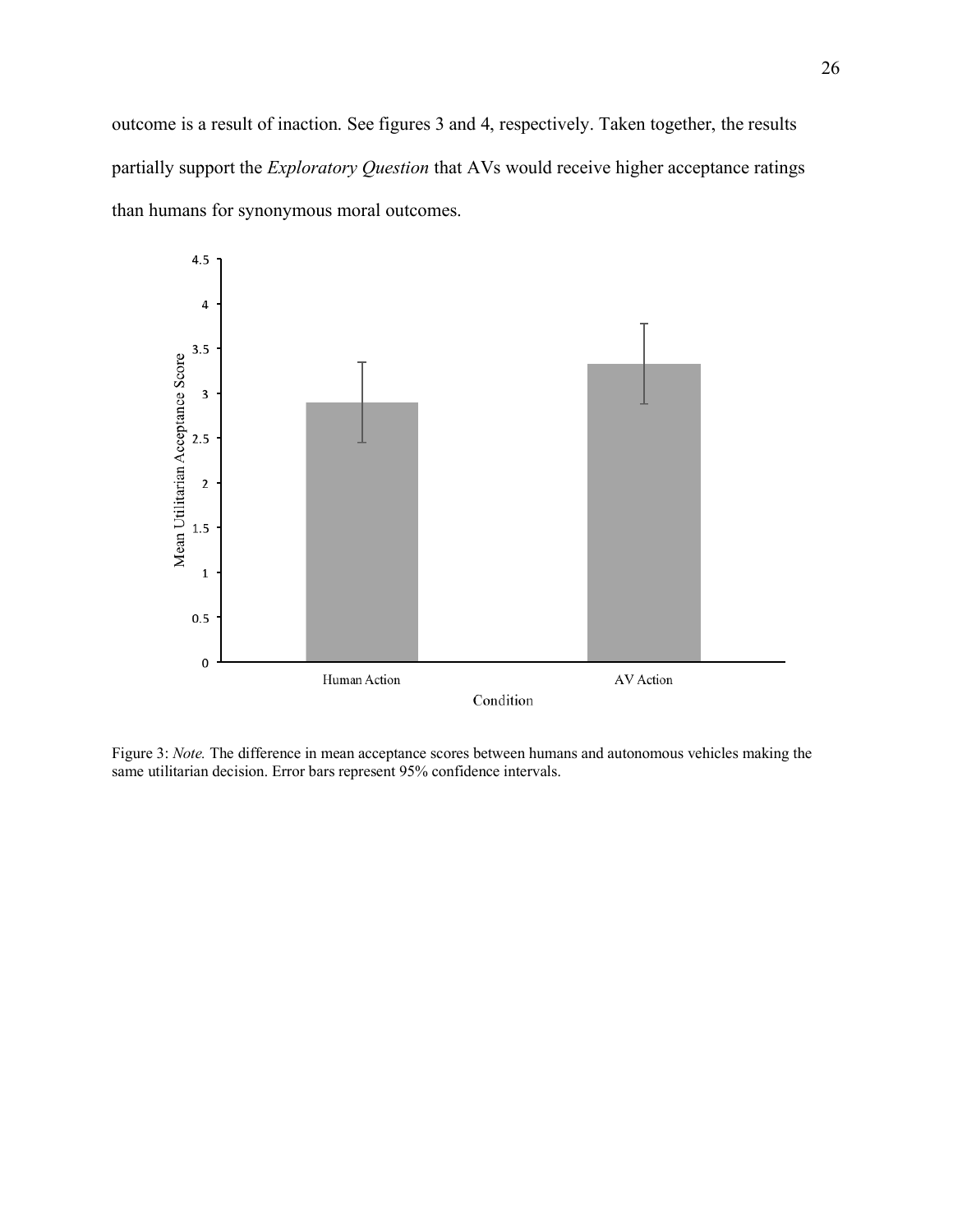

Figure 4: *Note.* The difference in mean acceptance scores between humans and autonomous vehicles making the same non-utilitarian decision. Error bars represent 95% confidence intervals.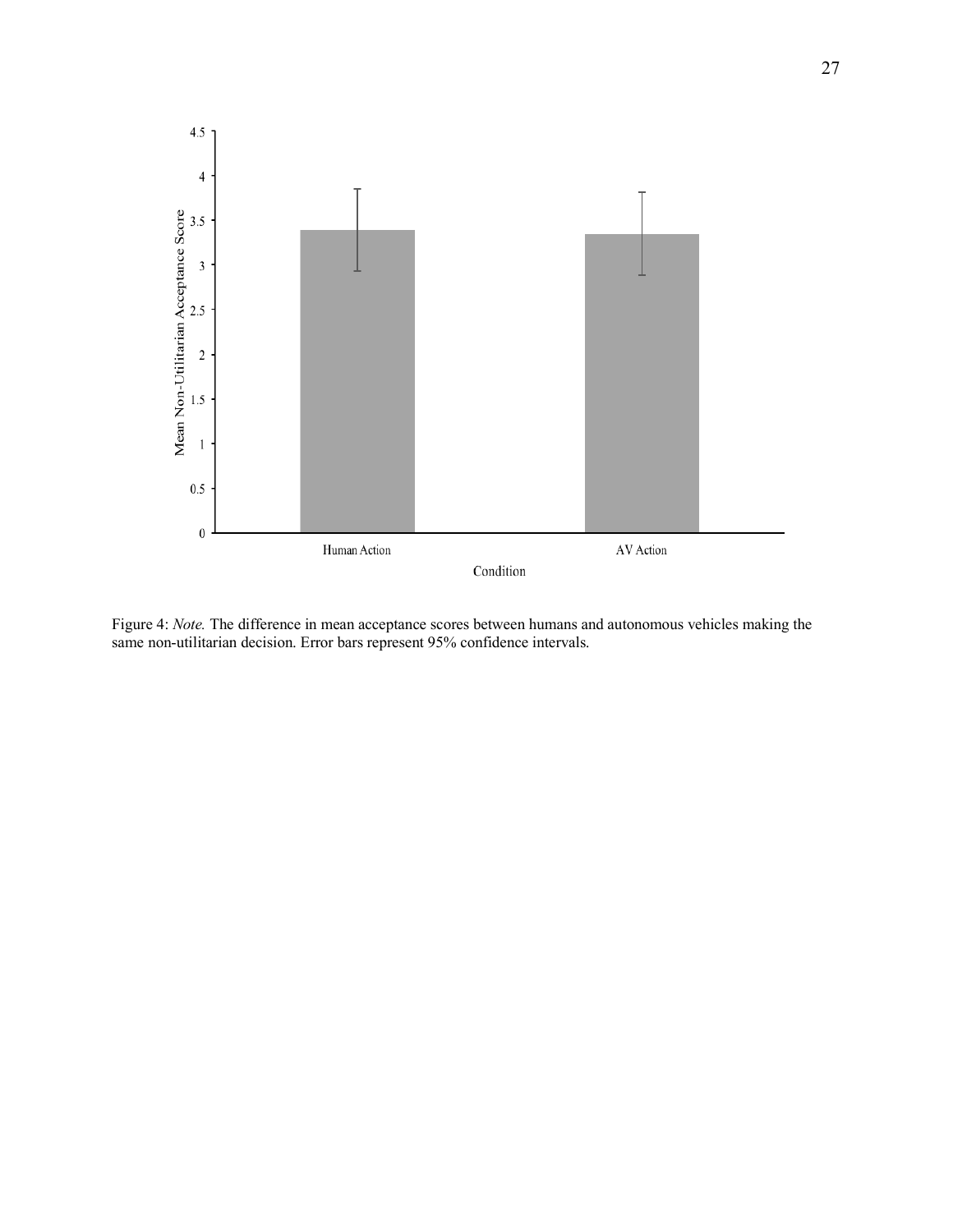#### **IV. DISCUSSION**

The effect of autonomous vehicle transparency on trust and blame has not been investigated in moral contexts, where conveyed information may or may not interact with a moral outcome. To explore these constructs, the current study required participants to read through a moral scenario that resulted in an autonomous vehicle making a utilitarian or nonutilitarian decision with or without information to support its decision.

### **Overview of Findings and Theoretical Implications**

Trust in automation has been found to vary as a function of transparency (Lyons et al., 2017; Verberne, Ham, & Midden, 2012), with trust increasing for systems that convey information to the user during performance. Blame has also been found to increase in the presence of automation transparency (Kim & Hinds, 2006). Unexpectedly, automation transparency did not result in significantly higher trust or blame scores independent of moral outcome, contesting Hypothesis 1. A potential lack of manipulation saliency may have interfered with the expected transparency effect when acting independently. When, however, the transparency manipulation was coupled with non-utilitarian outcomes, trust in automation increased (Exploratory Interaction). Subsequently, the effects of transparency and moral outcome did not influence blame as expected. It is difficult to pinpoint an explanation for these results because blame ascription, in part, requires an agent to intentionally violate a user's expectation, and moral expectations were not explicitly balanced in the experimental procedures—a limitation of the study.

Second, utilitarian moral outcomes were expected to result in higher user trust and lower user blame, due to partiality given to five-for-one tradeoffs that mediate moral action through some other device (in this case the vehicle) (Hauser, Cushman, Young, Jin, & Mikhail, 2007;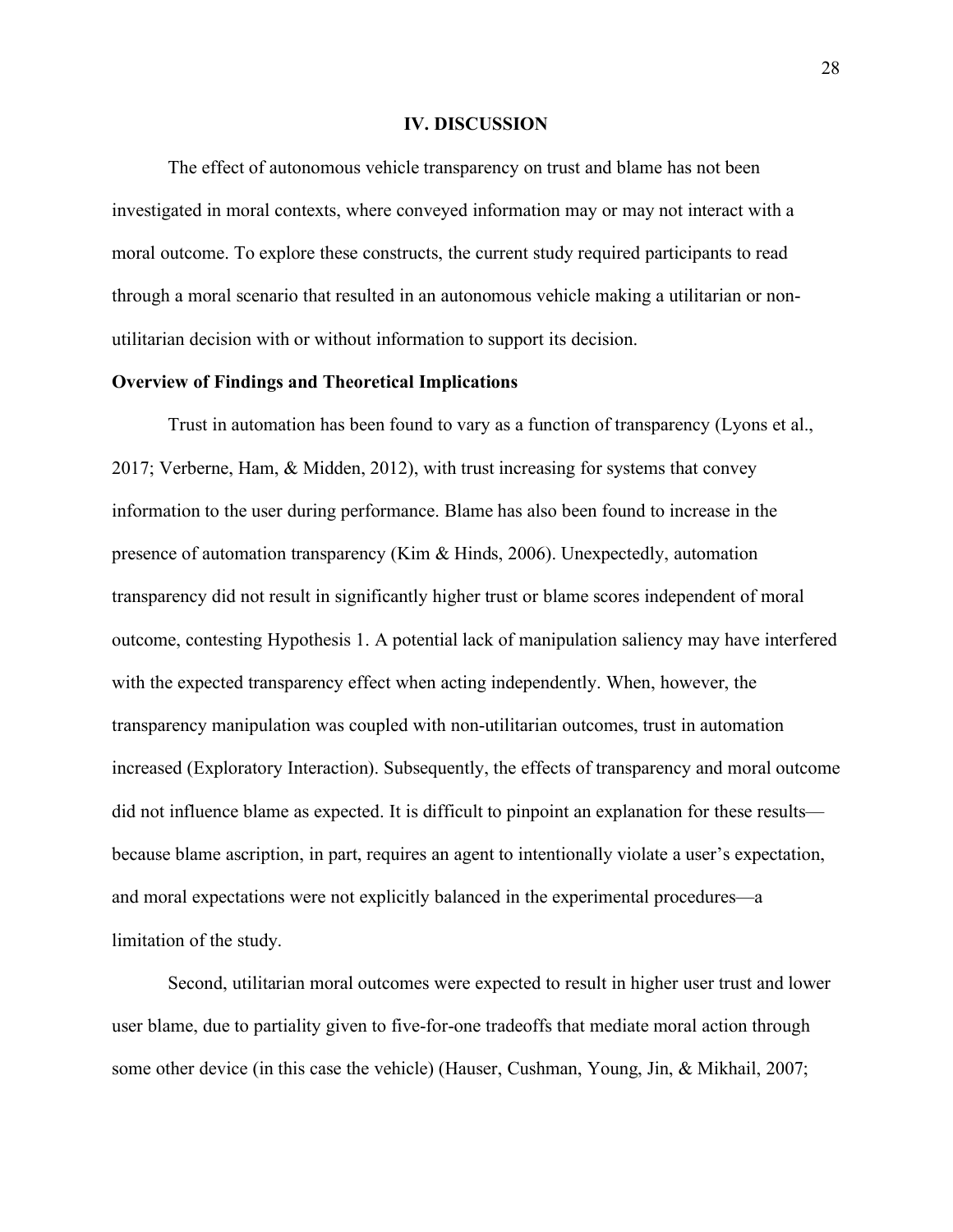Moore, Clark, & Kane, 2008). The results do not support this hypothesis and indicate that moral outcomes may not be assessed solely on aggregate loss and gains, but rather other factors, such as intentionality (Greene et al, 2009) and direct or indirect harm (Aquinas, 1988; Greene et al., 2001).

Literature on the Doctrine of Doing and Allowing (Quinn, 1989; Rickless, 1997) may provide insight into why higher trust was found for non-utilitarian outcomes in the presence of non-transparency. The automaticity hypothesis suggests that moral actions are evaluated implicitly, in which active harm is less morally acceptable than passive harm (Cushman et al., 2006; Gleicher et al., 1990; Spranca, Minsk, & Baron, 1991). The practice of allowing harm to occur is known as an omission bias, whereas doing harm is known as a commission bias (Baron & Ritov, 2004). Engaging in an act that results in a negative outcome as a means to prevent a more widespread negative outcome is more morally salient, and thereby less morally acceptable (Ritov & Baron, 1990). Moreover, a vehicle remaining on course and allowing five pedestrians to die is more acceptable (omission bias) than choosing to kill one pedestrian actively (commission bias), because adverse emotions are more salient for action than for inaction (Bartels, 2008; Greene et al., 2008).

Though the optimal decision in a moral dilemma would be to ensure the least amount of aggregate loss, the vehicle would have to actively inflict harm in order to do so, perhaps activating strong emotional responses and perceived responsibility for such decisions (see Greene et al., 2001; Ritov & Baron, 1990). Considering that both outcomes resulted in death, it is plausible that participants supported the vehicle's omission, leading to higher trust than vehicles that made a commission (active response), thereby supporting the Doctrine of Doing and Allowing and discrediting traditional consequentialist beliefs. Taken together, consequentialism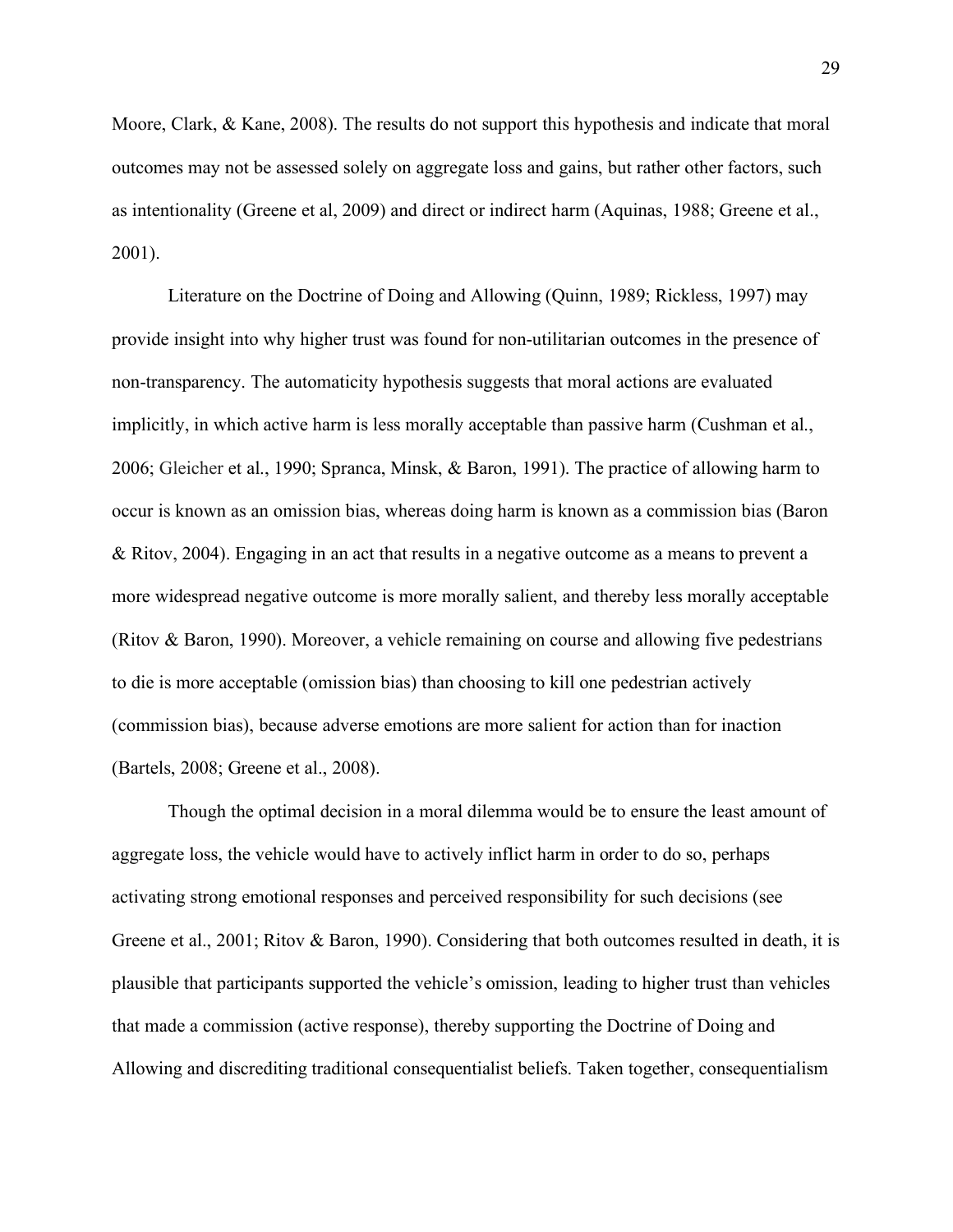should not serve as a panacea for autonomous vehicle programming guidelines but rather a starting point. To increase trust, manufacturers should better understand the diverse nature of human moral preferences and how autonomous systems can be designed to execute actions in alignment with such preferences.

The transparency manipulation in this thesis can be understood in terms of messages that contain *how* information or a combination of *how* and *why* information. Participants assigned to the transparency condition, for example, were provided with information about *how* and *why* the autonomous vehicle took a specific course of action (*how and why* manipulation), while participants in the non-transparent condition were only informed about the vehicle's course of action without the vehicle's rationale (*how* without *why* manipulation). Paralleling Koo and colleague's (2015) findings, those that were provided with *how* and *why* information (the transparency manipulation) were less trusting of the autonomous vehicle, perhaps due to an additional need for cognitive resources to comprehend the vehicle's rationale. Further examination of the manipulation check supports this assumption, with 24% of the total fail rate occurring in the transparency condition.

In extension, this study suggests that a failure to describe an autonomous vehicle's rationale for an omission outcome may have contributed to higher trust ratings. When decision rationale is not provided by a vehicle, users may not assign intent or evaluate the vehicle's rationale against their own preferences as would be expected for a transparent autonomous vehicle (see Spranca, Minsk, & Baron, 1991). Automation transparency can be thought of in terms of its influence on perceived vehicle agency. The transparency condition may have led to higher perceptions of vehicle agency due to the vehicle's capability for reason (Waytz, Heafner, & Epley, 2010), and agency implies that a system is an animate object capable of personal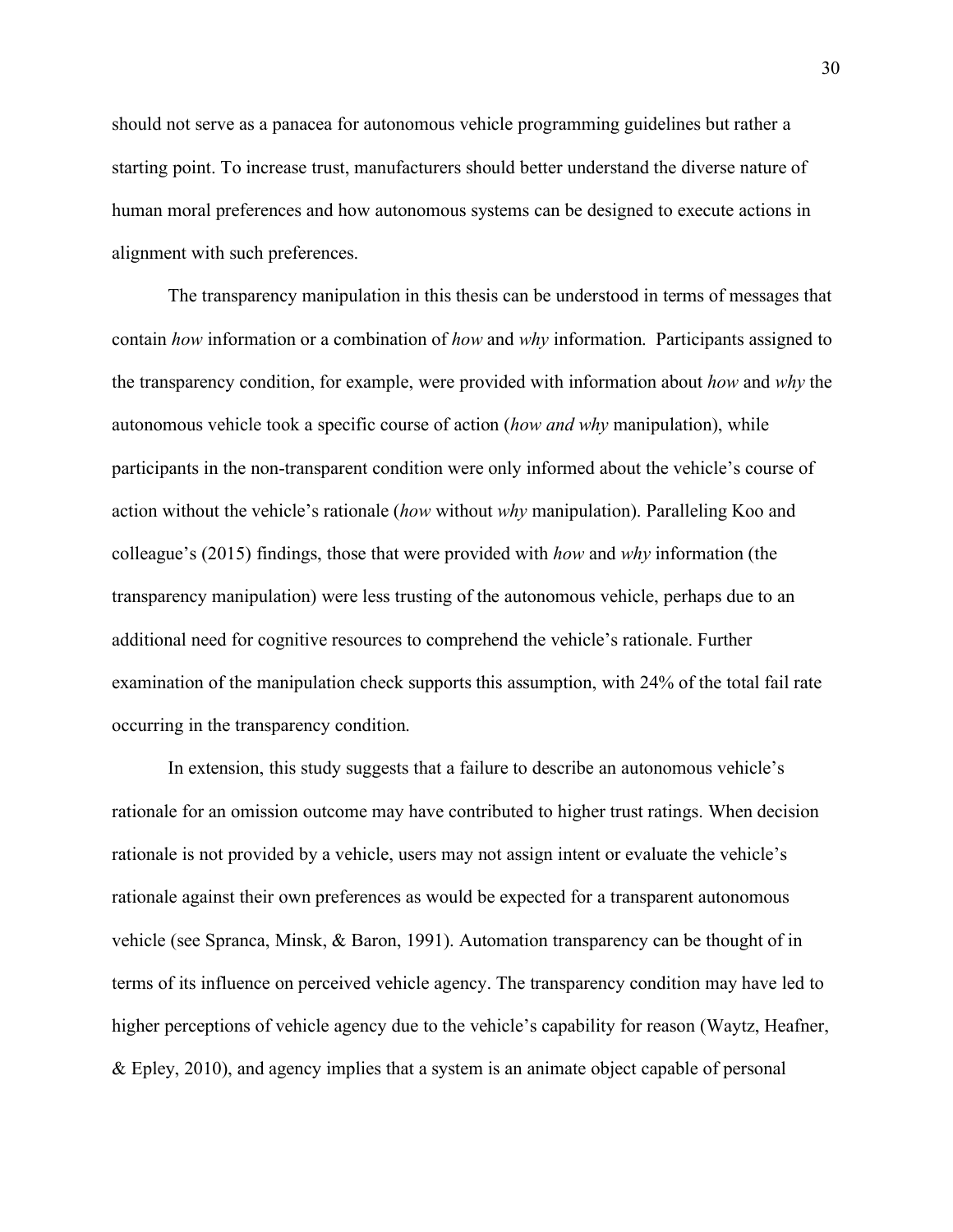preference and intent (*transparency* manipulation) (see, for example, Bandura, 2006), rather than an impersonal machine operating from a set of opaque, binary programs (*no- transparency* manipulation) (see Pacherie, 2008). That is, when an autonomous vehicle provides information about *how* and *why* it will respond to a moral decision, participants may be less approving of actions due to a higher degree of intentionality inherent in the transparency manipulation.

The positive correlation between trust and blame may indicate a connection between vehicle action and vehicle responsibility. Specifically, because the passenger is not responsible for the vehicle's decision, the passenger is fully capable of trusting the vehicle while also blaming the vehicle for the damage that occurred, a type of moral scapegoating. Rothschild, Landau, Sullivan, and Keefer (2012), for example, found that people tend to preserve their moral identity by relegating responsibility for harmful actions onto a third party. In this thesis the passenger did not have to make a moral decision (i.e., swerve or not swerve), indicating that they trust the vehicle's decision while simultaneously blaming the vehicle for the harm committed.

Lastly, it was expected that when the same moral outcome was performed by a human and an autonomous vehicle, the autonomous vehicle would receive higher acceptance scores. The results suggest that humans may hold machines and humans to different moral standards depending on the moral outcome and the agent responsible for the outcome. Specifically, moral acceptance was higher for autonomous vehicles that made the same utilitarian decision as humans. When, however, autonomous vehicles and humans made non-utilitarian decisions, acceptance scores did not differ. In light of the doctrine of Doing and Allowing, the findings suggest that when active harm needs to be taken (commission bias), it is more morally acceptable for an autonomous vehicle to make the moral decision than a human. In contrast, and unique to this study, when a passive, non-utilitarian decision was made, participants did not hold humans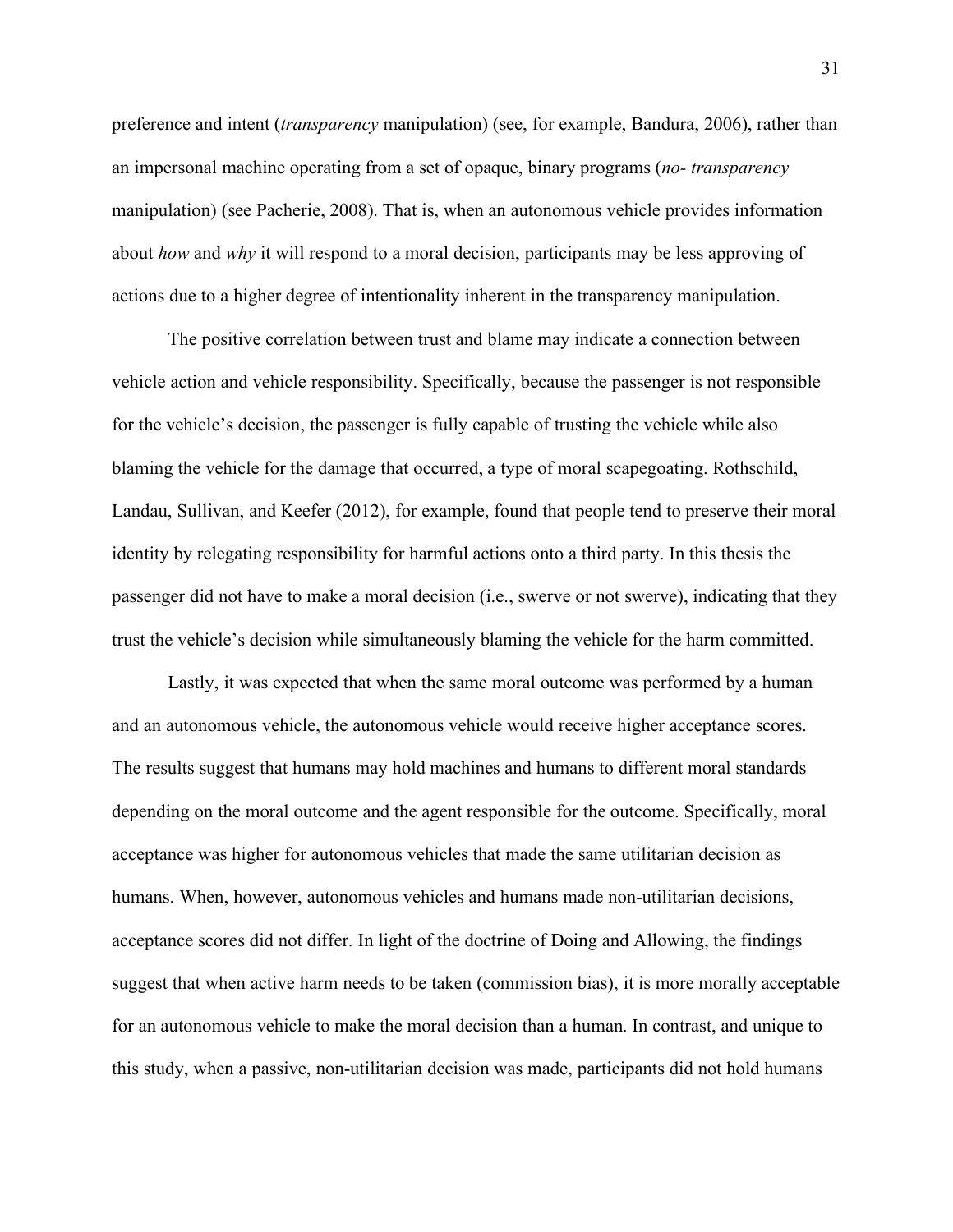or autonomous vehicles to different moral standards. This finding may suggest that when passive harm is taking place, it makes no difference who is behind the wheel.

In the case of fully autonomous vehicles, scenarios may arise in which philosophy and human factors collide at the level of system design and personal ethics, in which the Trolley Problem can help explore the effects of automation transparency and ethical outcomes on user trust and blame. Because autonomous vehicles will make decisions on behalf of the driver, it may be important for the driver to be informed of how and why an action will be executed, especially when such actions are morally charged. In fact, Greene and colleagues (2016, p. 4147) stated that: "humans would accept and trust more machines that behave as ethically as other humans in the same environment."

## **Limitations**

The larger body of research suggests that transparency manipulations hinge on the presence (transparent) or absence (non-transparent) of information, and operational definitions of transparency are lacking in several regards. Presence of information about a system's performance-state, for example, does not imply that users will draw correct conclusions about what the system is meaning to convey. When a system provides information to a user, it showcases its potential for performing an action—but determining why an action is being performed may be cognitively demanding and lost in translation on the user depending on the message's content (Koo et al., 2016).

The transparency manipulation employed in this thesis operated on the presence or absence of information paradigms currently used in the literature (Beller, Heesen, &Vollrath, 2013; Kim & Hinds, 2006; Verberne, Ham, & Midden, 2012), when transparency may not be manipulated as casually. More recently, presence of information has been parsed into several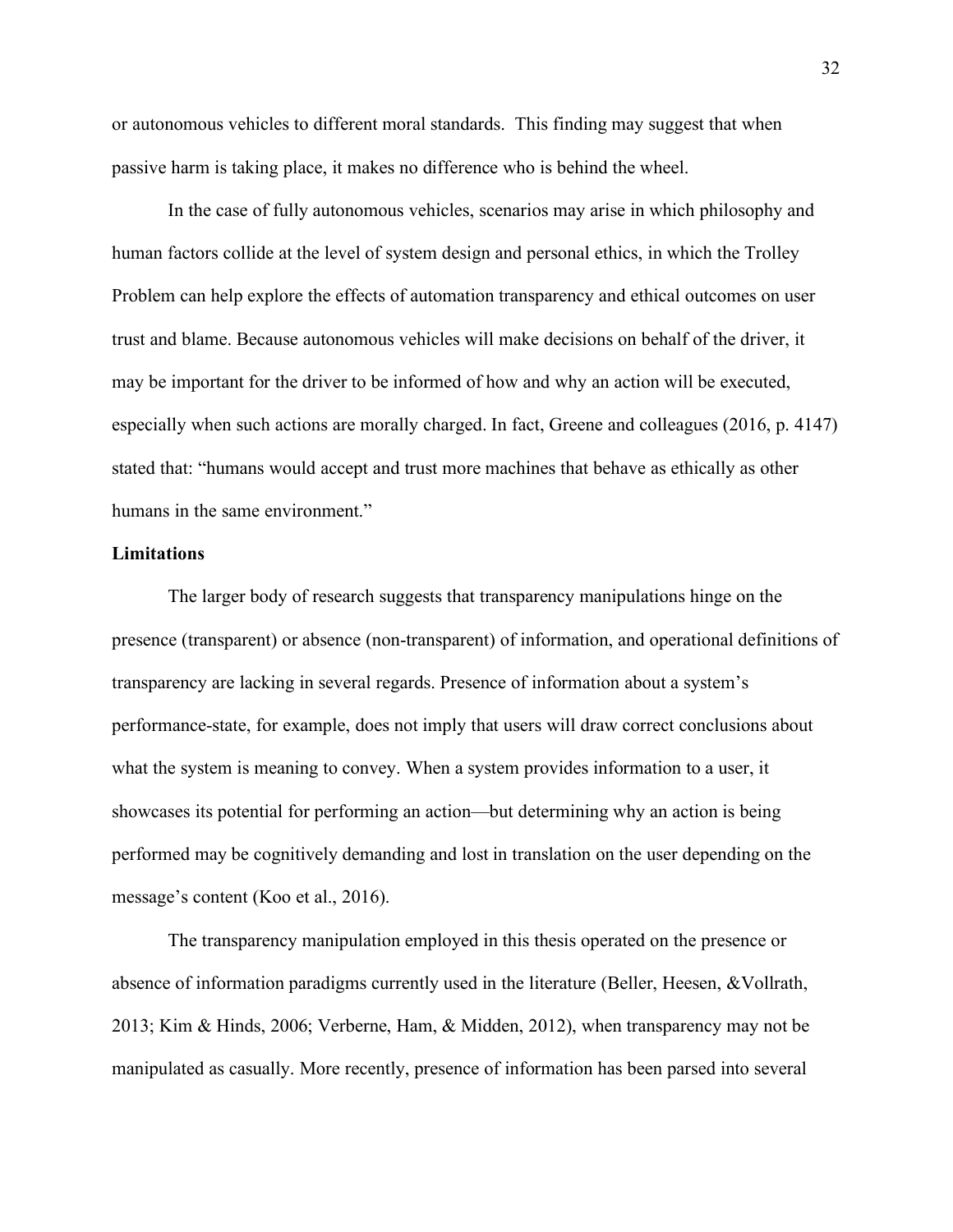constituent parts, such as *why*, *how,* and a combination of *why* and *how* a system intends to perform an action (Koo et al., 2016), and starker contrasts between each construct may better elicit differences in trust and blame. The manipulation check in this experiment could have captured additional information about the transparency manipulation if participants rated each constituent construct along a continuum.

After reflection, the scenarios in this thesis always resulted in the vehicle swerving into one pedestrian to avoid five pedestrians, and never vice versa. If the vehicle had to swerve to kill five pedestrians, subsequently saving the one pedestrian, the automaticity hypothesis would suggest that the outcome makes no difference because active harm is required. Scenarios that include both swerve combinations will better assess if traditional consequential beliefs bend in the presence of omission and commission biases, while further isolating the effects of transparency and moral outcomes on trust and blame. Measuring participants' moral preferences prior to manipulating the moral outcome would also provide additional experimental utility. It should be noted that it is difficult to draw specific conclusions when moral violations were not specifically measured or balanced in this study. Though a utilitarian outcome seems like an optimal moral decision, the influence of active and passive harm may interfere with accepting such an outcome. Thus, creating instances in which the moral outcome violates or agrees with participants' moral preferences is needed, especially considering how perceived intentional violations can influence blame assignment (Shaver, 1985).

## **Future Research**

This study can be extended by creating moral scenarios for a driving simulator. A driving simulator would enable additional behavioral data to be collected, such as eye movements and brake response times—two variables that could provide further detail about higher order moral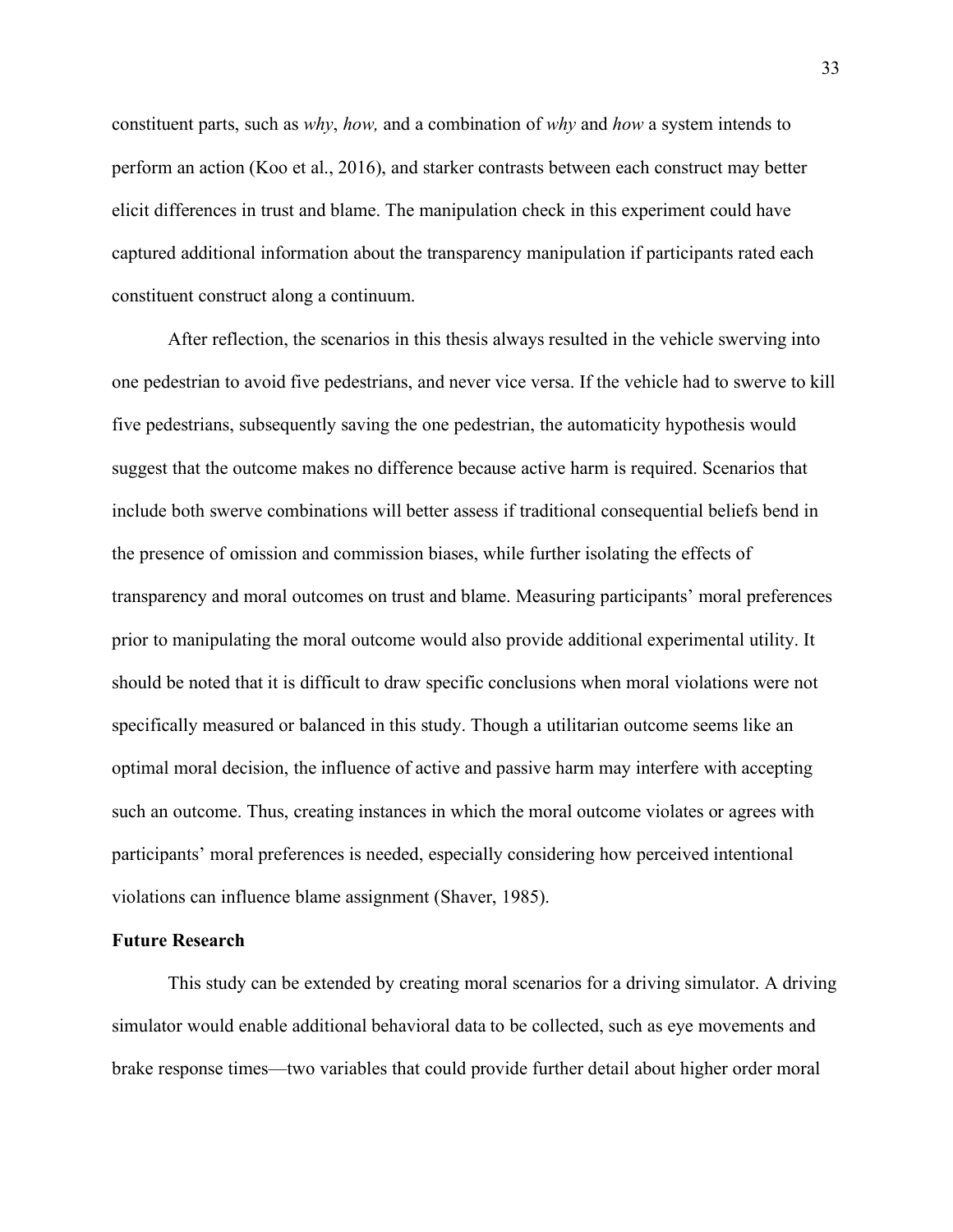processing. Eye tacking helps identify where attentional resources are distributed and would be a useful method for determining if drivers' eye movements can be mapped to moral dispositions. For example, if a driver adheres to consequentialist beliefs, attentional resources may only be reserved for making utilitarian decisions, as indicated by fixations directed toward one person instead of five leading up to a moral outcome. When paired with a transparent autonomous vehicle, it is plausible that fixations will be directed towards the vehicle's upcoming decision or redistributed to unrelated driving tasks— so long as the driver perceives the vehicle's algorithm to be in concert with his or her moral preference. From this perspective, incongruence between the driver's moral preference and the vehicle's rationale may be reflected in the driver's fixations, scan patterns (i.e., vertical and horizontal standard deviations), and manual interventions. That is, drivers that disagree with the vehicle's rationale may attempt to intervene by depressing the brake pedal or fixating less frequently on the outcome in protest to the vehicle's decision.

Including different levels of automation, ranging from no automation (manual control), intermediate automation (i.e., ACC), and full automation, would also inform the field's knowledge of moral human-automation interaction. When automation leverages human performance instead of fully replacing human performance, a greater distribution of responsibility across the human-automation partnership is expected to follow. When two parties are equally responsible for moral outcomes, trust and blame may vary as a function of responsibility, adding to the overall conversation of legal liability.

## **Conclusion**

The current study examined the effects of automation transparency and moral outcome on user trust and blame towards fully autonomous vehicles. The results suggest that participants are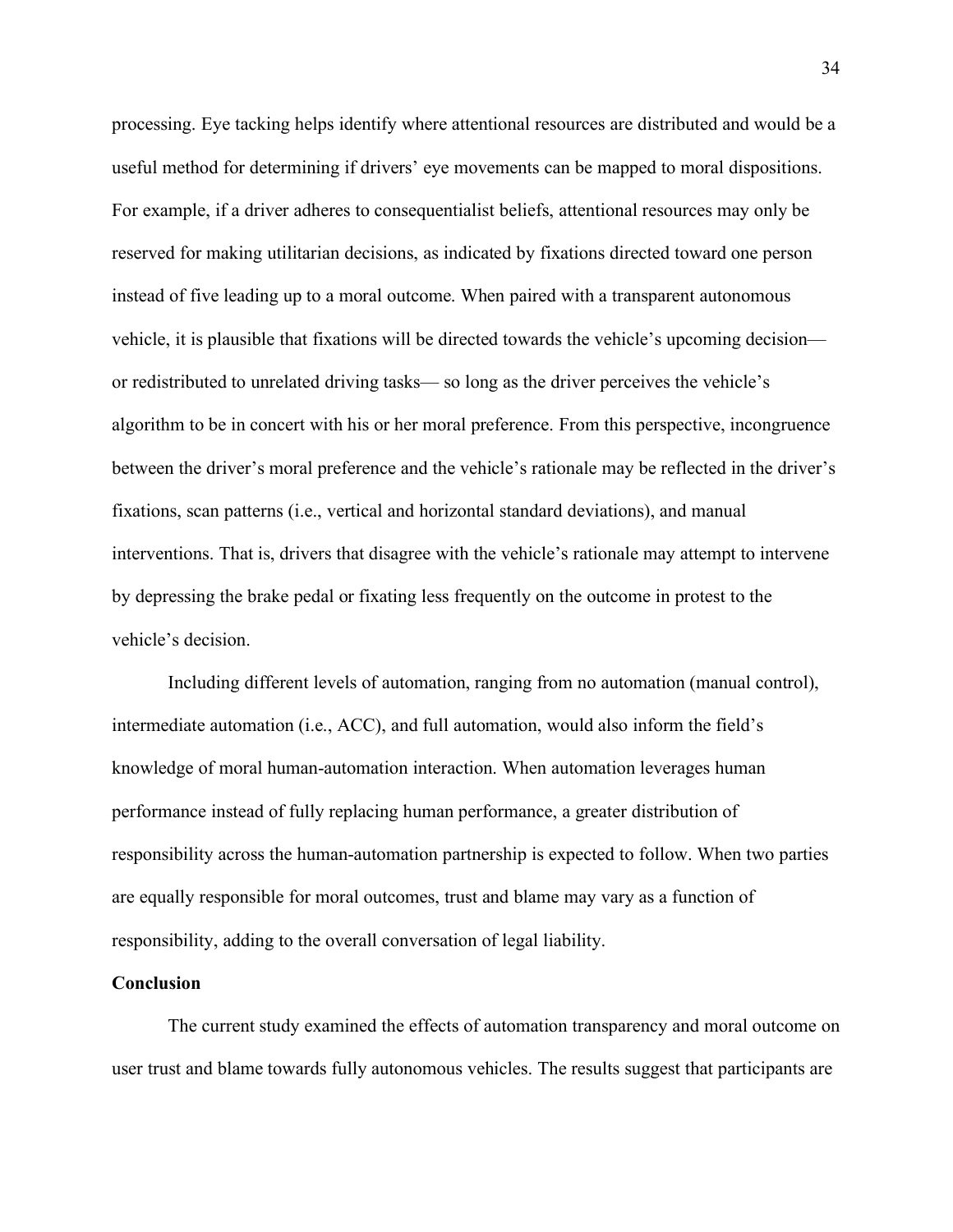more trusting of vehicles that make non-utilitarian decisions without explanations than utilitarian decisions without explanations. The results also found no significant effects of moral outcome or transparency on blame, leading to speculation about the saliency of the transparency manipulation and the importance of measuring moral expectations prior to manipulating moral outcomes. Moral acceptance ratings favored autonomous vehicles that made utilitarian decisions more than humans that made the same decision, but the same effect was not found for nonutilitarian decisions. These findings suggest that moral norms may differ depending on who is performing the action (or inaction). The current research can offer insight regarding the nature of ethical dilemmas on public roadways and carve out a path for future research to explore the ramifications of automated moral decisions.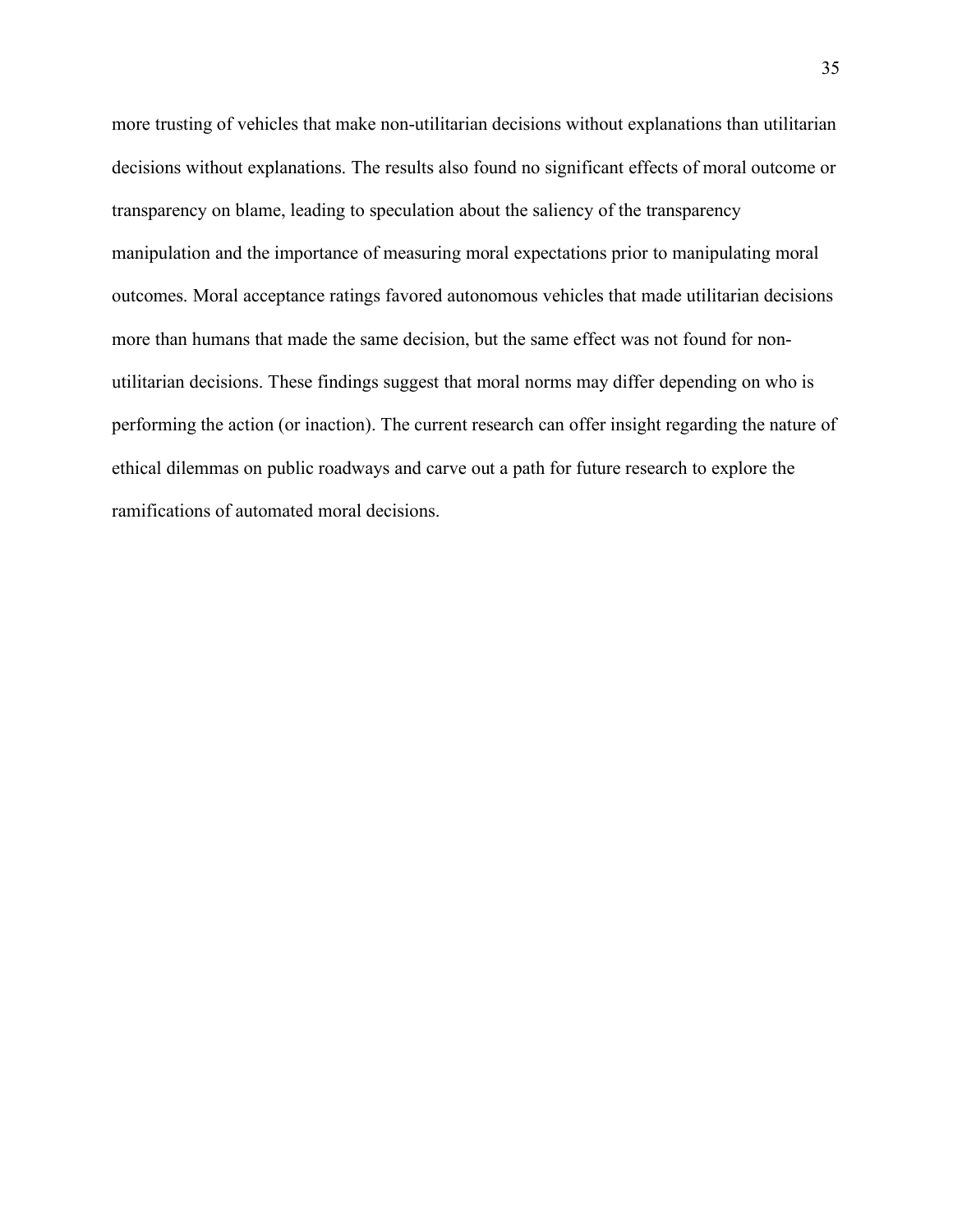#### **REFERENCES**

- Adrian, J., Postal, V., Moessinger, M., Rascle, N., & Charles, A. (2011). Personality traits and executive functions related to on-road driving performance among older drivers. *Accident Analysis & Prevention*, *43*, 1652-1659. doi:10.1016/j.aap.2011.03.023
- Ajzen, I., & Fishbein, M. (1980). *Understanding Attitudes and Predicting Social Behavior.* Upper Saddle River, NJ: Prentice Hall.
- Alicke, M. D. (2000). Culpable control and the psychology of blame. *Psychological bulletin*, *126*(4), 556.
- Aquinas, T. (1988). On law, morality, and politics (W.P. Baumgarth, Ed., & R.J. Regan, Ed. & Trans.). Indianapolis, IN: Hackett.
- Bainbridge, L. (1983). Ironies of automation. In *Analysis, Design and Evaluation of Man–Machine Systems 1982* (pp. 129-135).
- Bandura, A. (2006). Toward a psychology of human agency. Perspectives on Psychological Science, 1, 164–180. doi: 10.1111/j.1745-6916.2006.00011.x
- Baron, J., & Ritov, I. (2004). Omission bias, individual differences, and normality. *Organizational Behavior and Human Decision Processes*, *94*(2), 74-85.
- Barber, B. (1983). The logic and limits of trust.
- Bartels, D. (2008). Principled moral sentiment and the flexibility of moral judgment and decision making. Cognition, 108, 381–417.
- Beller, J., Heesen, M., & Vollrath, M. (2013). Improving the Driver- Automation Interaction: An Approach Using Automation Uncertainty. *Human Factors: The Journal of the Human Factors and Ergonomics So- ciety*, *55*(6), 1130–1141. doi:10.1177/0018720813482327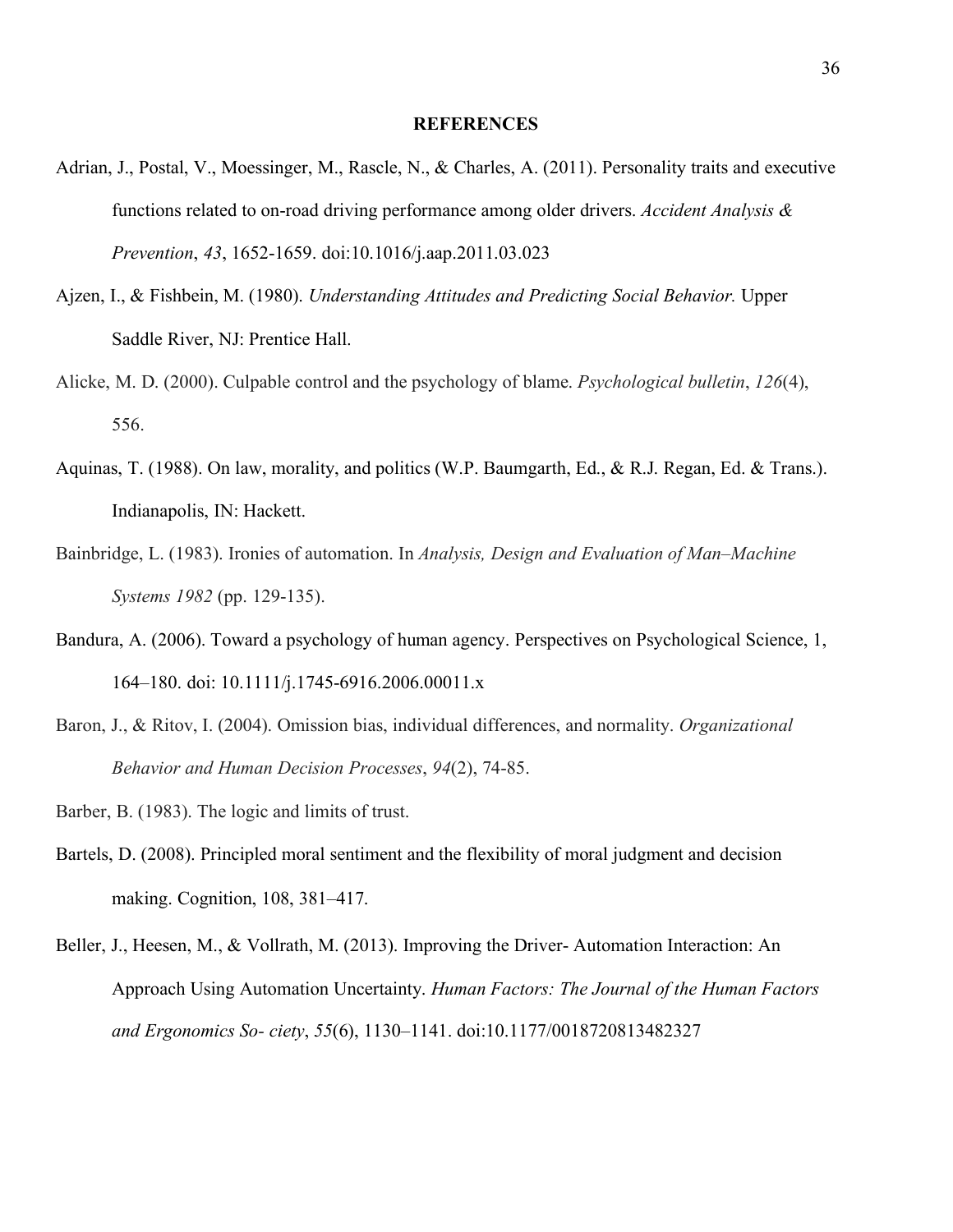- Bellis, E., & Page, J. (2008). *National motor vehicle crash causation survey (NMVCCS) SAS analytical user's manual* (No. HS-811 053).
- Blincoe, L., Seay, A., Zaloshnja, E., Miller, T., Romano, E., Luchter, S., & Spicer, R. (2002). The economic impact of motor vehicle crashes, 2000. *DOT HS*, *809*, 446.
- Bonnefon, J. F., Shariff, A., & Rahwan, I. (2015). Autonomous vehicles need experimental ethics: are we ready for utilitarian cars?. *arXiv preprint arXiv:1510.03346*.
- Bonnefon, J. F., Shariff, A., & Rahwan, I. (2016). The social dilemma of autonomous vehicles. *Science*, *352*, 1573-1576. doi:10.1126/science.aaf2654.
- Brown, B. (2018). Tesla says driver ignored warnings from autopilot in fatal California crash. Retrieved from https://www.digitaltrends.com/cars/tesla-autopilot-fatal-crash-warnings-ignored/
- Chen, J. Y., Barnes, M. J., & Harper-Sciarini, M. (2011). Supervisory control of multiple robots: Human-performance issues and user-interface design. *IEEE transactions on systems, man and cybernetics, part C: applications and reviews*, *41*(4), 435-454.
- Chen, J. Y., Procci, K., Boyce, M., Wright, J., Garcia, A., & Barnes, M. (2014). *Situation awarenessbased agent transparency* (No. ARL-TR-6905). ARMY RESEARCH LAB ABERDEEN PROVING GROUND MD HUMAN RESEARCH AND ENGINEERING DIRECTORATE.
- Cushman, F., & Greene, J. D. (2012). Finding faults: How moral dilemmas illuminate cognitive structure. *Social neuroscience*, *7*(3), 269-279.
- Cushman, F., Young, L., & Hauser, M. (2006). The role of conscious reasoning and intuition in moral judgment: Testing three principles of harm. *Psychological science*, *17*, 10821089. doi: 10.1111/j.1467-9280.2006.01834.x
- Coeckelbergh, M. (2016). Responsibility and the Moral Phenomenology of Using Self-Driving Cars. *Applied Artificial Intelligence*, *30*(8), 748-757.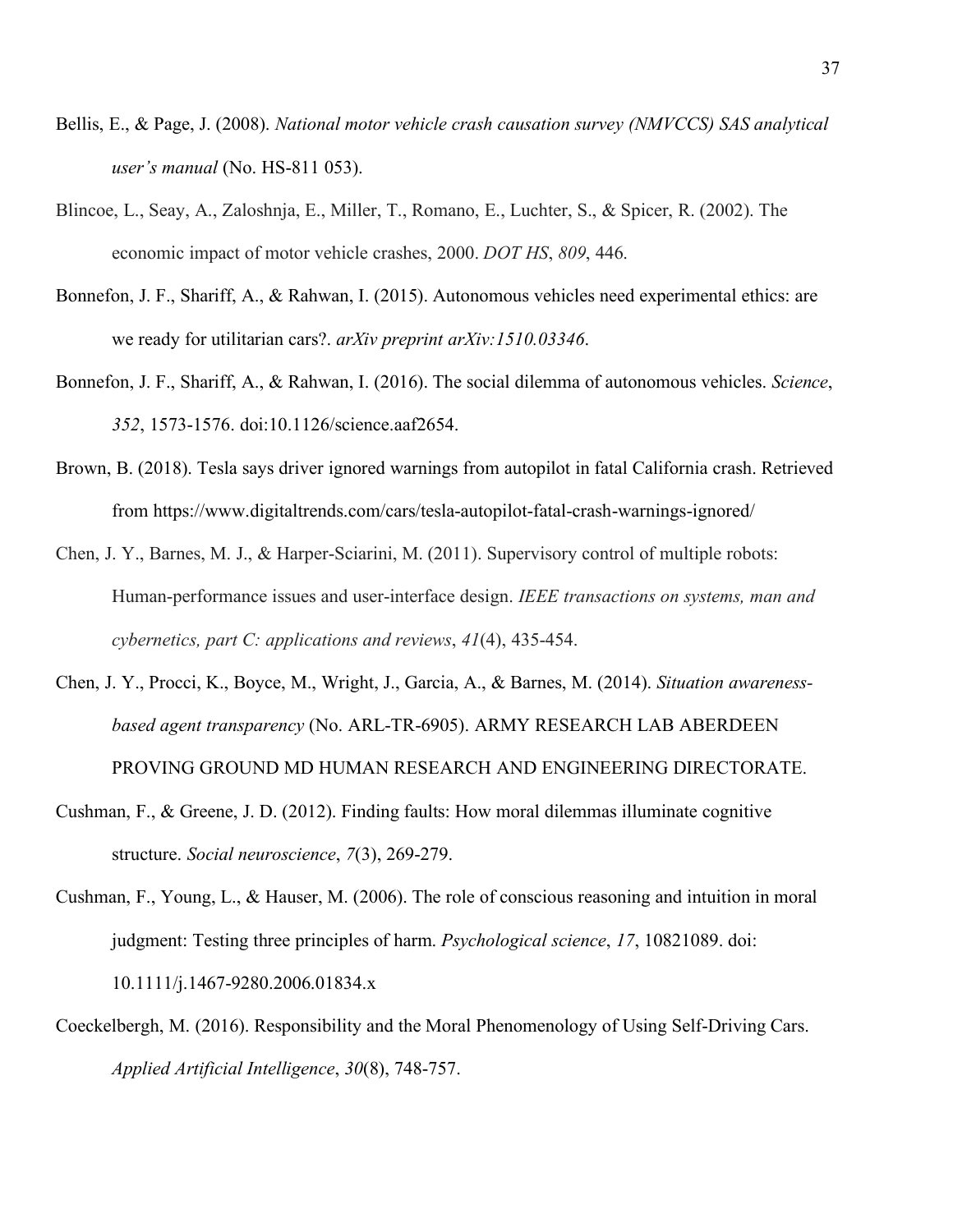- Endsley, M. R., Bolstad, C. A., Jones, D. G., & Riley, J. M. (2003, October). Situation awareness oriented design: from user's cognitive requirements to creating effective supporting technologies. In *Proceedings of the Human Factors and Ergonomics Society Annual Meeting* (Vol. 47, No. 3, pp. 268-272). Sage CA: Los Angeles, CA: SAGE Publications.
- Endsley, M. R. (2017). From here to autonomy: lessons learned from human–automation research. *Human factors*, *59*(1), 5-27.
- Fagnant, D. J., & Kockelman, K. (2015). Preparing a nation for autonomous vehicles: opportunities, barriers and policy recommendations. *Transportation Research Part A: Policy and Practice, 77,*167-181. doi.org/10.1016/j.tra.2015.04.003
- Faul, F., Erdfelder, E., Lang, A. G., & Buchner, A. (2007). G\* Power 3: A flexible statistical power analysis program for the social, behavioral, and biomedical sciences. *Behavior research methods*, *39*(2), 175-191.
- Foot, P. (1978). *The problem of abortion and the doctrine of double effect*. In virtues and vices. Oxford: Blackwell.
- Forster, Y., Naujoks, F., & Neukum, A. (2017). Increasing anthropomorphism and trust in automated driving functions by adding speech output. In *2017 IEEE Intelligent Vehicles Symposium (IV)*  (pp. 365–372). IEEE. https://doi.org/10.1109/IVS.2017.7995746
- Friedman, B., & Millett, L. I. (1997). *Reasoning about computers as moral agents: A research note* (p. 205). Stanford: CSLI Publications.
- Glass, A., McGuinness, D. L., & Wolverton, M. (2008, January). Toward establishing trust in adaptive agents. In *Proceedings of the 13th international conference on Intelligent user interfaces* (pp. 227-236). ACM.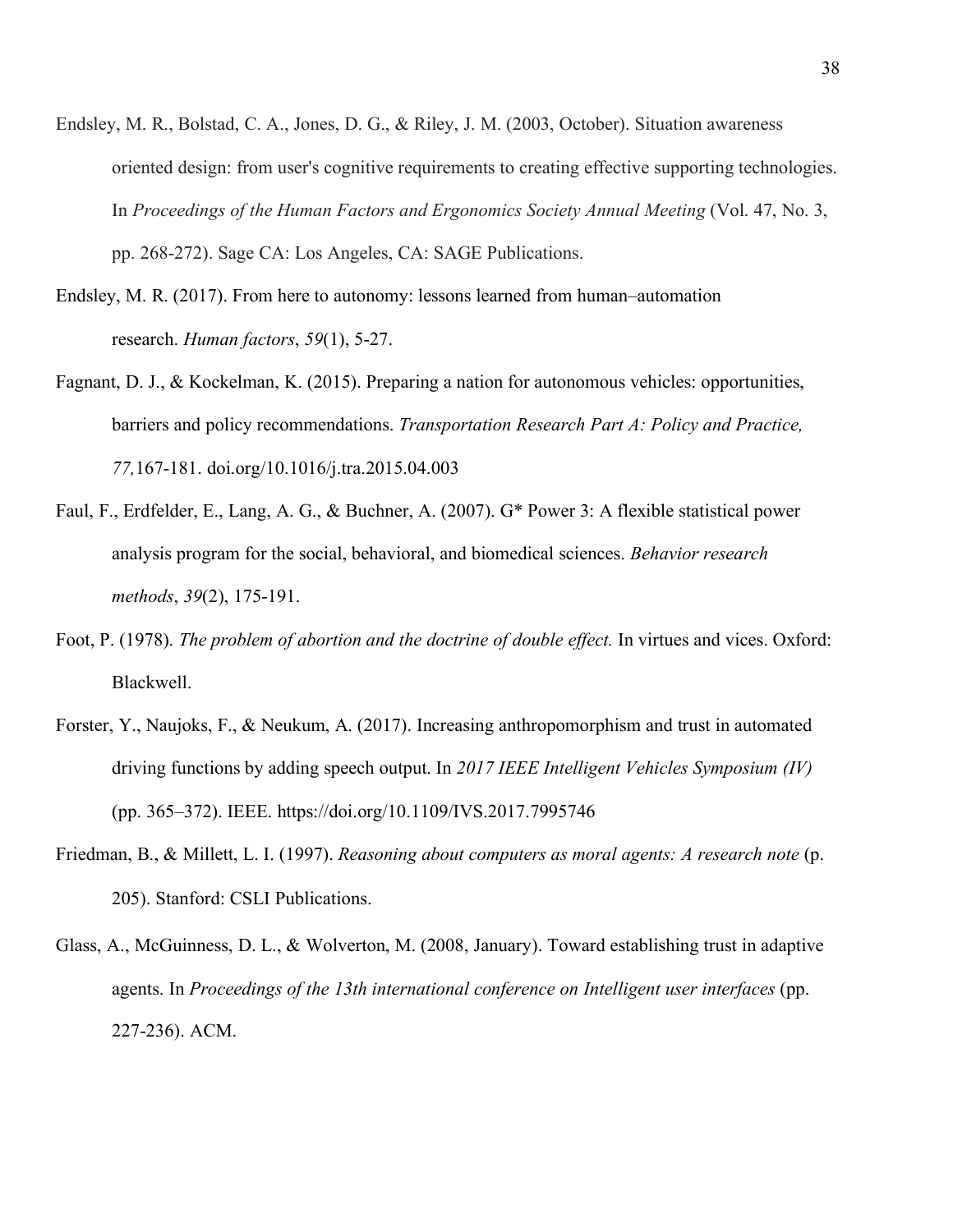- Gleicher, F., Kost, K. A., Baker, S. M., Strathman, A. J., Richman, S. A., & Sherman, S. J. (1990). The role of counterfactual thinking in judgments of affect. *Personality and Social Psychology Bulletin*, *16*(2), 284-295.
- Goodall, N. J. (2014). Machine ethics and automated vehicles. In *Road vehicle automation* (pp. 93-102). Springer International Publishing.
- Gravetter, F., & Wallnau, L. (2014). Essentials of statistics for the behavioral sciences (8th ed.). Belmont, CA: Wadsworth.
- Gray, H. M., Gray, K., & Wegner, D. M. (2007). Dimensions of mind perception. *science*, *315*(5812), 619-619.
- Greene, J. D., Cushman, F. A., Stewart, L. E., Lowenberg, K., Nystrom, L. E., & Cohen, J. D. (2009). Pushing moral buttons: The interaction between personal force and intention in moral judgment. *Cognition*, *111*, 364-371. doi: 10.1016/j.cognition.2009.02.001
- Greene, J. D., Morelli, S. A., Lowenberg, K., Nystrom, L. E., & Cohen, J. D. (2008). Cognitive load selectively interferes with utilitarian moral judgment. *Cognition*, *107*, 1144-1154. doi.org/10.1016/j.cognition.2007.11.004
- Greene, J. D., Nystrom, L. E., Engell, A. D., Darley, J. M., & Cohen, J. D. (2004). The neural bases of cognitive conflict and control in moral judgment. *Neuron*, *44*, 389-400. doi.org/10.1016/j.neuron.2004.09.027
- Greene, J., Rossi, F., Tasioulas, J., Venable, K. B., & Williams, B. C. (2016, February). Embedding Ethical Principles in Collective Decision Support Systems. In *AAAI* (pp. 4147-4151).
- Hauser, M., Cushman, F., Young, L., Jin, R., & Mikhail, J. (2007). A dissociation between moral judgments and justifications. Mind & Language, 22, 1–21.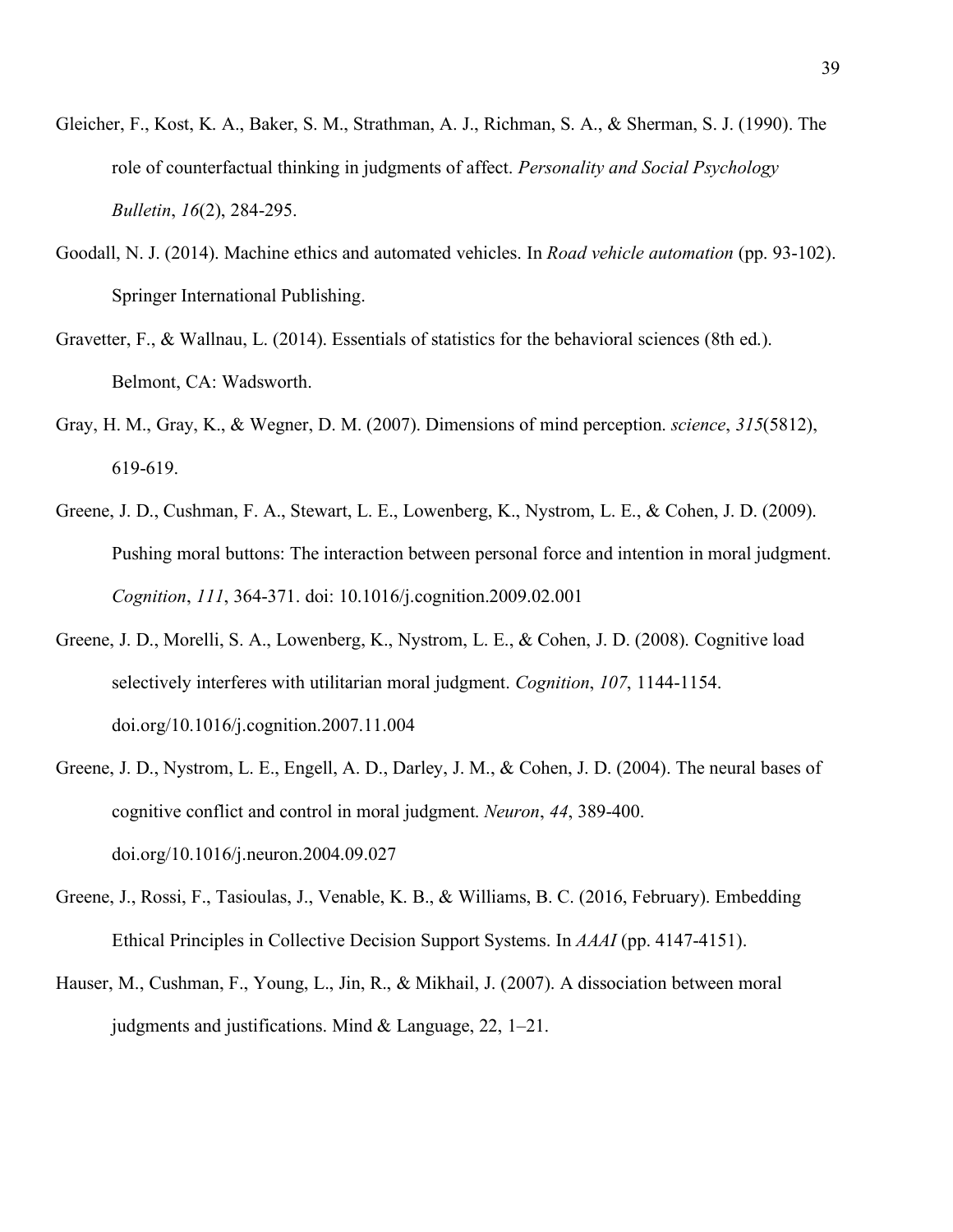- Hennessy, D. A., & Wiesenthal, D. L. (1999). Traffic congestion, driver stress, and driver aggression. *Aggressive behavior*, *25*, 409-423. doi:10.1002/(SICI)1098-2337(1999)25:6<409::AID-AB2>3.0.CO;2-0
- Hoff, K. A., Bashir, M. (2015). Trust in Automation: Integrating Empirical Evidence on Factors That Influence Trust . Human Factors, 57, 407–434.
- Jenness, J. W., Lerner N. D., Mazor, S., Osberg, J. S., & Tefft, B. C. (2008). Use of advanced in-vehicle technology by young and older early adopters. Survey results on adaptive cruise control systems. Report no. DOT HS 810 917. Washington, DC: US Department of Transportation, National Highway Traffic Safety Administration.
- Jian, J. Y., Bisantz, A. M., & Drury, C. G. (2000). Foundations for an empirically determined scale of trust in automated systems. *International Journal of Cognitive Ergonomics*, *4*, 53-71. doi.org/10.1207/S15327566IJCE0401\_04
- Kiernan, K. (2015). Human Factors Considerations in Autonomous Lethal Unmanned Aerial Systems. *Aviation / Aeronautics / Aerospace International Research Conference*.
- Kim, T., & Hinds, P. (2006, September). Who should I blame? Effects of autonomy and transparency on attributions in human-robot interaction. In *Robot and Human Interactive Communication, 2006. ROMAN 2006. The 15th IEEE International Symposium on* (pp. 80-85). IEEE.
- Koo, J., Kwac, J., Ju, W., Steinert, M., Leifer, L., & Nass, C. (2015). Why did my car just do that? Explaining semi-autonomous driving actions to improve driver understanding, trust, and performance. *International Journal on Interactive Design and Manufacturing (IJIDeM)*, *9*(4), 269-275.
- Körber, M., Prasch, L., & Bengler, K. (2018). Why do I have to drive now? Post hoc explanations of takeover requests. *Human factors*, *60*(3), 305-323.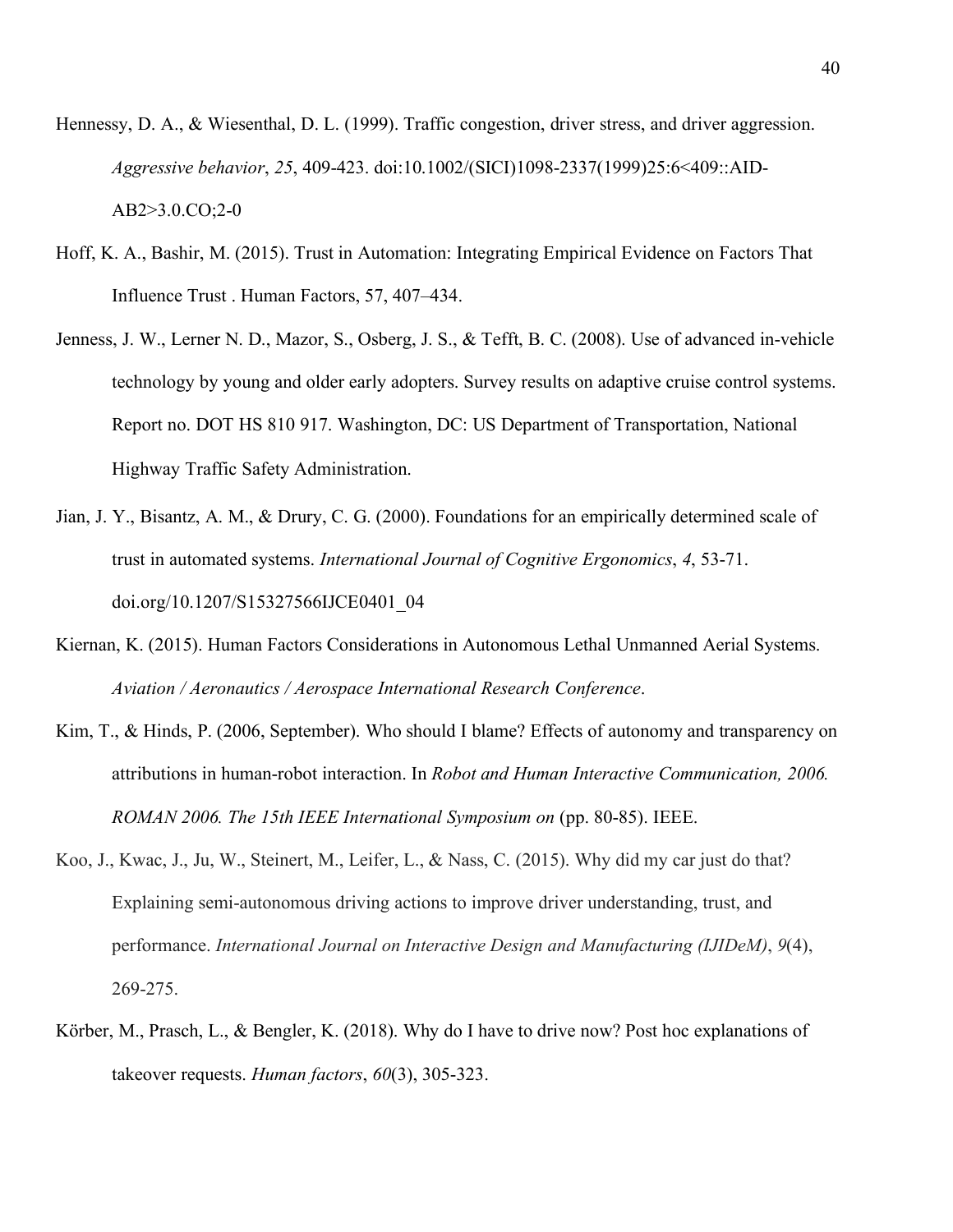- Kumfer, W. J., Levulis, S. J., Olson, M. D., & Burgess, R. A. (2016, September). A Human Factors Perspective on Ethical Concerns of Vehicle Automation. In *Proceedings of the Human Factors and Ergonomics Society Annual Meeting* (Vol. 60, No. 1, pp. 1844-1848). Sage CA: Los Angeles, CA: SAGE Publications.
- Lee, J., & Moray, N. (1992). Trust, control strategies and allocation of function in human-machine systems. *Ergonomics*, *35*(10), 1243-1270.
- Lee, J. D., & Moray, N. (1994). Trust, self-confidence, and operators' adaptation to automation. *International journal of human-computer studies*, *40*, 153-184. doi.org/10.1006/ijhc.1994.1007
- Lee, J. D., & See, K. A. (2004). Trust in automation: Designing for appropriate reliance. *Human Factors: The Journal of the Human Factors and Ergonomics Society*, *46*, 50-80. doi: 10.1518/hfes.46.1.50\_3039
- Lee, J. D. (2012). Trust, trustworthiness, and trustability. *Presentation at the Workshop on Human Machine Trust for Robust Autonomous Systems*. Ocala, FL.
- Lyons, J. B. (2013, March). Being transparent about transparency: A model for human-robot interaction. In *2013 AAAI Spring Symposium Series*.
- Lyons, J. B., Sadler, G. G., Koltai, K., Battiste, H., Ho, N. T., Hoffmann, L. C., ... & Shively, R. (2017). Shaping trust through transparent design: theoretical and experimental guidelines. In *Advances in Human Factors in Robots and Unmanned Systems* (pp. 127-136). Springer, Cham.
- Malle, B. F., Guglielmo, S., & Monroe, A. E. (2012). Moral, cognitive, and social: The nature of blame. In J. Forgas, K. Fiedler, & C. Sedikides (Eds.), Social thinking and interpersonal behaviour (pp. 311–329). Philadelphia, PA: Psychology Press.
- Malle, B. F., Guglielmo, S., & Monroe, A. E. (2014). A theory of blame. *Psychological Inquiry*, *25*(2), 147-186.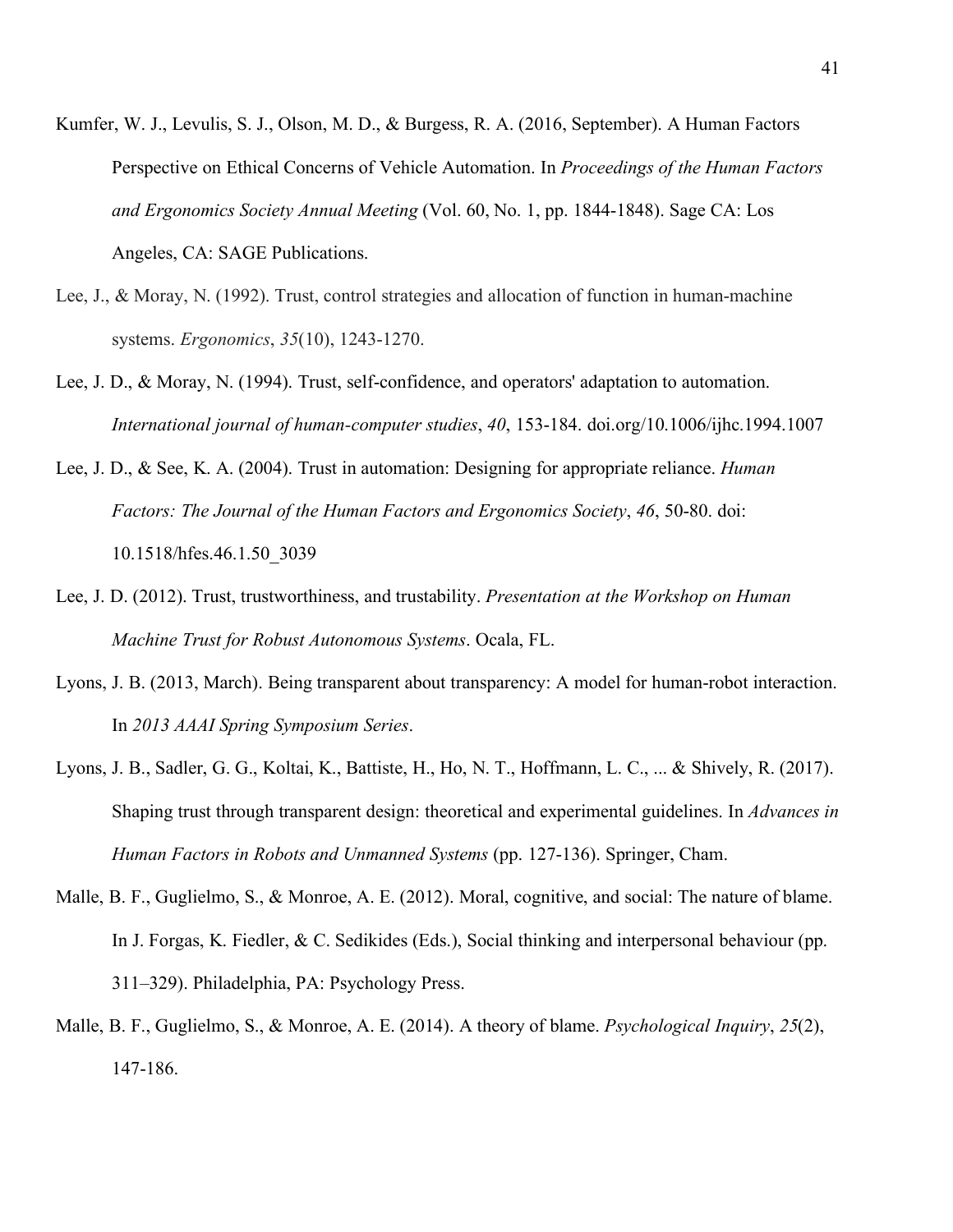- Malle, B. F., Monroe, A. E., & Guglielmo, S. (2014). Paths to blame and paths to convergence. *Psychological Inquiry*, *25*(2), 251-260.
- Malle, B. F., Scheutz, M., Arnold, T., Voiklis, J., & Cusimano, C. (2015, March). Sacrifice one for the good of many?: People apply different moral norms to human and robot agents. In *Proceedings of the tenth annual ACM/IEEE international conference on human-robot interaction* (pp. 117- 124). ACM.
- Maxwell, S. E., & Delaney, H. D. (2003). *Designing experiments and analyzing data: A model comparison perspective*. Routledge.
- Mercado, J. E., Rupp, M. A., Chen, J. Y., Barnes, M. J., Barber, D., & Procci, K. (2016). Intelligent agent transparency in human–agent teaming for Multi-UxV management. *Human factors*, *58*(3), 401-415.
- Merritt, S. M., & Ilgen, D. R. (2008). Not all trust is created equal: Dispositional and history-based trust in human-automation interactions. *Human Factors*, *50*(2), 194-210.
- Milgram, S. 1974. Obedience to authority. New York: Harper & Row.
- Mill, J. S. (1901). *Utilitarianism*. Longmans, Green and Company.
- Mosier, K. L., Skitka, L. J., Heers, S., & Burdick, M. (1998). Automation bias: Decision making and performance in high-tech cockpits. *The International journal of aviation psychology*, *8*, 47-63. doi.org/10.1207/s15327108ijap0801\_3
- Moore, A. B., Clark, B. A., & Kane, M. J. (2008). Who shalt not kill? Individual differences in working memory capacity, executive control, and moral judgment. *Psychological science*, *19*(6), 549-557.
- Muir, B. M., & Moray, N. (1996). Trust in automation: 2. Experimental studies of trust and human intervention in a process control simulation. *Ergonomics, 39*, 429–460. doi.org/10.1080/00140139608964474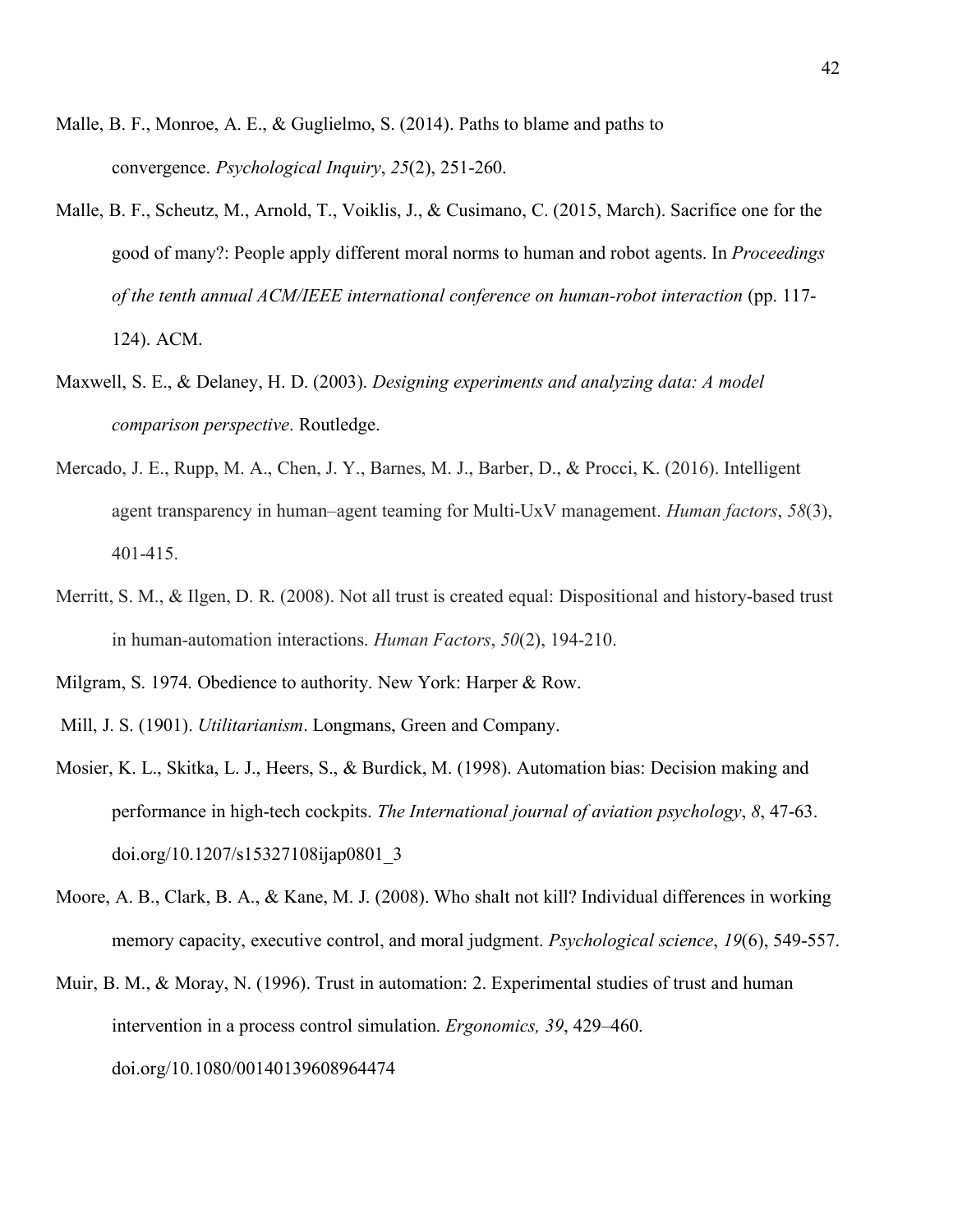- Nass, C., Fogg, B. J., & Moon, Y. (1996). Can computers be teammates?. *International Journal of Human-Computer Studies*, *45*(6), 669-678.
- Nass, C., & Lee, K. M. (2001). Does computer-synthesized speech manifest personality? Experimental tests of recognition, similarity-attraction, and consistency-attraction. *Journal of experimental psychology: applied*, *7*(3), 171.
- National Highway Traffic Safety Administration. (2015). The Economic and Societal Impact of Motor Vehicle Crashes, 2010 (Revised). *Annals of Emergency Medicine*, *66*, 194-196.
- National Highway Traffic Safety Administration, Department of Transportation (2017). *Automated driving systems 2.0: A vision for safety.* Retrieved from

https://www.nhtsa.gov/sites/nhtsa.dot.gov/files/documents/13069a-ads2.0\_090617\_v9a\_tag.pdf

National Safety Council. (2017). Motor Vehicle Deaths in 2016 Estimated to be Highest in Nine Years. Retrieved from

http://www.nsc.org/Connect/NSCNewsReleases/Lists/Posts/Post.aspx?ID=180 

- Nothdurft, F., & Minker, W. (2016). Justification and transparency explanations in dialogue systems to maintain human-computer trust. In *Situated Dialog in Speech-Based Human-Computer Interaction* (pp. 41-50). Springer International Publishing.
- Nyholm, S., & Smids, J. (2016). The ethics of accident-algorithms for self-driving cars: an applied trolley problem. *Ethical Theory Moral Pract*, *19*(5), 1275-1289.
- Oduor, K. F., & Wiebe, E. N. (2008, September). The effects of automated decision algorithm modality and transparency on reported trust and task performance. In *Proceedings of the Human Factors and Ergonomics Society Annual Meeting* (Vol. 52, No. 4, pp. 302-306). Sage CA: Los Angeles, CA: SAGE Publications.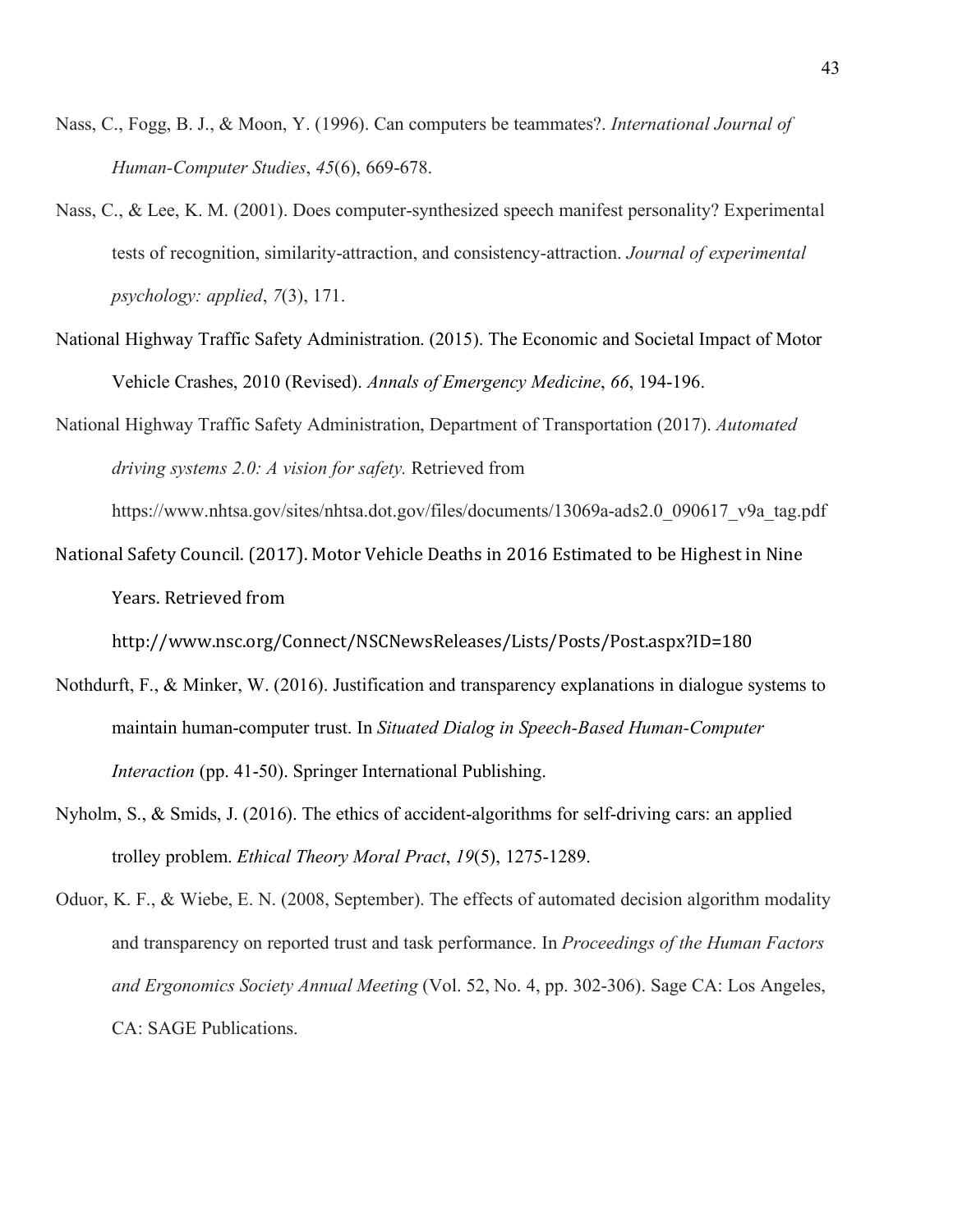- Ososky, S., Sanders, T., Jentsch, F., Hancock, P., & Chen, J. Y. (2014, June). Determinants of system transparency and its influence on trust in and reliance on unmanned robotic systems. In *Unmanned Systems Technology XVI* (Vol. 9084, p. 90840E). International Society for Optics and Photonics.
- Pacherie, E. (2008). The phenomenology of action: A conceptual framework. *Cognition*, *107*(1), 179- 217.
- Parasuraman, R., Molloy, R., & Singh, I. L. (1993). Performance consequences of automationinduced'complacency'. *The International Journal of Aviation Psychology*, *3*(1), 1-23.
- Parasuraman, R., & Riley, V. (1997). Humans and automation: Use, misuse, disuse, abuse. *Human factors*, *39*(2), 230-253.
- Quinn, W. S. (1989). Actions, intentions, and consequences: The doctrine of doing and allowing. *The Philosophical Review*, *98*(3), 287-312.
- R Core Team (2017). R: A language and environment for statistical computing. R Foundation for Statistical Computing, Vienna, Austria. https://www.R-project.org/.
- Reeves, B., & Nass, C. I. (1996). *The media equation: How people treat computers, television, and new media like real people and places*. Cambridge university press.
- Rickless, S.C. (1997). The Doctrine of doing and allowing. The Philosophical Review, 106(4), 555-575.
- Ritov, I., & Baron, J. (1990). Reluctance to vaccinate: Omission bias and ambiguity. *Journal of Behavioral Decision Making*, *3*(4), 263-277.
- Robert, L. P., Denis, A. R., & Hung, Y. T. C. (2009). Individual swift trust and knowledge-based trust in face-to-face and virtual team members. *Journal of Management Information Systems*, *26*(2), 241- 279.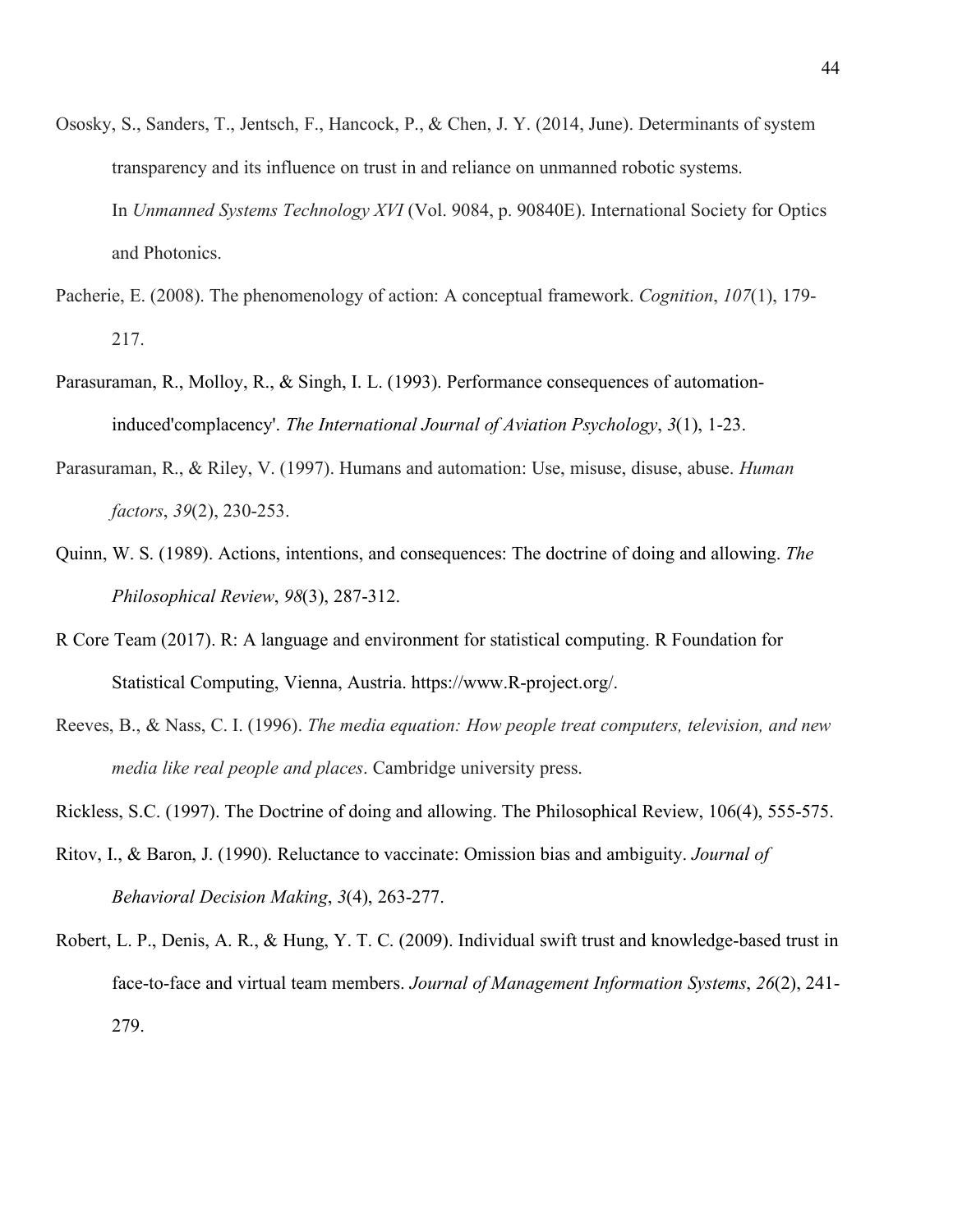- Ross, V., Jongen, E., Brijs, T., Ruiter, R., Brijs, K., & Wets, G. (2015). The relation between cognitive control and risky driving in young novice drivers. *Applied Neuropsychology: Adult*, *22*, 61-72. doi.org/10.1080/23279095.2013.838958
- Rothschild, Z. K., Landau, M. J., Sullivan, D., & Keefer, L. A. (2012). A dual-motive model of scapegoating: Displacing blame to reduce guilt or increase control. *Journal of Personality and Social Psychology*, *102*(6), 1148.
- SAE International. (2016). *SAE surface vehicle recommended practice report: Taxonomy and*  definitions for terms related to driving automation systems for on-road motor vehicles (No. J3016). Warrendale, PA: Author.
- Sanders, T. L., Wixon, T., Schafer, K. E., Chen, J. Y., & Hancock, P. A. (2014, March). The influence of modality and transparency on trust in human-robot interaction. In *Cognitive Methods in Situation Awareness and Decision Support (CogSIMA), 2014 IEEE International Inter-Disciplinary Conference on* (pp. 156-159). IEEE.
- Seong, Y., & Bisantz, A. M. (2008). The impact of cognitive feedback on judgment performance and trust with decision aids. *International Journal of Industrial Ergonomics*, *38*(7-8), 608-625.
- Seppelt, B. D., & Lee, J. D. (2007). Making adaptive cruise control (ACC) limits visible. *International journal of human-computer studies*, *65*(3), 192-205.
- Shaver, K. G. (2012). *The attribution of blame: Causality, responsibility, and blameworthiness*. Springer Science & Business Media.
- Sheridan, T. B., & Verplank, W. L. (1978). *Human and computer control of undersea teleoperators*, (Tech. Rep.). Man-Machine Systems Laboratory, Department of Mechanical Engineering, Massachusetts Institute of Technology, Cambridge, MA.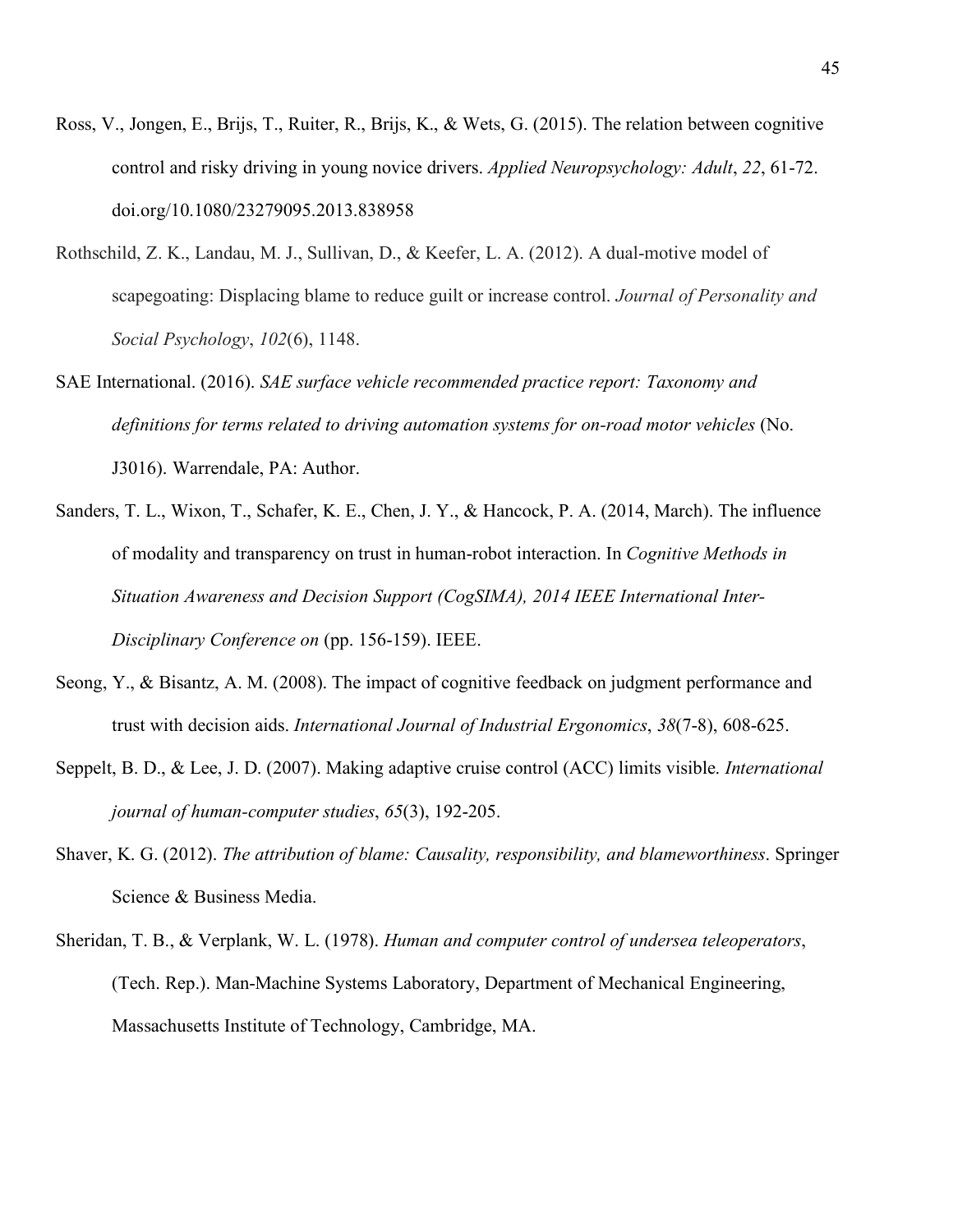- Sheridan, T. B., & Hennessy, R. T. (1984). *Research and modeling of supervisory control behavior.*  Washington, D.C.: National Academy Press.
- Singh, S. (2015). *Critical reasons for crashes investigated in the national motor vehicle crash causation survey* (No. DOT HS 812 115).

Skitka, L. J., Mosier, K. L., & Burdick, M. (1999). Does automation bias decision-making?. *International Journal of Human-Computer Studies*, *51*, 991-1006. doi.org/10.1006/ijhc.1999.0252

- Spranca, M., Minsk, E., Baron, J. (1991). Omission and commission in judgment and choice. Journal of Experimental Social Psychology, 27(1), 76–105.
- Stanton, N.A., Marsden, P., 1996. From fly-by-wire to drive-by-wire: safety implications of automation in vehicles. Safety Science 24 (1), 35–49.
- Stokols, D., Novaco, R. W., Stokols, J., & Campbell, J. (1978). Traffic congestion, Type A behavior, and stress. *Journal of Applied Psychology*, *63*, 467. doi.org/10.1037/0021-9010.63.4.467
- Triplett, T., Santos, R., & Rosenbloom, S. (2015). *American Driving Survey: Methodology and Year One Results,* (Research Report No. 01561011). Washington, DC: AAA Foundation Traffic Safety.
- Verberne, F. M., Ham, J., & Midden, C. J. (2012). Trust in smart systems sharing driving goals and giving information to increase trustworthiness and acceptability of smart systems in cars. *Human Factors: The Journal of the Human Factors and Ergonomics Society*, *54*(5), 799-810. doi: 10.1177/0018720812443825
- Verberne, F., Ham, J., & Midden, C. (2012, June). Trusting Automation Technology for Safer Roads: The Effect of Shared Driving Goals. In *Persuasive Technology: Design for Health and Safety;*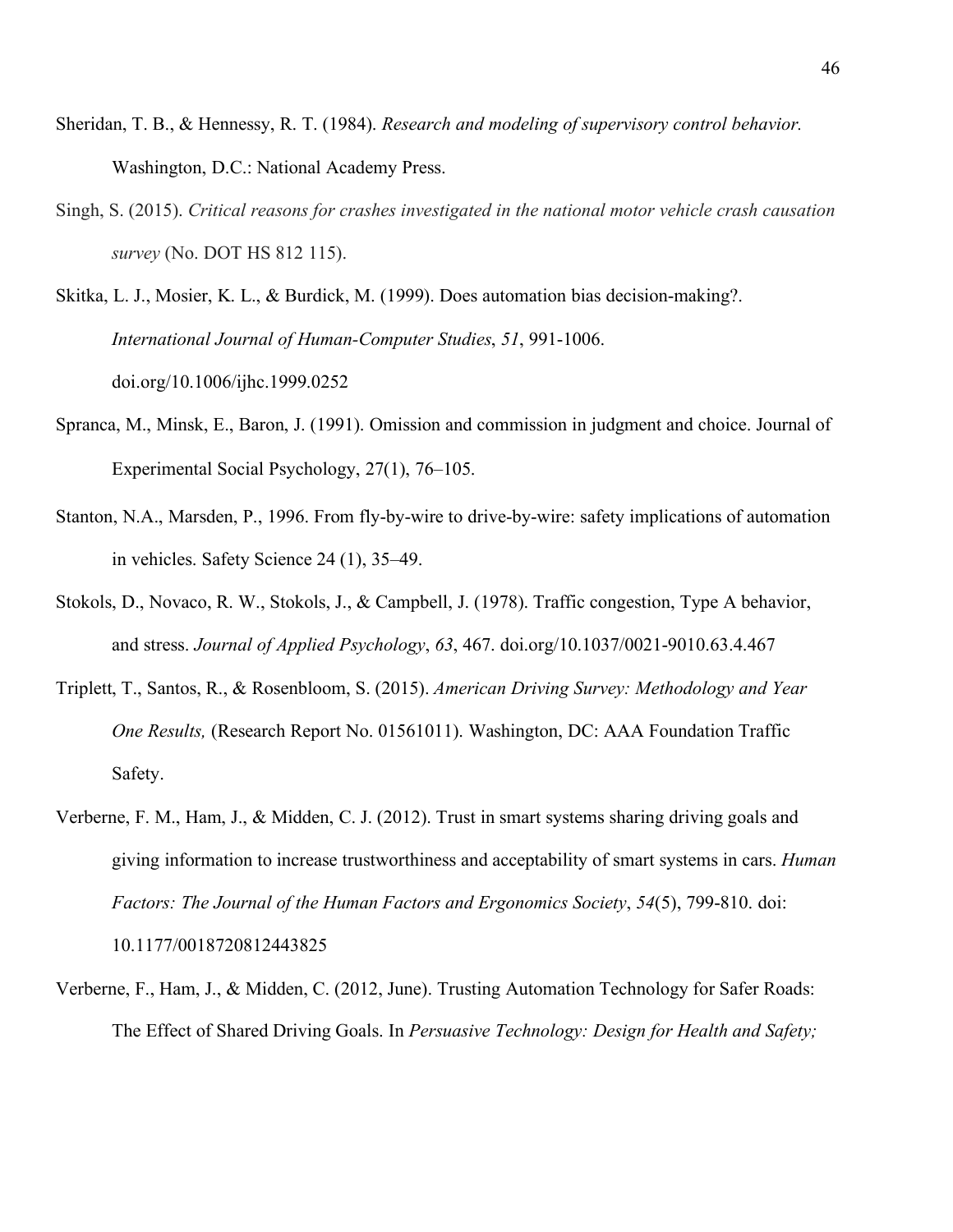*The 7th International Conference on Persuasive Technology; Persuasive 2012; Sweden; June 6- 8; Adjunct Proceedings* (No. 068, pp. 57-60). Linköping University Electronic Press.

- Wallach, W., Allen, C., & Smit, I. (2008). Machine morality: bottom-up and top-down approaches for modelling human moral faculties. *Ai & Society*, *22*(4), 565-582.
- Wang, L., Jamieson, G. A., & Hollands, J. G. (2009). Trust and reliance on an automated combat identification system. *Human factors*, *51*(3), 281-291.
- Wang, L., Jamieson, G. A., & Hollands, J. G. (2011, September). The effects of design features on users' trust in and reliance on a combat identification system. In *Proceedings of the Human Factors and Ergonomics Society Annual Meeting* (Vol. 55, No. 1, pp. 375-379). SAGE Publications.
- Waytz, A., Cacioppo, J., & Epley, N. (2010). Who sees human? The stability and importance of individual differences in anthropomorphism. *Perspectives on Psychological Science*, *5*(3), 219- 232.
- Waytz, A., Heafner, J., & Epley, N. (2014). The mind in the machine: Anthropomorphism increases trust in an autonomous vehicle. *Journal of Experimental Social Psychology*, *52*, 113-117.
- Wintersberger, P., Frison, A. K., Riener, A., & Boyle, L. N. (2016). Towards a Personalized Trust Model for Highly Automated Driving. *Mensch und Computer 2016–Workshopband*.
- World Health Organization. Violence, Injury Prevention, & World Health Organization. (2013). *Global status report on road safety 2013: supporting a decade of action*. World Health Organization.
- World Health Organization. (2016). *World Health Statistics 2016: Monitoring Health for the Sustainable Development Goals (SDGs)*. World Health Organization.
- Wright, J. L. (2015). Transparency in Human-agent Teaming and its Effect on Automation-induced Complacency. *Procedia Manufacturing*, *3*, 968-973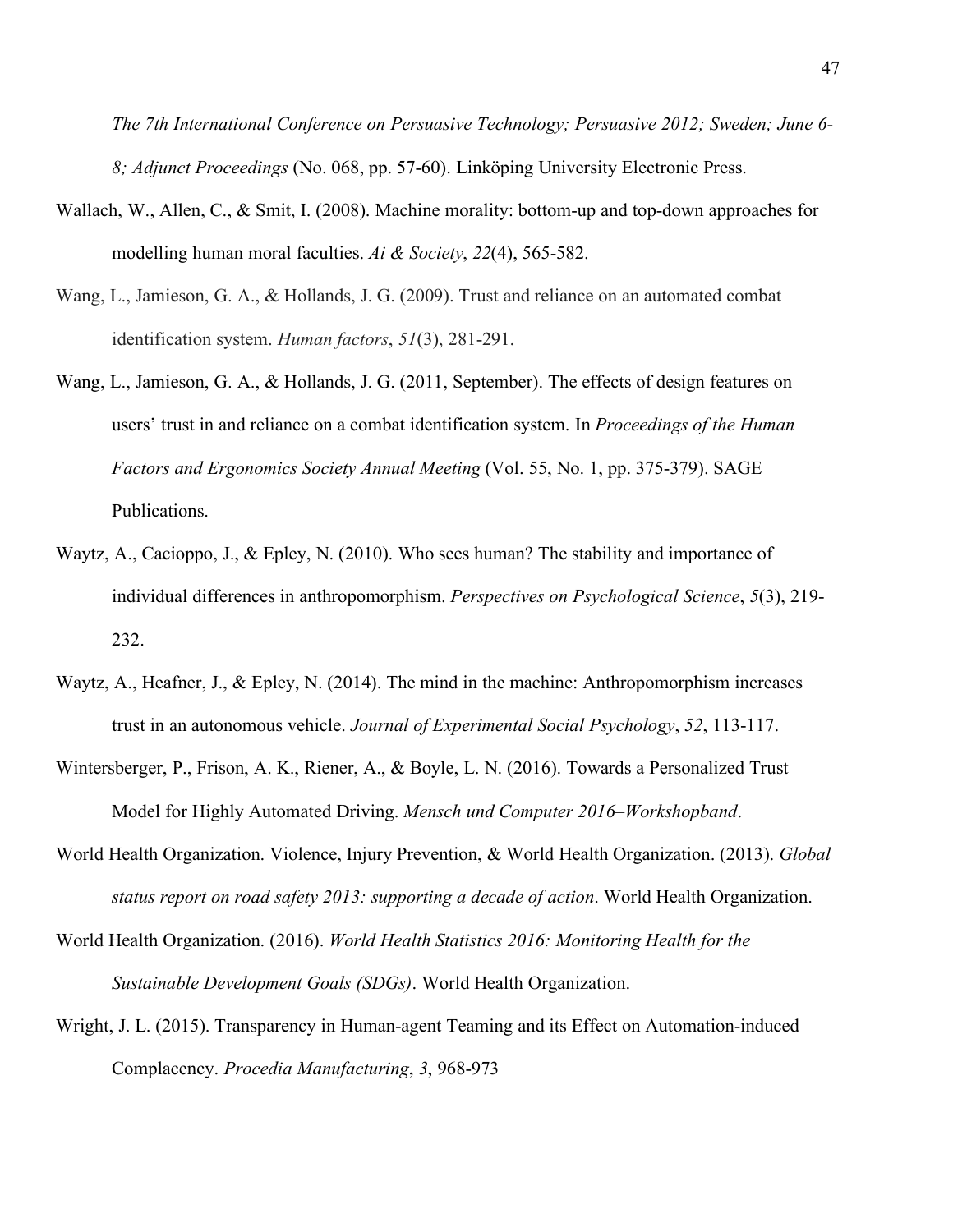## **APPENDIX A**

## **AUTONOMOUS VEHICLE ATTITUDE'S SURVEY**

There has been a need to understand how peoples' attitudes towards autonomous vehicles can differ based on the vehicle's automation setting. I want to explore how these attitudes can vary amongst a sample of students.

I am writing to ask for your help with my research effort. As a master's student in Experimental Psychology, I am pursuing this topic as part of my research fundamentals requirement. I am completing my thesis under the supervision of Dr. Bryan Porter, Associate Dean of the Graduate School.

Attached is a brief survey to collect information about user attitudes towards autonomous vehicles and how they may or may not be affected by certain driving scenarios. Survey responses are anonymous. Personally-identifiable data will not be collected. In addition, survey questions will be randomized into block groupings, with each participant receiving one randomly assigned block of questions. Therefore, I will be unable to share any individual's data with his/her program. You will earn 0.5 credits to be used toward your research participation requirement in your psychology course.

If you have questions, do not hesitate to contact me at 757-812-9813 or at my email: nhatf001@odu.edu.

Thank you very much for considering my request. I look forward to hearing from you should the need arise.

Sincerely,

Nathan Hatfield| nhatf001@odu.edu Researcher | Masters Candidate, Experimental Psychology Old Dominion University Norfolk, Virginia 23259 757-812-9813

*Supervisor:* Bryan E. Porter, Ph.D. | bporter@odu.edu Associate Dean, the Graduate School Old Dominion University Norfolk, Virginia 23259 757-683-3259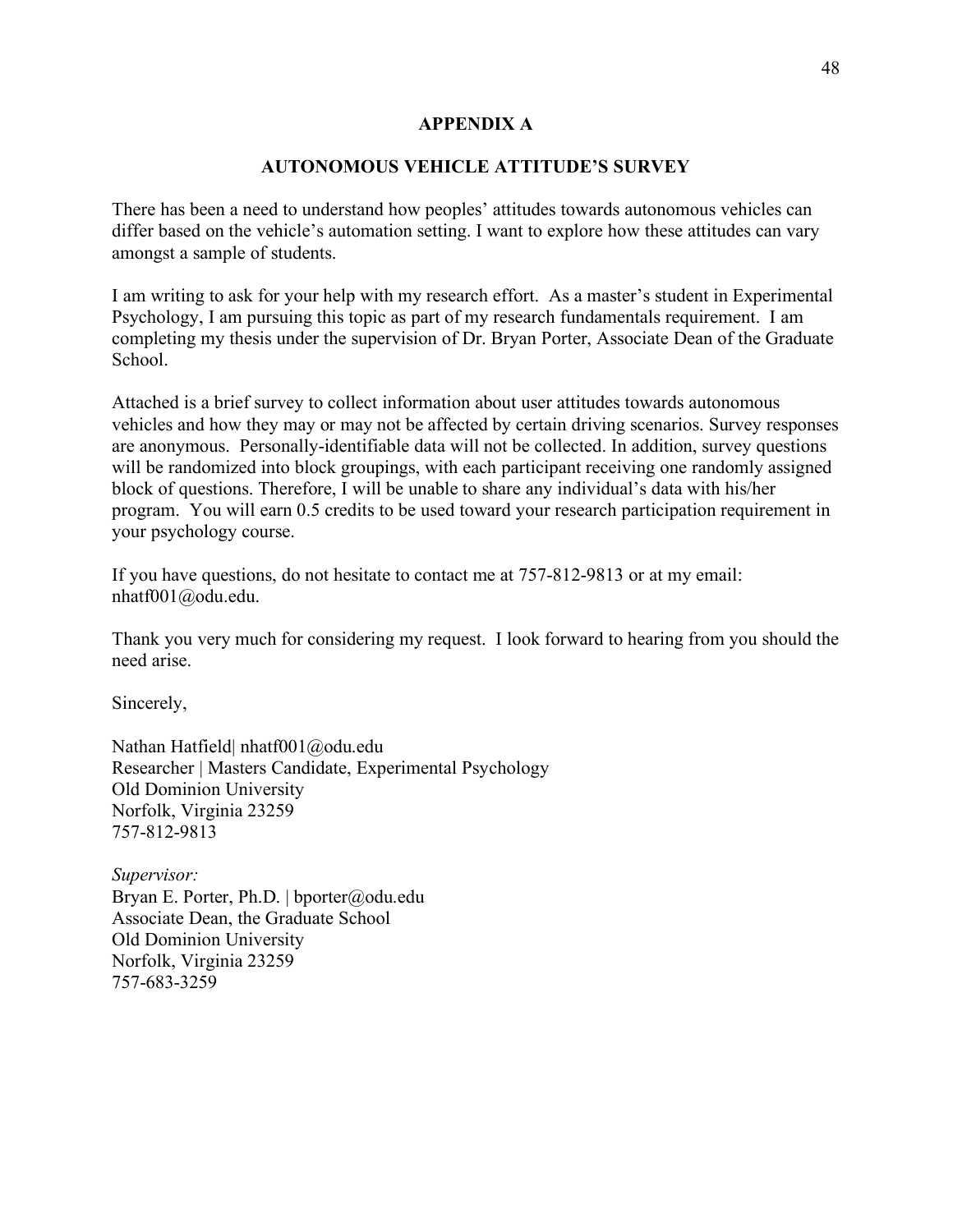# **AUTONOMOUS VEHICLE ATTITUDE SURVEY**

Directions (Please read carefully)

Thank you for participating in our survey. The data we collect from you will be anonymous and completely confidential, and will be used to support data collection efforts to satisfy thesis requirements.

On the following page you will be presented with a description of a situation and an action that an autonomous vehicle in that situation might perform in response to that situation. Your job is to tell us (1) whether you think it would be morally acceptable for the autonomous vehicle to perform this action, (2) how morally acceptable/ unacceptable this action would be, (3) followed by questions to gauge your attitude towards the vehicle based on its decision.

The questions concern the action's moral acceptability, and not what yourself or anyone else would actually do in the situation described.

You might feel that the situation as we describe it is not realistic. For example, it might say that if the autonomous vehicle does X, then Y will happen, and you might think that this is not realistic, that Y might not necessarily happen if the autonomous vehicle does X. If you find yourself having these sorts of doubts, "suspend disbelief" just as you would at an unrealistic movie and assume that this situation really is the way it's described.

Likewise, you may feel that you need more information than is provided about the situation before you can give your answer. If this happens, you should make your best guess about what you think the situation is like without making any unnecessary assumptions.

Do you have any questions? If so, please ask the experimenter by emailing nhatf001@odu.edu. Otherwise, please proceed to the next page.

Thank you in advance for your time, interest, and support.

Nathan Hatfield Nhatf001@odu.edu 757-812-9813 Old Dominion University Norfolk, Virginia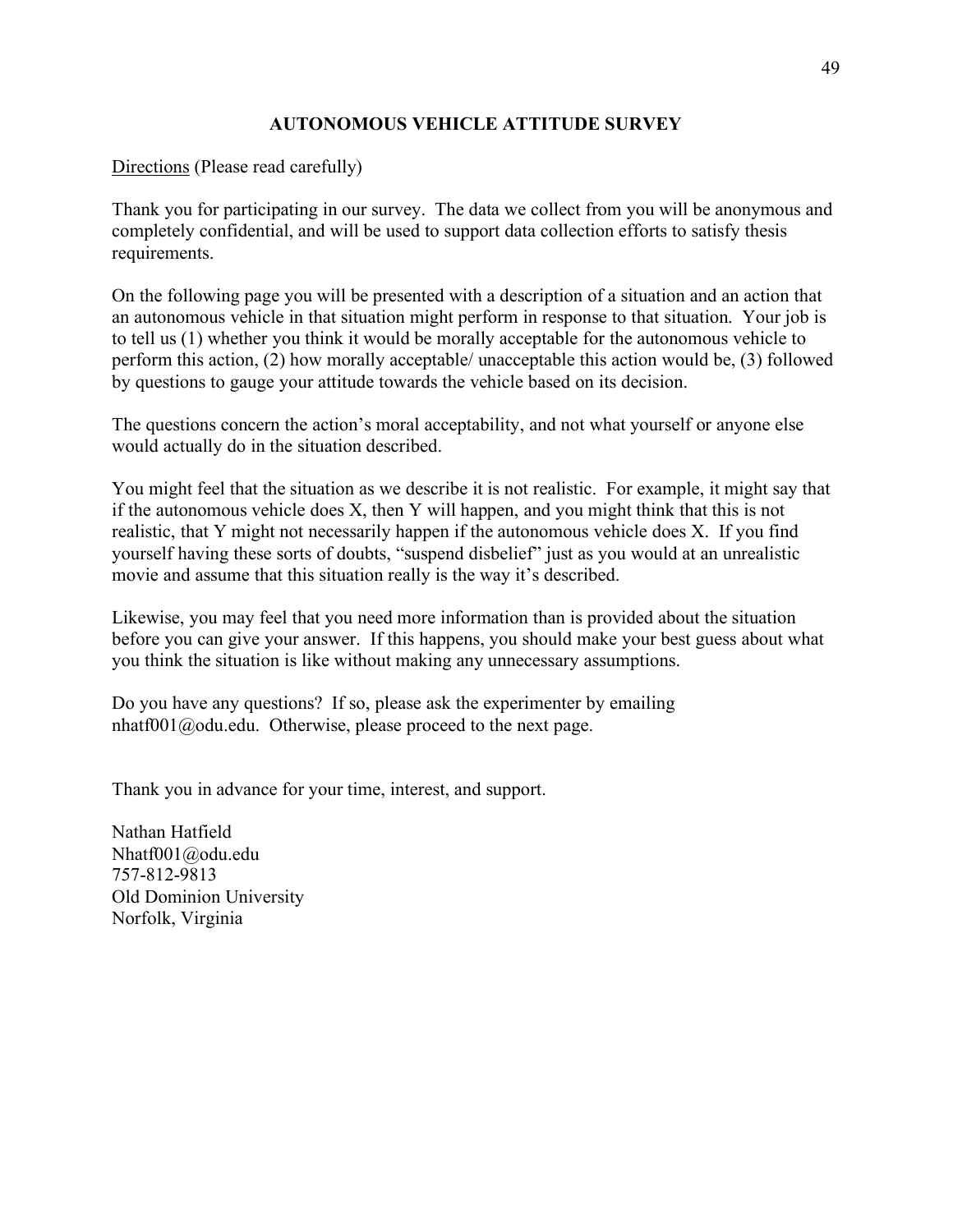# **No Transparency Scenario w/ Utilitarian Outcome**

You have been assigned to a random block of questions as related to autonomous vehicles. Please read the following scenario and provide a response to the questions or items below:

On the roadway is a self-driving car. The self-driving car is capable of performing all driving functions under all conditions. The self-driving car can change lanes, turn, use signals, break, accelerate, and monitor the roadway without the need for human intervention, which means that the occupant does not have any control of the vehicle.



A passenger is riding in a self-driving car that is quickly approaching an intersection. In the middle of the intersection is a group of five pedestrians legally crossing the road. On the sidewalk, however, is a single pedestrian.

The self-driving car is faced with two options: continue straight through the intersection where it will kill 5 pedestrians, or swerve to the right where it will kill one pedestrian.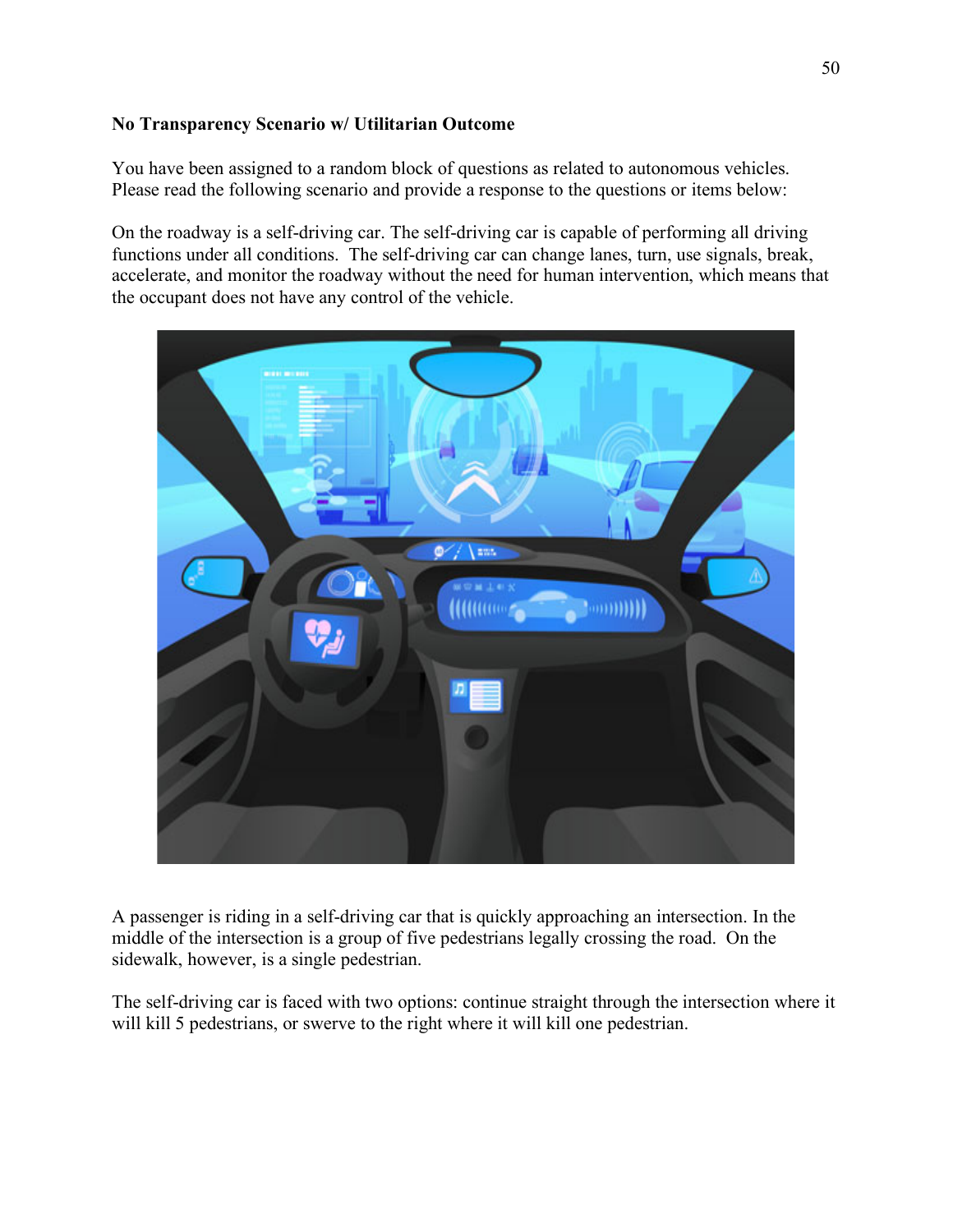

Is it morally acceptable for the self-driving car to direct itself toward the single pedestrian?

- Please circle one answer: YES / NO
- To what extent is this action morally acceptable?
	- o (Completely unacceptable) 1 2 3 4 5 6 7 8 9 (Completely acceptable)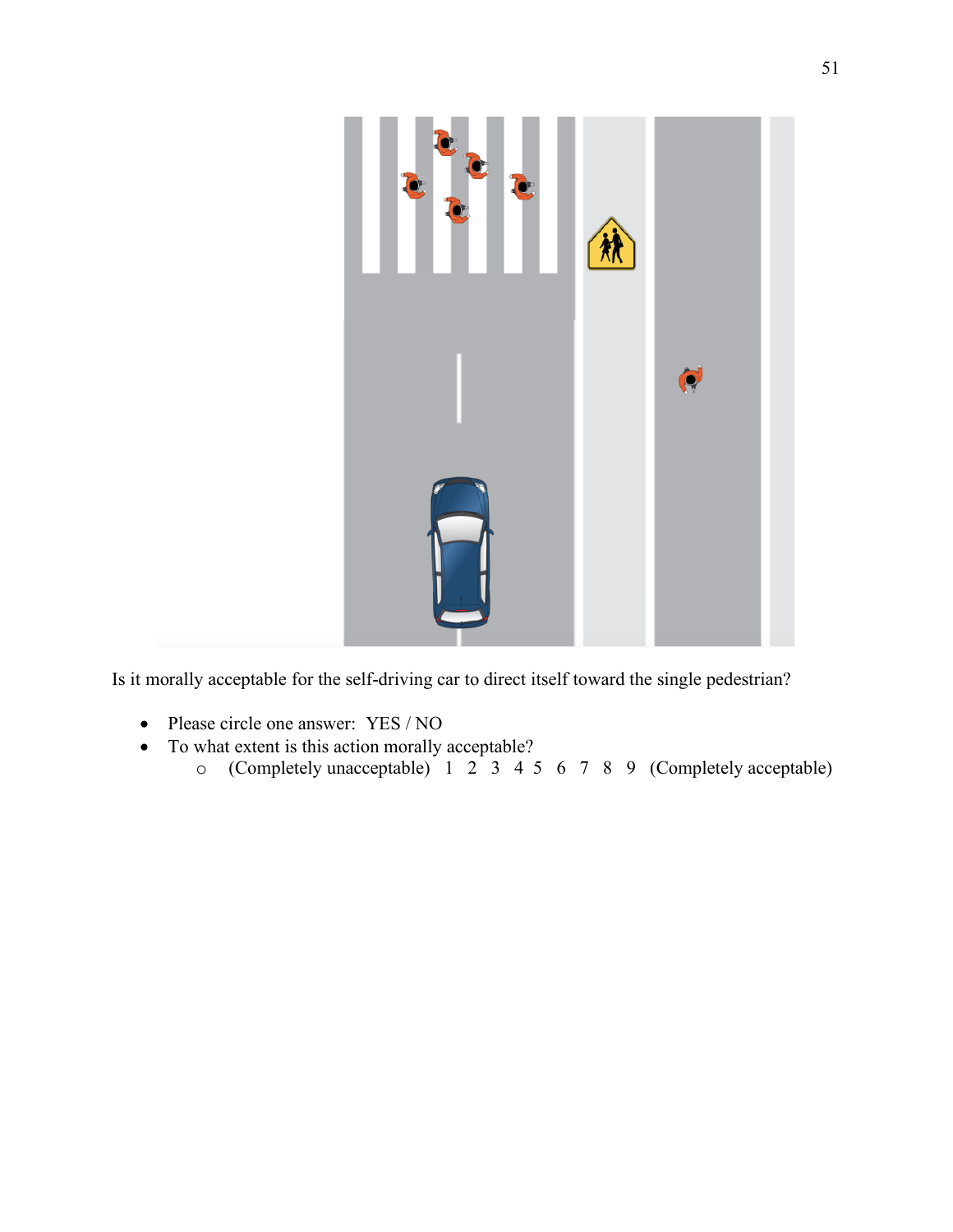The self-driving car directed itself toward the single pedestrian.

• **Blame scale (Scale titles will not be placed in document that participants see)** o Example question: "How much is the self-driving car itself at fault?"

Now imagine that this accident had occurred in the real world:

• **Second part of blame scale**

Based on what you know about the self-driving car's capabilities and performance, please answer the following questions:

- **Trust scale (Scale titles will not be placed in document that participants see)**
	- o Example question**: "**The autonomous vehicle is deceptive."
	- o **Manipulation check**: did the self-driving car provide you with an explanation for why it made the decision it did? Y/N

Now imagine that a human driver is in control of the vehicle, recognizes the same facts, and faces the same decision.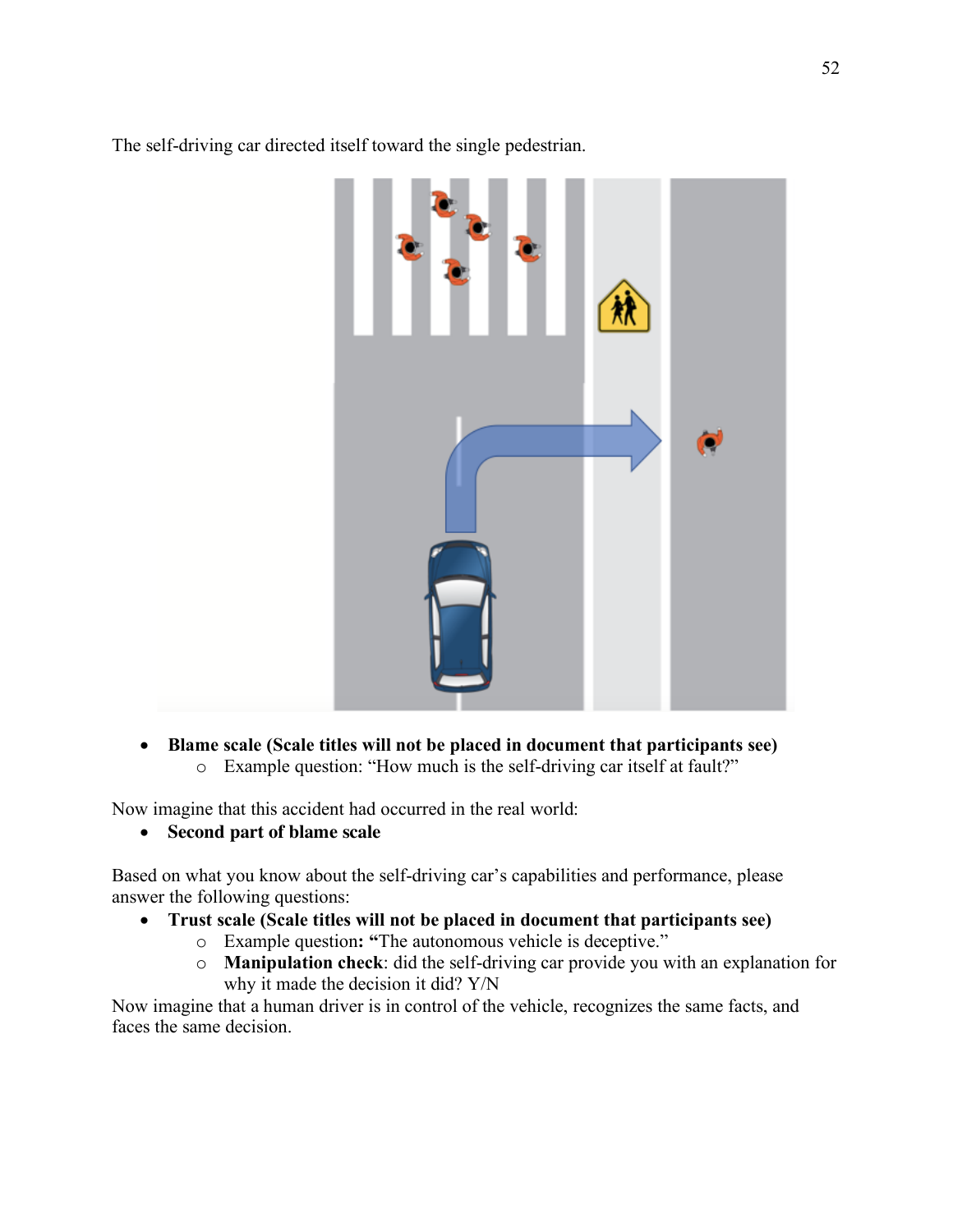"Is it morally acceptable for the driver to direct the car toward the single pedestrian?"

• Please circle one answer: YES / NO

(Completely unacceptable) 1 2 3 4 5 6 7 8 9 (Completely acceptable)

## **No Transparency Scenario w/ Non Utilitarian Outcome**

You have been assigned to a random block of questions as related to autonomous vehicles. Please read the following scenario and provide a response to the questions or items below:

On the roadway is a self-driving car. The self-driving car is capable of performing all driving functions under all conditions. The self-driving car can change lanes, turn, use signals, break, accelerate, and monitor the roadway without the need for human intervention, which means that the occupant does not have any control of the vehicle.



A passenger is riding in self-driving car that is quickly approaching an intersection. In the middle of the intersection is a group of five pedestrians legally crossing the road. On the sidewalk, however, is a single pedestrian.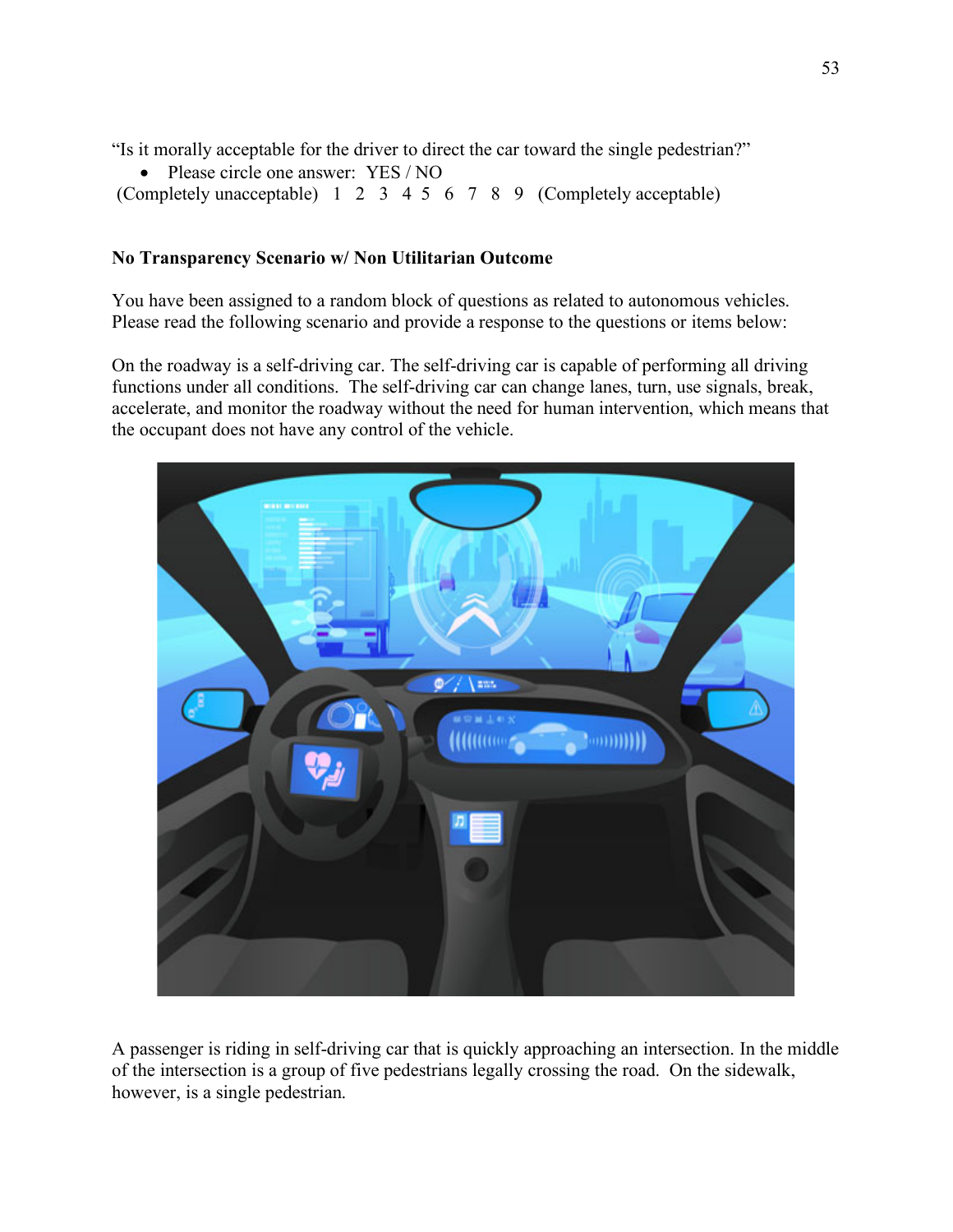The self-driving car is faced with two options: continue straight through the intersection where it will kill 5 pedestrians, or swerve to the right where it will kill one pedestrian.



Is it morally acceptable for the self-driving car to direct itself toward the single pedestrian?

- Please circle one answer: YES / NO
- To what extent is this action morally acceptable?
	- o (Completely unacceptable) 1 2 3 4 5 6 7 8 9 (Completely acceptable)

The self-driving car directed itself towards the five pedestrians.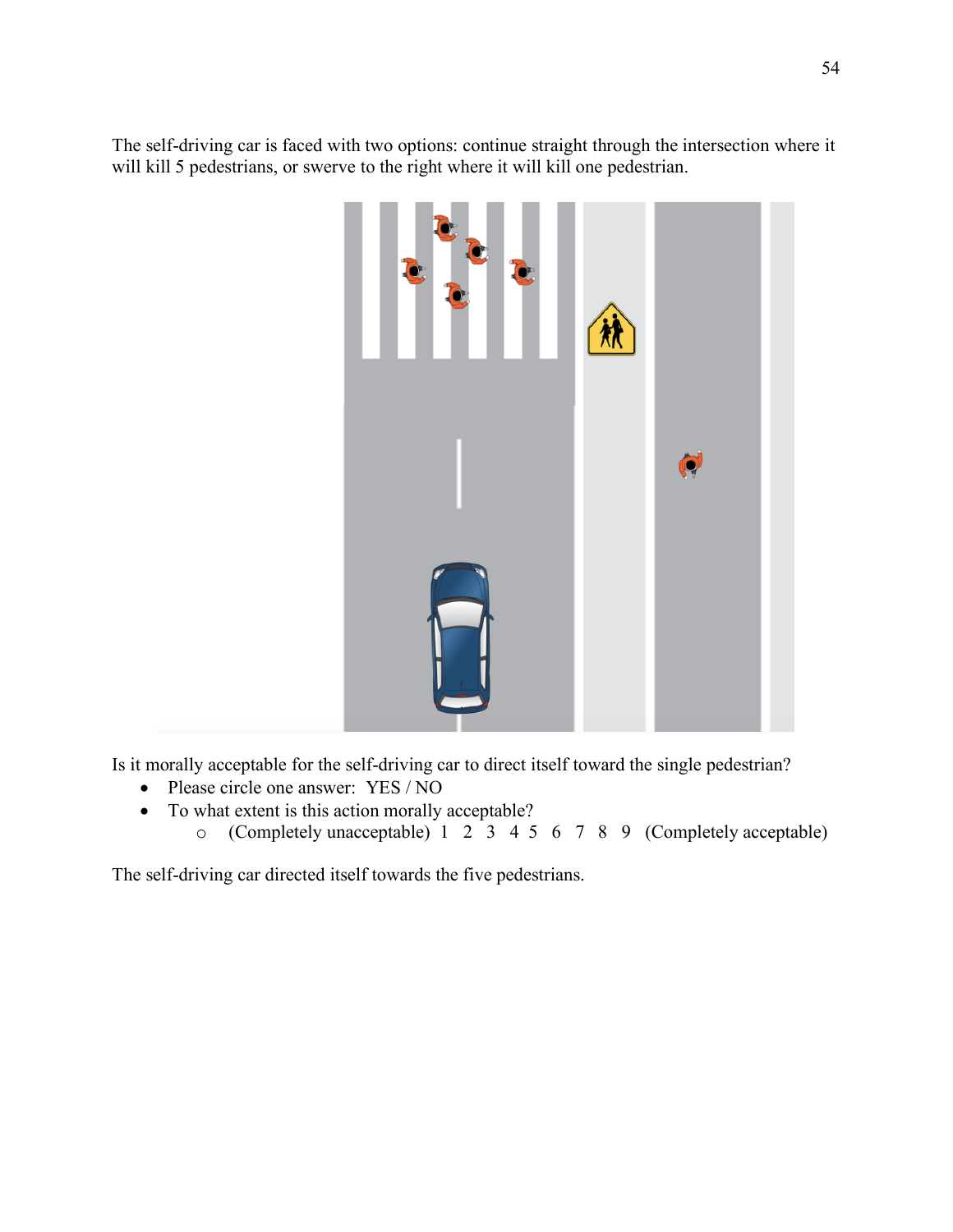

• **Blame scale (Scale titles will not be placed in document that participants see)**

Now imagine that this accident had occurred in the real world:

• **Second part of blame scale**

Based on what you know about the self-driving car's capabilities and performance, please answer the following questions:

- **Trust scale (Scale titles will not be placed in document that participants see)**
- **Manipulation check**: did the self-driving car provide you with an explanation for why it made the decision it did? Y/N

Now imagine that a human driver is in control of the vehicle, recognizes the same facts, and faces the same decision.

"Is it morally acceptable for the driver to not direct the car toward the single pedestrian?"

• Please circle one answer: YES / NO

(Completely unacceptable) 1 2 3 4 5 6 7 8 9 (Completely acceptable)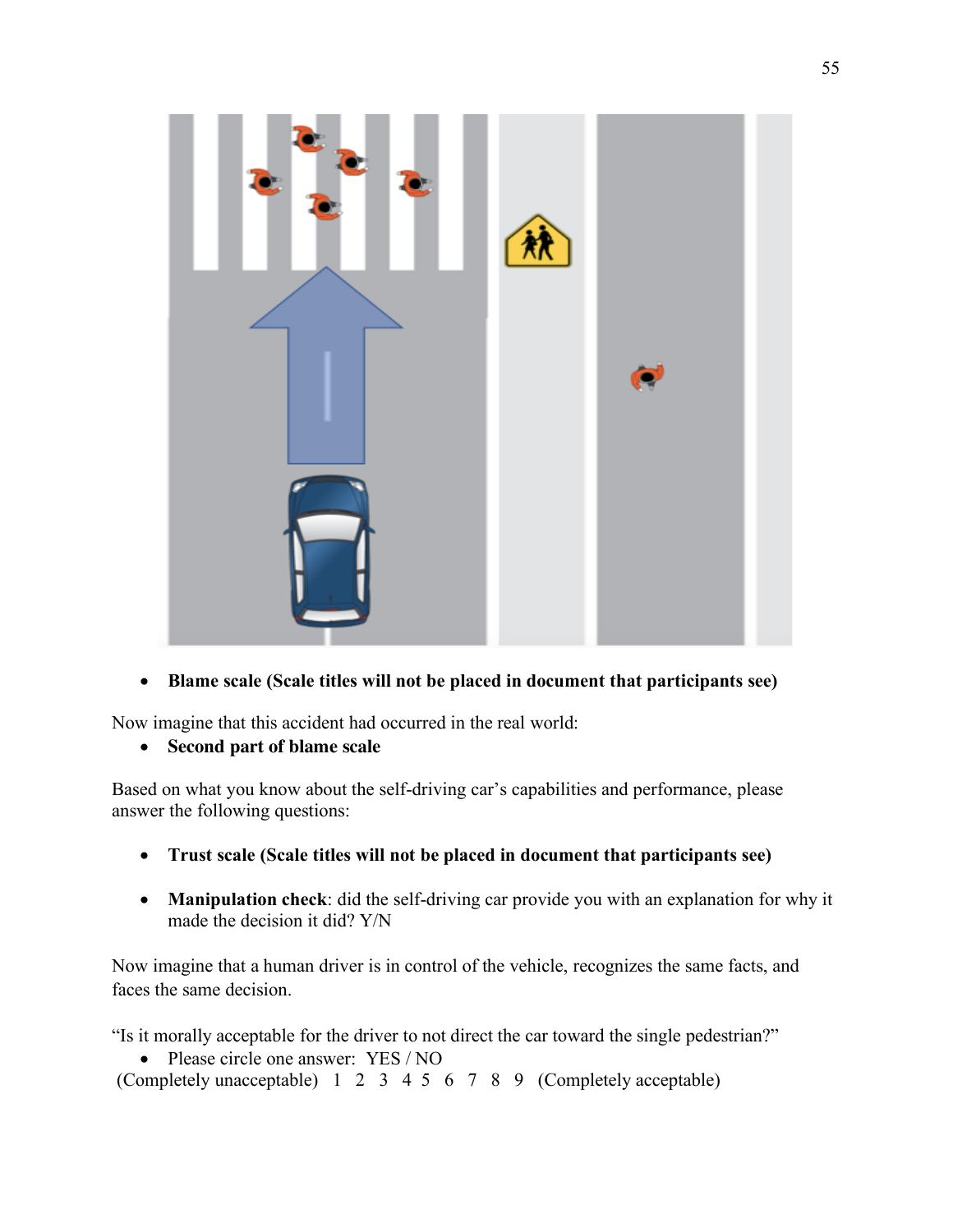# **High Transparency Scenario w/ Utilitarian Outcome**

You have been assigned to a random block of questions as related to autonomous vehicles. Please read the following scenario and provide a response to the questions or items below:

On the roadway is a self-driving car. The self-driving car is capable of performing all driving functions under all conditions. The self-driving car can change lanes, turn, use signals, break, accelerate, and monitor the roadway without the need for human intervention, which means that the occupant does not have any control of the vehicle.



A passenger is riding in self-driving car that is quickly approaching an intersection. In the middle of the intersection is a group of five pedestrians legally crossing the road. On the sidewalk, however, is a single pedestrian.

The self-driving car is faced with two options: continue straight through the intersection where it will kill 5 pedestrians, or swerve to the right where it will kill one pedestrian.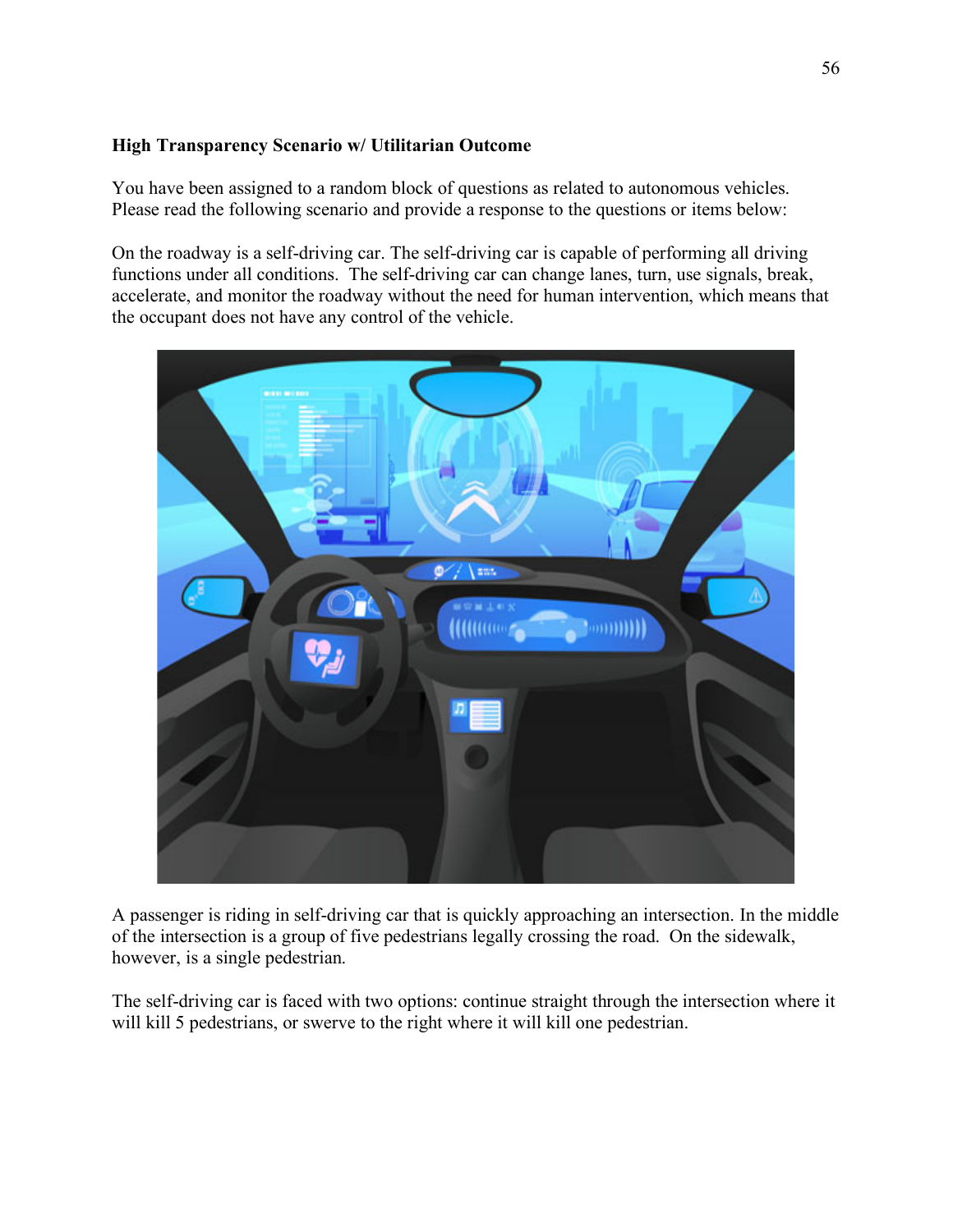

Is it morally acceptable for the self-driving car toward the single pedestrian?

- Please circle one answer: YES / NO
- To what extent is this action morally acceptable?
	- o (Completely unacceptable) 1 2 3 4 5 6 7 8 9 (Completely acceptable)

Before the self-driving car acted, it informed the occupant that an ensuing crash was getting ready to occur. This information was provided to the occupant via an icon warning on the selfdriving car's dashboard. In addition to the icon warning, the self-driving car further notified the passenger that it would direct itself toward the single pedestrian to ensure the least amount of damage occurred.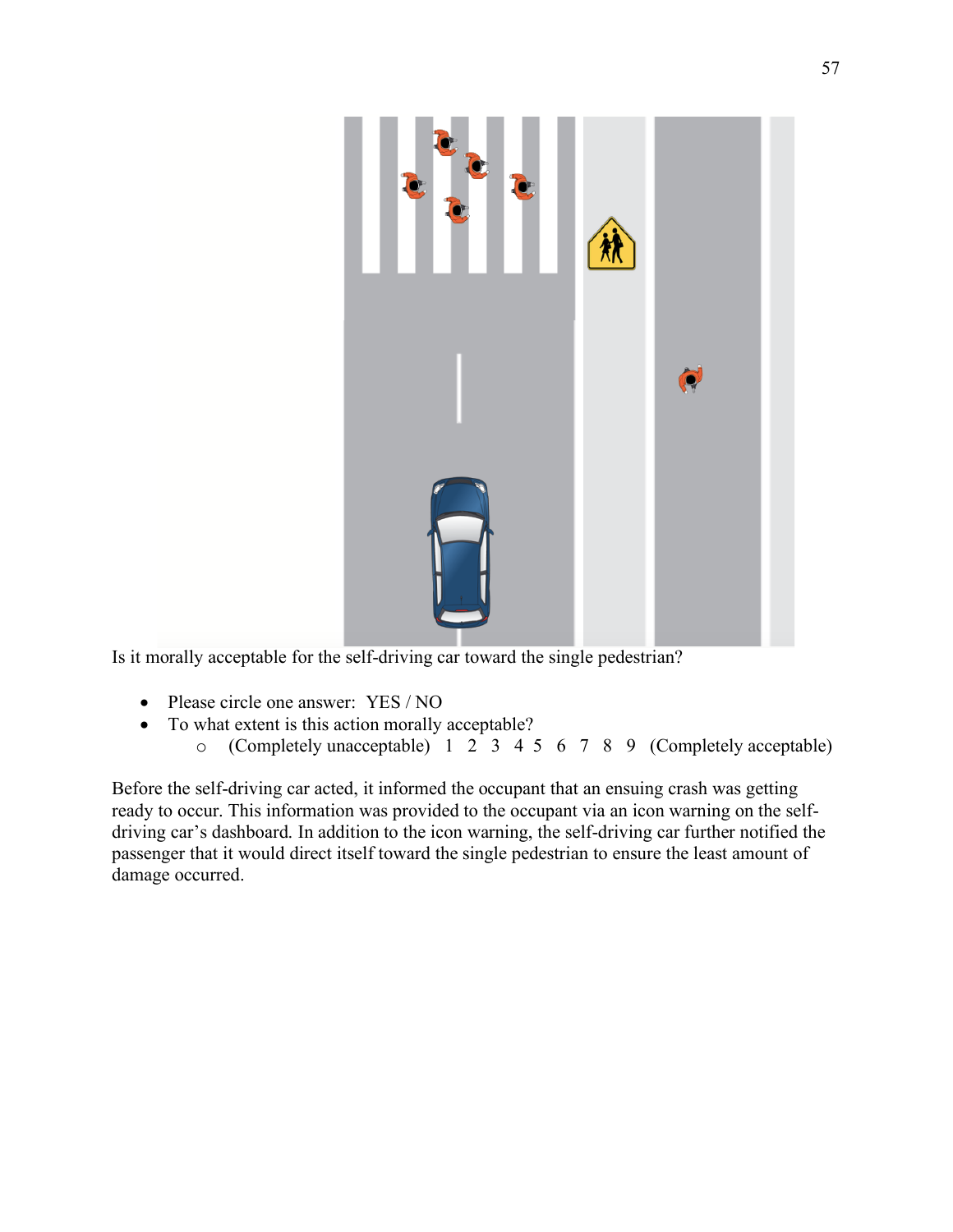

# • **Blame scale (Scale titles will not be placed in document that participants see)**

Now imagine that this accident had occurred in the real world:

• **Second part of blame scale**

Based on what you know about the self-driving car's capabilities and performance, please answer the following questions:

- **Trust scale (Scale titles will not be placed in document that participants see)**
- **Manipulation check**: did the self-driving car provide you with an explanation for why it made the decision it did? Y/N

Now imagine that a human driver is in control of the vehicle, recognizes the same facts, and faces the same decision.

"Is it morally acceptable for the driver to direct the car toward the single pedestrian?"

• Please circle one answer: YES / NO

(Completely unacceptable) 1 2 3 4 5 6 7 8 9 (Completely acceptable)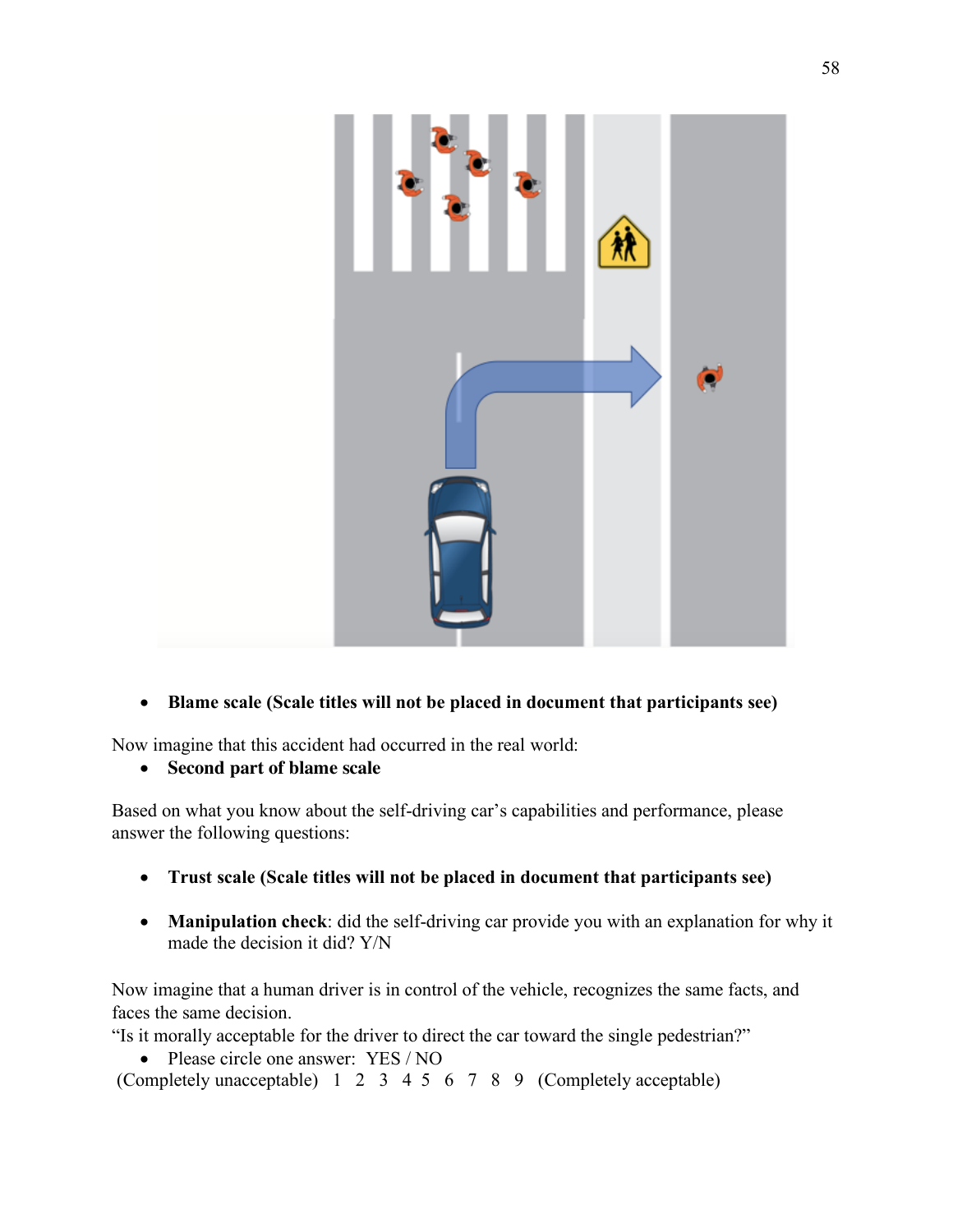# **High Transparency Scenario w/ Non-Utilitarian Outcome**

You have been assigned to a random block of questions as related to autonomous vehicles. Please read the following scenario and provide a response to the questions or items below:

On the roadway is a self-driving car. The self-driving car is capable of performing all driving functions under all conditions. The self-driving car can change lanes, turn, use signals, break, accelerate, and monitor the roadway without the need for human intervention, which means that the occupant does not have any control of the vehicle.



The self-driving car is quickly approaching an intersection. In the middle of the intersection is a group of five pedestrians legally crossing the road. On the sidewalk, however, is a single pedestrian.

The self-driving car is faced with two options: continue straight through the intersection where it will kill 5 pedestrians, or swerve to the right where it will kill one pedestrian.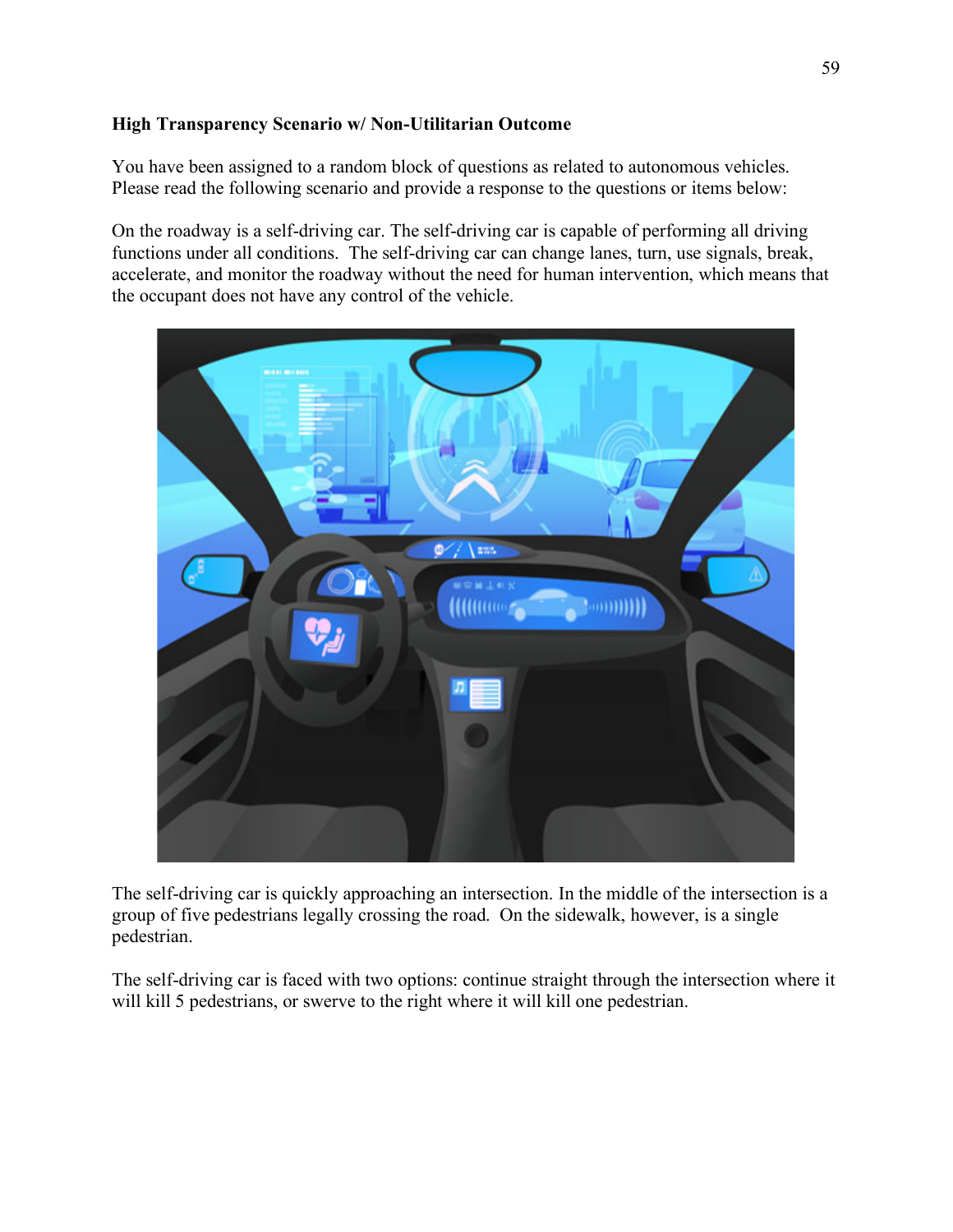

Is it morally acceptable for the self-driving car to direct itself toward the single pedestrian?

- Please circle one answer: YES / NO
- To what extent is this action morally acceptable?
	- o (Completely unacceptable) 1 2 3 4 5 6 7 8 9 (Completely acceptable)

Before the self-driving car acted, it informed the occupant that an ensuing crash was getting ready to occur. This information was provided to the occupant via an icon warning on the selfdriving car's dashboard. In addition to the icon warning, the self-driving car notified the passenger that it would direct itself toward the five pedestrians to ensure the least amount of damage occurred.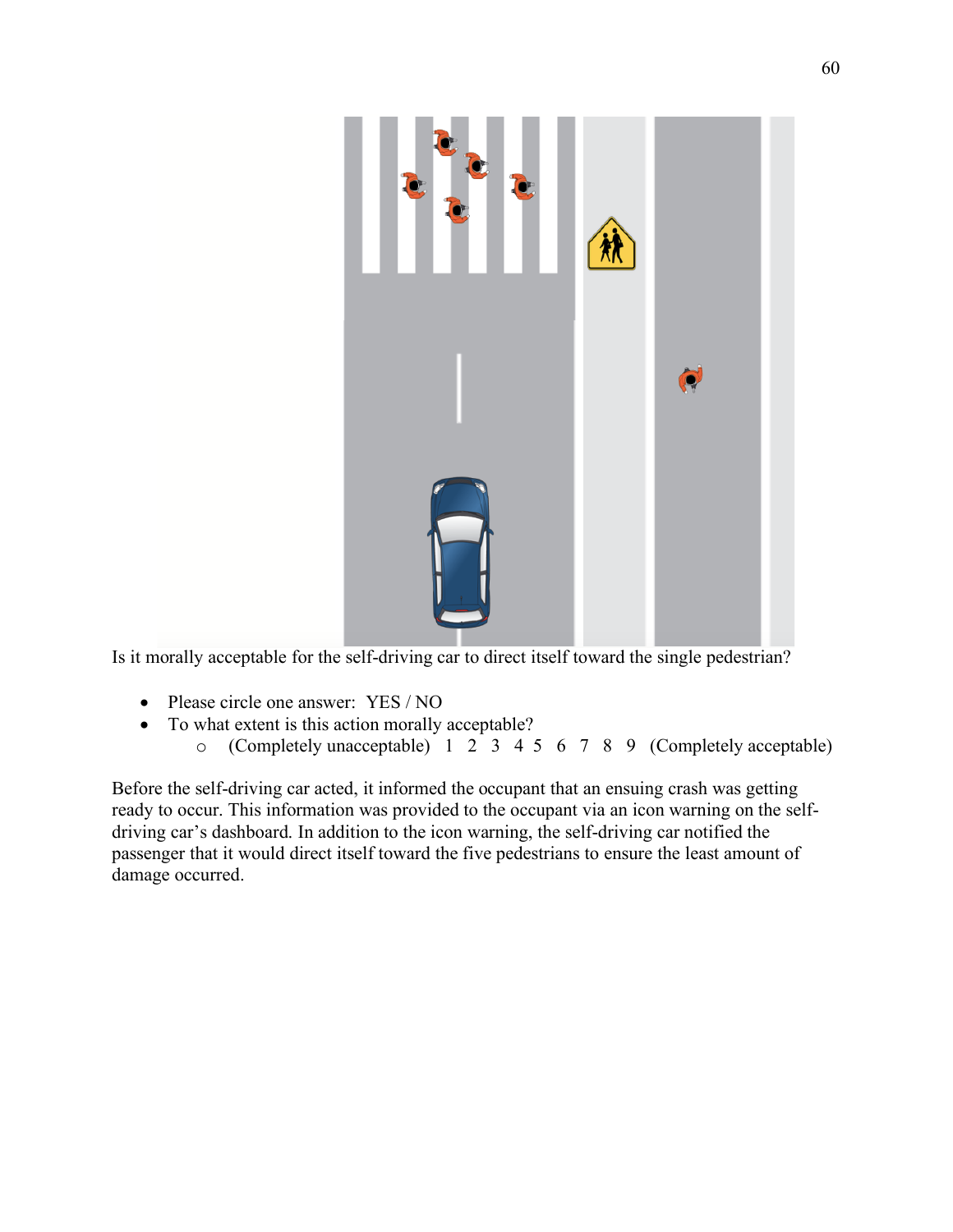

• **Blame scale (Scale titles will not be placed in document that participants see)**

Now imagine that this accident had occurred in the real world:

• **Second part of blame scale**

Based on what you know about the self-driving car's capabilities and performance, please answer the following questions:

- **Trust scale (Scale titles will not be placed in document that participants see)**
- **Manipulation check**: did the self-driving car provide you with an explanation for why it made the decision it did? Y/N

Now imagine that a human driver is in control of the vehicle, recognizes the same facts, and faces the same decision.

"Is it morally acceptable for the driver to not direct the car toward the single pedestrian?"

- Please circle one answer: YES / NO
	- o (Completely unacceptable) 1 2 3 4 5 6 7 8 9 (Completely acceptable)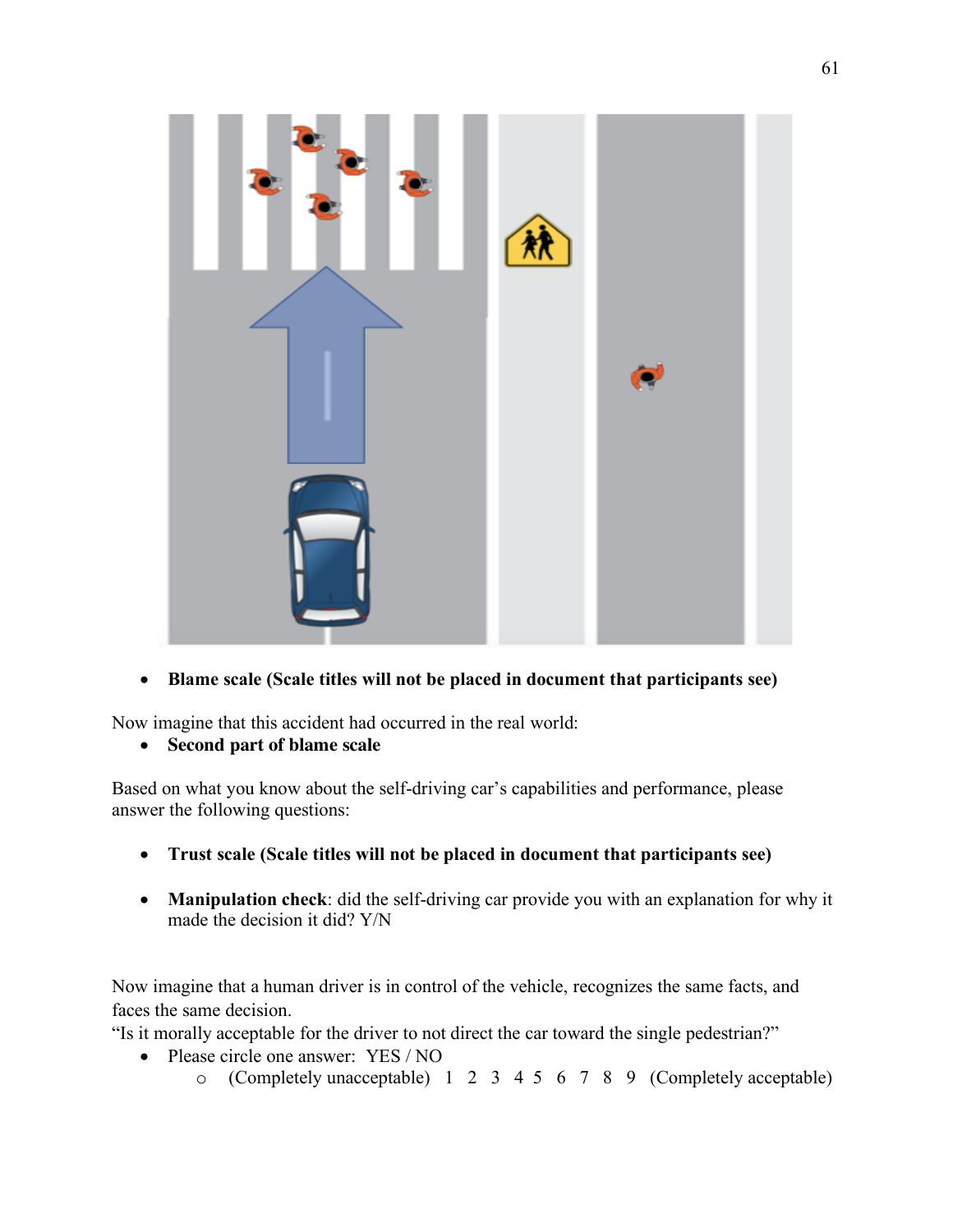### **APPENDIX B**

## **TRUST IN AUTOMATION SCALE**

- 1. The autonomous vehicle is deceptive
- 2. The autonomous vehicle behaves in an underhanded manner
- 3. I am suspicious of the autonomous vehicle's intent, action or outputs.
- 4. I am wary of the autonomous vehicle.
- 5. The autonomous vehicle will have a harmful or injurious outcome.
- 6. I would be confident in the autonomous vehicle if it were my own.
- 7. The autonomous vehicle provides security.
- 8. The autonomous vehicle has integrity
- 9. The autonomous vehicle is dependable.
- 10. The autonomous vehicle is reliable.
- 11. I would trust the autonomous vehicle if it were my own.
- 12. I am familiar with the autonomous vehicle's system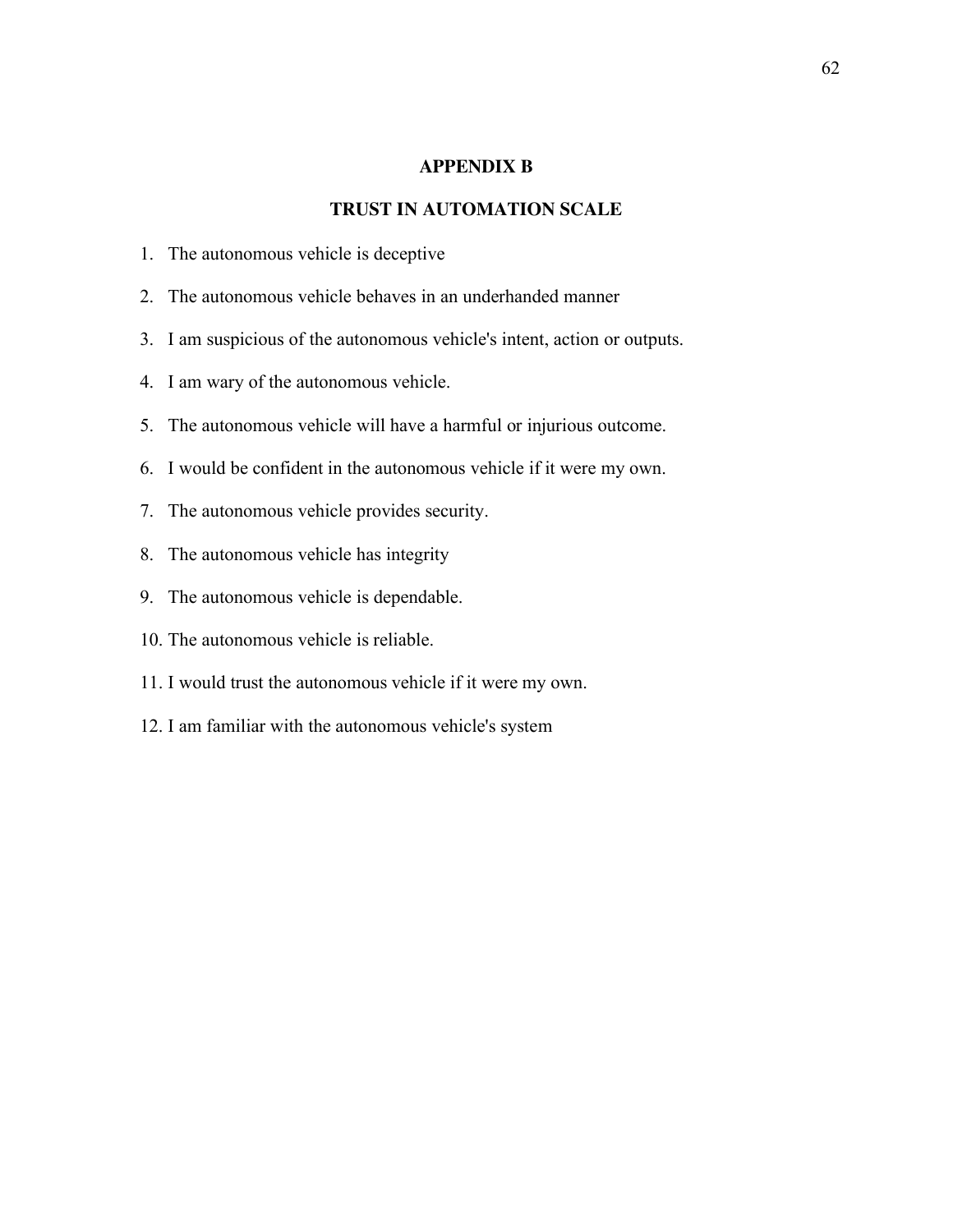## **APPENDIX C**

# **VEHICLE BLAME SCALE**

Please consider the accident that just occurred and answer these questions about responsibility.

Not at All-----------------------------Very Much

| How much is the passenger at fault?                                      | $0 \rightarrow 1 \rightarrow 2 \rightarrow 3 \rightarrow 4 \rightarrow 5 \rightarrow 6 \rightarrow 6 \rightarrow 7 \rightarrow 8 \rightarrow 9 \rightarrow 10$ |
|--------------------------------------------------------------------------|----------------------------------------------------------------------------------------------------------------------------------------------------------------|
| How much is the self-driving car itself at fault?                        | $0$ ----1----2----3----4----5----6----7----8----9----10                                                                                                        |
| How much are the people who designed the self-driving<br>car at fault?   | $0 \rightarrow 1 \rightarrow 2 \rightarrow 3 \rightarrow 4 \rightarrow 5 \rightarrow 6 \rightarrow 7 \rightarrow 8 \rightarrow 9 \rightarrow 10$               |
| How much is the company that developed the self-driving<br>car at fault? | $0---1---2---3---4---5---6---7---8---9---10$                                                                                                                   |

Now imagine that this accident had occurred in the real world, with another driver driving the car.

|   | How strongly do you feel that the passenger of the car<br>should be sent to jail?                              | $0$ ----1----2----3----4----5----6----7----8----9----10 |
|---|----------------------------------------------------------------------------------------------------------------|---------------------------------------------------------|
|   | How strongly do you feel that the self-driving car should<br>be destroyed?                                     | $0$ ----1----2----3----4----5----6----7----8----9----10 |
|   | How strongly do you feel that the engineer who designed<br>the self-driving car should be punished?            | $0$ ----1----2----3----4----5----6----7----8----9----10 |
| 4 | How strongly do you feel that the company who designed<br>the self-driving car should be punished financially? | $0$ ----1----2----3----4----5----6----7----8----9----10 |

Note: Items 2-4 in first and second section constitute the composite for blame toward the car for the accident.

Waytz, A., Heafner, J., & Epley, N. (2014). The mind in the machine: Anthropomorphism increases trust in an autonomous vehicle. *Journal of Experimental Social Psychology*, *52*, 113-117.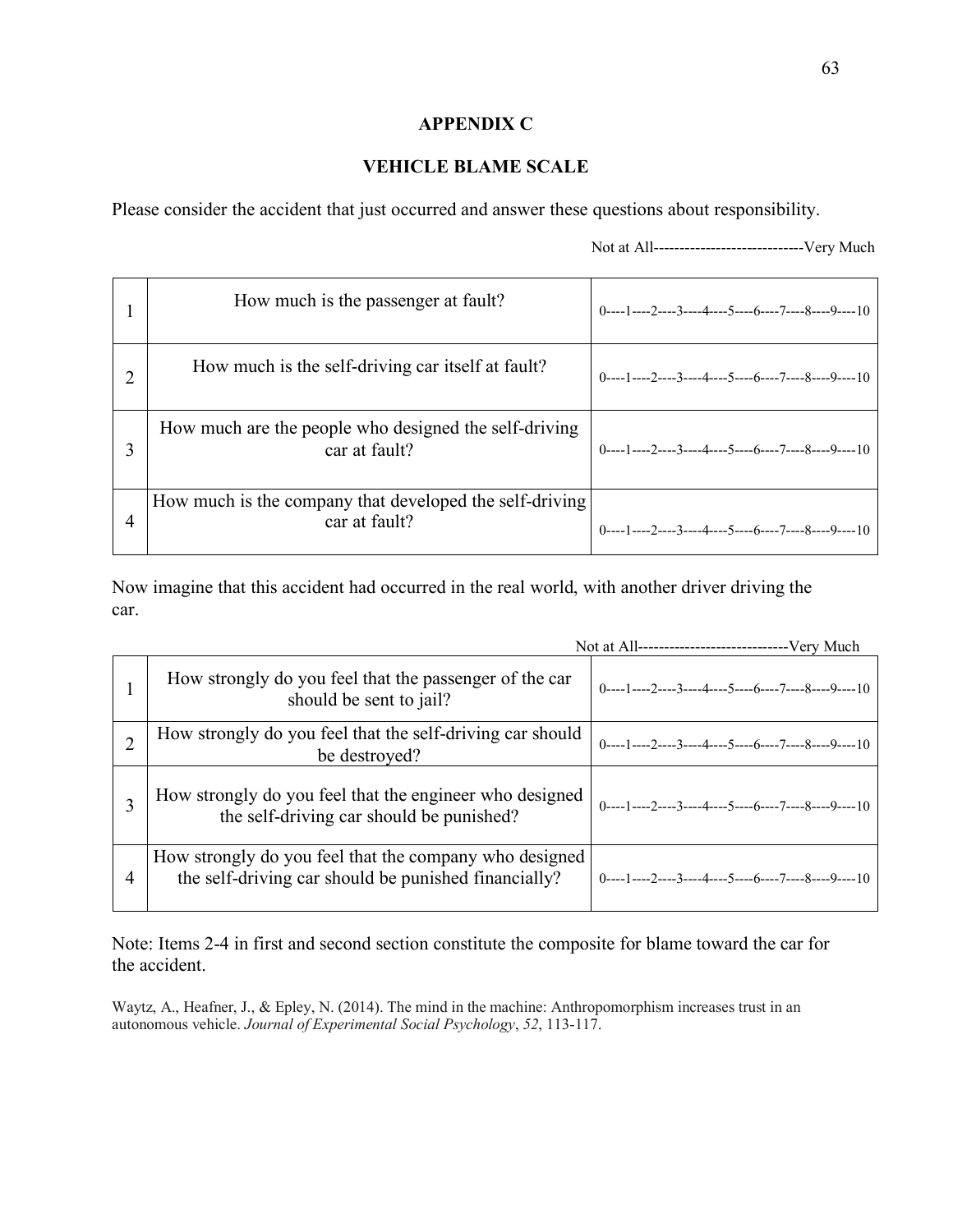### **APPENDIX D**

## **DEMOGRAPHIC QUESTIONS**

## **Please indicate you gender:**

- o Female
- o Genderqueer/Gender Non-conforming
- o Male
- o Transgender Male
- o Transgender Female
- o Preferred identity (in addition to or not listed above):
- o Prefer not to state

#### **Are you of Hispanic, Latino, or Spanish origin?**

- o Yes
- o No
- o Prefer not to state

### **Please indicate your race/ ethnicity:**

- o White
- o Black or African American
- o American Indian or Alaska Native
- o Asian Indian
- o Chinese
- o Filipino
- o Japanese
- o Korean
- o Vietnamese
- o Native Hawaiian
- o Guamanian or Chamorro
- o Samoan
- o Other Pacific Islander
- o Other Asian
- o Other:
- o Prefer not to state

#### **Citizenship:**

- o US
- $\circ$  Non-US(please specify home country):

**Do you commute to ODU?** (Choices) Yes, No

**(Follow up) If so, how long is your average commute in minutes?** (Fill in) \_\_\_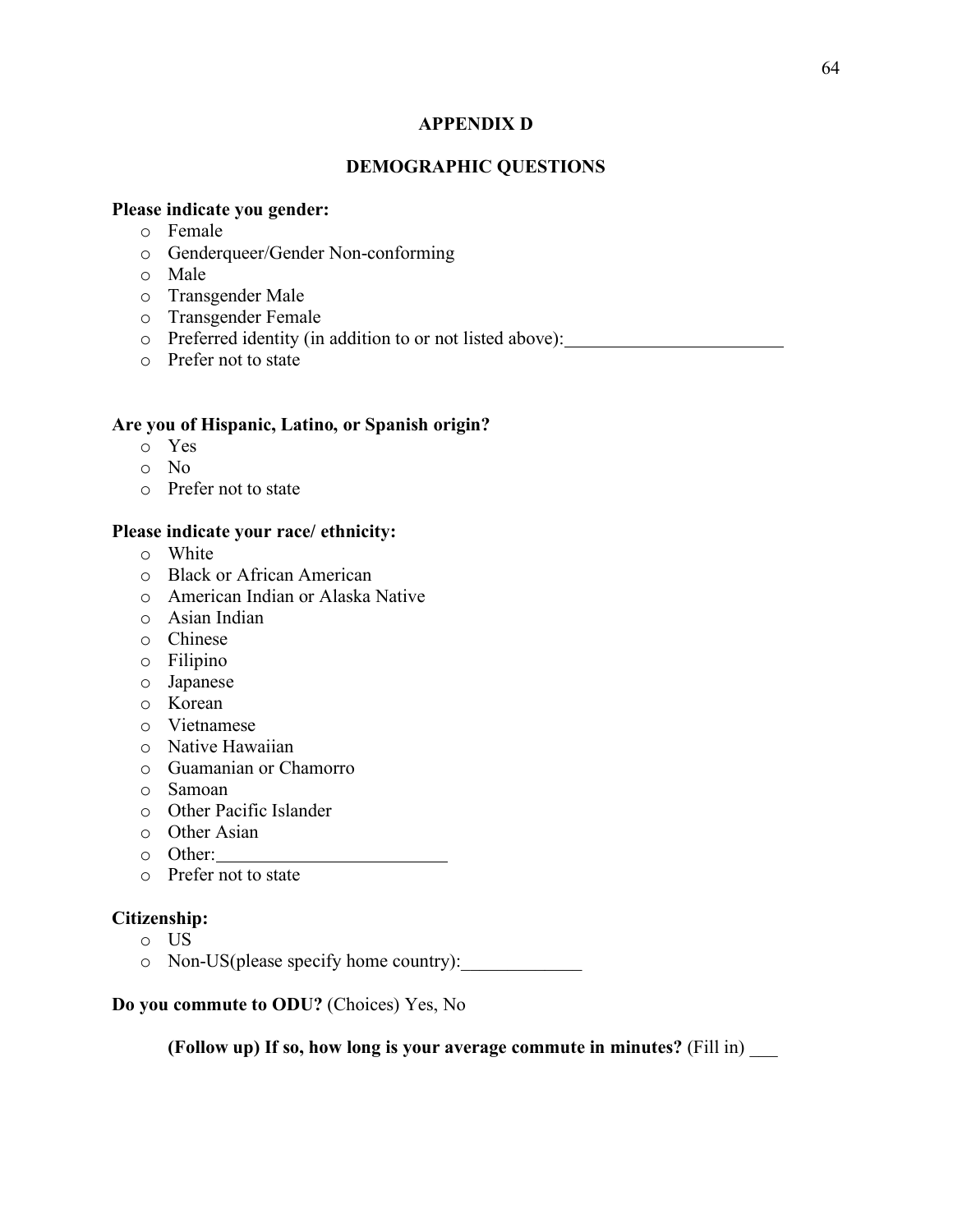**How many years have you had your driver's license? Please put 0 for less than a year, and N/A if you do not have a driver's license.** (Fill in)\_\_\_\_

**How often do you drive your motor vehicle in a week?** (Choices) Everyday, 3-5 times a week,

Once or twice a week, I rarely drive, I do not drive/I do not have a car

**(Follow up) Estimate miles driven per week.** (Fill in) \_\_\_ **Have you ever received a ticket for a driving violation?** (Choices) Yes, No

**Have you ever been involved in a traffic accident?** (Choices) Yes, No

**Have you ever had an accident or near-accident due to sleepiness?** (Choices) Never, within

the last 6 months, within the last year, within the last 5 years

**Thank you for completing this survey!**